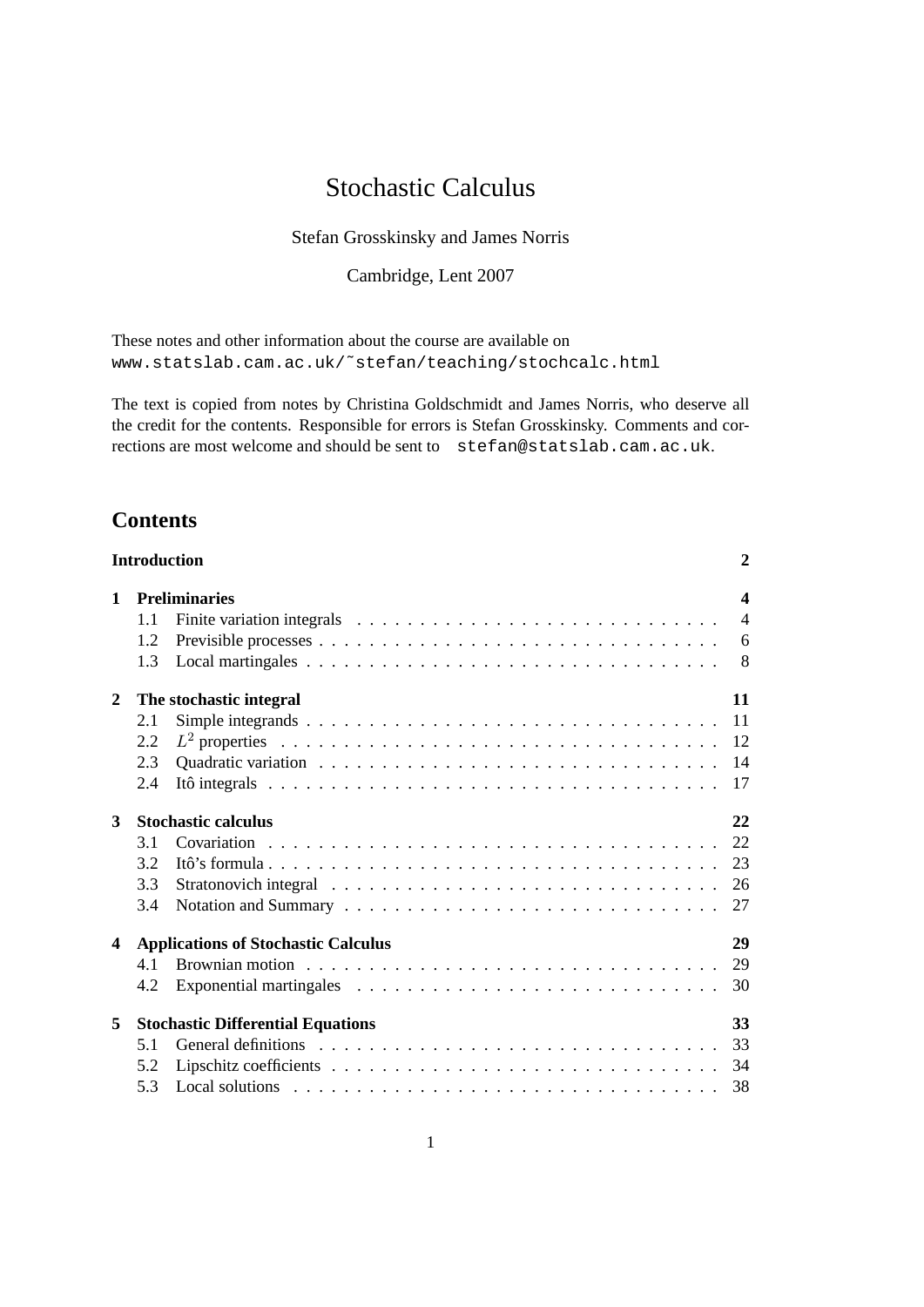### **Introduction**

<span id="page-1-0"></span>In this course we will develop the tools needed to handle continuous-time Markov processes in  $\mathbb{R}^d$ . Three basic examples of spatially homogeneous processes are:

- (i) scaled Brownian motion:  $(W_t)_{t\geq 0}$  where  $W_t \sim N(0, at)$ and  $a = \text{var}(W(1))$  is the diffusivity
- (ii) constant drift: bt where  $b \in \mathbb{R}^d$  determines the speed |b| and the direction  $b/|b|$
- (iii) jump process:  $(Y_t)_{t>0}$  which at times of a Poisson process with rate  $\lambda$  makes jumps of distribution  $\mu(dy)$ .  $(Y_t)_{t\geq0}$  can be completely characterized by the *Lévy measure*  $K(dy) = \lambda \mu(dy)$ , via  $\lambda = K(\mathbb{R}^d)$  and  $\mu(dy) = K(dy)/\lambda$ .

By the *Lévy-Khinchin Theorem* (see Advanced Probability, Chapter 8)

$$
(X_t)_{t\geq 0}
$$
 defined by  $X_t = W_t + bt + Y_t$ 

is the most general process with piecewise continuous paths  $t \mapsto X_t(\omega)$  in  $\mathbb{R}^d$ .

Subject to reasonable regularity conditions, the most general inhomogeneous continuous-time Markov process can be characterized by the diffusivity  $a(x)$ , the drift  $b(x)$  and the Lévy measure  $K(x, dy)$  depending on  $x \in \mathbb{R}^d$ . The interpretation of  $K(x, dy)$  is to stay at x for a random time  $T \sim \text{Exp}(\lambda(x))$  where  $\lambda(x) := K(x, \mathbb{R}^d)$ , then make a jump with distribution  $\mu(x, dy) = K(x, dy)/\lambda(x).$ 

Martingales play an important role in the description of the time evolution of such processes, which is demonstrated in the following non-rigorous calculation. Suppose that  $d = 1$ and  $(X_t)_{t>0}$  is characterized by  $a(x)$ ,  $b(x)$  and  $K(x, dy)$ . Conditional on  $X_s = x_s$  for all  $s \le t$ 

$$
X_{t+dt} = x_t + b(x_t) dt + G_t + Y_t \mathbf{1}_{J_t},
$$

where  $G_t \sim N(0, a(x_t) dt)$ ,  $Y_t \sim \mu(x_t, dy)$  and  $J_t = \{\omega : \text{jump at } t\}$  is the event of having a jump in the time interval  $(t, t + dt]$ , i.e.  $\mathbb{P}(J_t) = \lambda(x_t) dt$ . Take  $f \in C_b^2(\mathbb{R})$  (bounded and two times continuously differentiable). Then by Taylor expansion

$$
\mathbb{E}(f(X_{t+dt}) - f(X_t) | X_s = x_s, s \le t) =
$$
  
= 
$$
\mathbb{E}(f'(x_t) (b(x_t) dt + G_t + \frac{1}{2} f''(x_t) G_t^2)) + \mathbb{P}(J_t) \mathbb{E}(f(x_t + Y_t) - f(x_t)).
$$

Up to order dt this includes the second derivative  $f''$ , since  $G_t \sim \sqrt{a(x_t) dt} N(0, 1) =$  $O(\sqrt{dt})$ . This fact will be revisited later in a rigorous way as one of the main results of stochastic calculus (*Itô's formula*). Calculating the expectations we get

$$
\mathbb{E}\big(f(X_{t+dt})-f(X_t)\,\big|\,X_s=x_s,\,s\leq t\big)=L\,f(x_t)\,dt\;,
$$

where

$$
L f(x) = \frac{1}{2} a(x) f''(x) + b(x) f'(x) + \int_{\mathbb{R}^d} (f(x+y) - f(x)) K(x, dy),
$$

which is also called the *generator* of the process  $(X_t)_{t>0}$ . It describes the infinitesimal expected time evolution of the process in the following sense. Consider

$$
M_t^f = f(X_t) - f(X_0) - \int_0^t L f(X_s) \, ds \, .
$$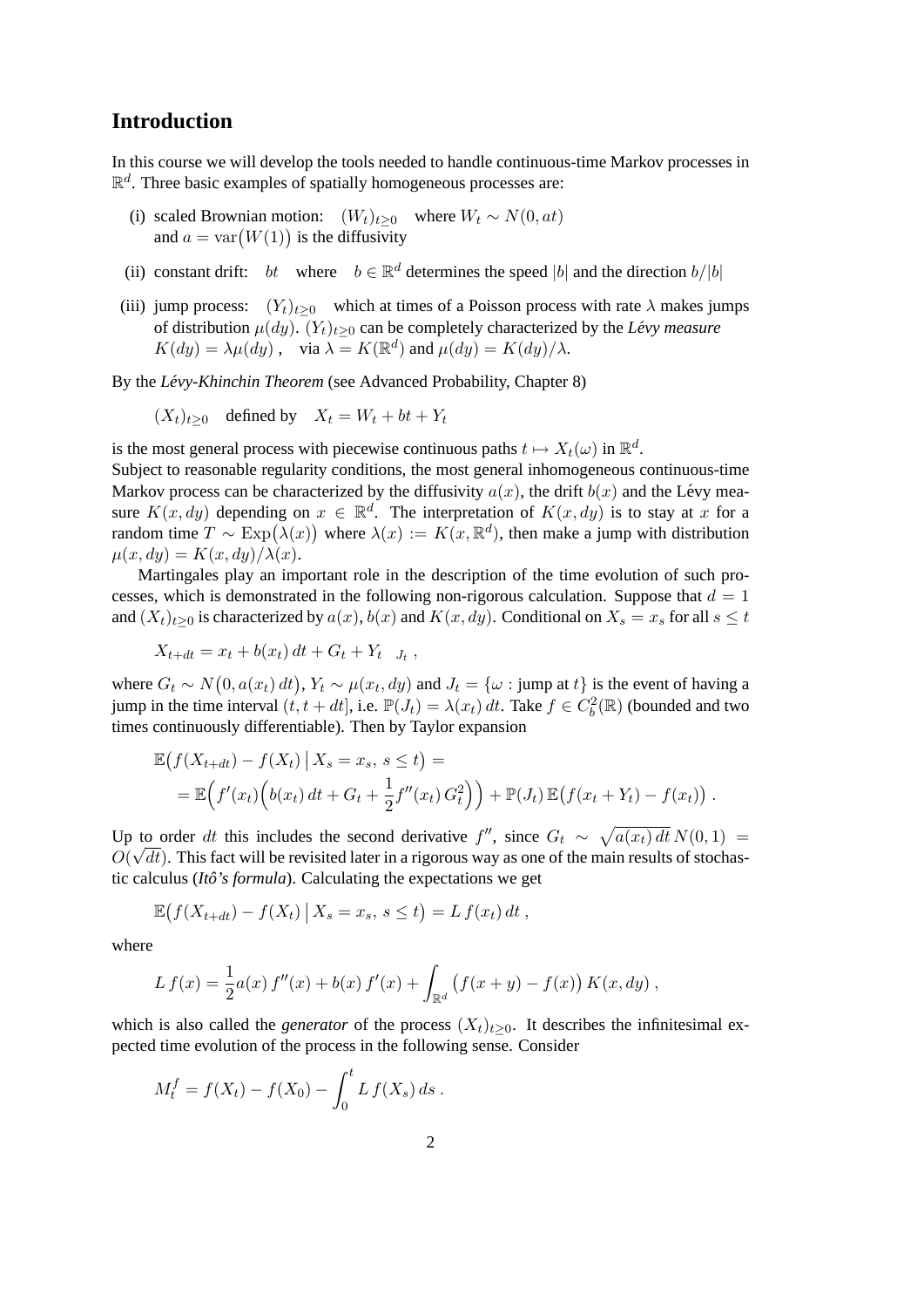We have calculated that  $\mathbb{E}\left(M_{t+dt}^{f}-M_{t}^{f}\right)$  $t_t^{t} | X_s = x_s, s \le t$  = 0 for all t, and so the process  $(M_t^f)$  $t<sup>J</sup>(t)_{t\geq0}$  is a martingale for all f. This property will often serve to characterize  $(X_t)_{t\geq0}$ .

In the first part of this course, we will consider processes without jumps, i.e.  $K \equiv 0$ . Writing  $\sigma(x) = \sqrt{a(x)}$  we have  $G_t \sim \sigma(x_t)(B_{t+dt} - B_t)$  where  $(B_t)_{t\geq 0}$  is a standard Brownian motion. In this case we get the *stochastic differential equation (SDE)*

$$
X_{t+dt} - X_t = b(X_t) dt + \sigma(X_t) (B_{t+dt} - B_t) \quad \text{or} \quad dX_t = b(X_t) dt + \sigma(X_t) dB_t,
$$

with the integral form

$$
X_t = X_0 + \int_0^t b(X_s) \, ds + \int_0^t \sigma(X_s) \, dB_s \, .
$$

The third term on the right is a stochastic integral, a sort of path integral in time along a Brownian motion, which we will define precisely in the next sections. After constructing the stochastic integral we will discuss various applications, including stochastic differential equations. The last part of the course will deal with pure Markov jump processes.

Stochastic calculus has very important application in sciences (biology or physics) as well as mathematical finance. For example, we will develop all the necessary tools to rigorously prove results like the Black-Scholes formula. But it is also a very beautiful part of modern probability and has let to a considerable enrichment of the subject itself.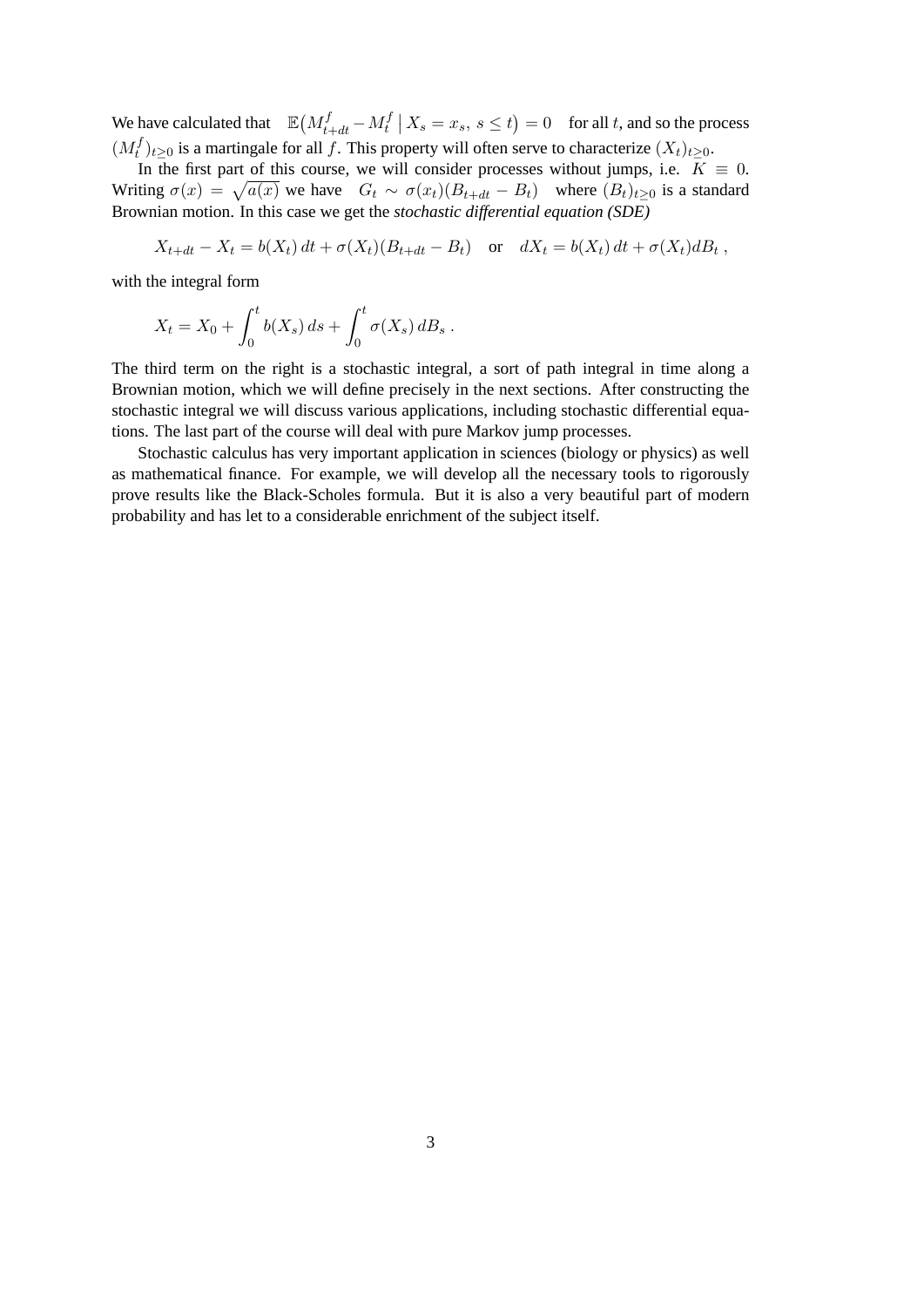### <span id="page-3-0"></span>**1 Preliminaries**

To make sense of a stochastic integral  $\int H(s) dA(s)$ , it turns out that the most general integrands H are previsible processes and the most general integrators are semimartingales, i.e. processes of the form  $H = H_0 + M + A$  where M is a local martingale and A is a finite variation process. In this section we will define these processes and study some basic properties.

#### <span id="page-3-1"></span>**1.1 Finite variation integrals**

Since finite variation is a pathwise property, we will first establish integrals with respect to deterministic integrants and lift it to stochastic processes in the last part of this section. Recall that a function  $f : \mathbb{R} \to \mathbb{R}$  is *càdlàg* or *rcll* if it is right-continuous and has left limits. For such functions we write  $\Delta f(t) := f(t) - f(t-)$  where  $f(t-) = \lim_{s \uparrow t} f(s)$ . Suppose  $a : [0, \infty) \to \mathbb{R}$  is an increasing càdlàg function. Then there exists a unique Borel measure  $da$ on  $(0, \infty)$  such that  $da((s, t]) = a(t) - a(s)$ , the *Lebesgue-Stieltjes measure* with distribution function a. For a non-negative measurable function h and  $t \geq 0$  define

$$
(h \cdot a)(t) = \int_{(0,t]} h(s) \, da(s) \,. \tag{1.1}
$$

We may extend this definition to a càdlàg function  $a = a' - a''$ , where a' and a'' are both increasing càdlàg, and to integrable  $h : [0, \infty) \to \mathbb{R}$ . Subject to the finiteness of all the terms on the right we define

<span id="page-3-3"></span>
$$
h \cdot a = h^{+} \cdot a' - h^{+} \cdot a'' - h^{-} \cdot a' + h^{-} \cdot a'' \,. \tag{1.2}
$$

where  $h^{\pm} := \max\{\pm h, 0\}$  are the positive and negative part of h. Which functions  $a$  may be expressed as the difference of two increasing càdlàg functions?

**Lemma 1.1** *Let*  $a : [0, \infty) \to \mathbb{R}$  *be càdlàg and define*  $v^n(0) = 0$ *, and for all*  $t > 0$ 

$$
v^{n}(t) = \sum_{k=0}^{\lceil 2^{n} t \rceil - 1} |a((k+1)2^{-n}) - a(k2^{-n})|.
$$
 (1.3)

*Then*  $v(t) := \lim_{n \to \infty} v^n(t)$  *exists for all*  $t \ge 0$  *and is increasing in t.* 

**Proof.** Let  $t_n^+ = 2^{-n} [2^n t]$  and  $t_n^- = 2^{-n} ([2^n t] - 1)$  and write

<span id="page-3-2"></span>
$$
v^{n}(t) = \sum_{\substack{I \in D_{n} \\ \inf I < t}} |da(I)| = \sum_{\substack{I \in D_{n} \\ \sup I < t}} |da(I)| + |a(t_{n}^{+}) - a(t_{n}^{-})| \tag{1.4}
$$

where  $D_n = \{(k2^{-n}, (k+1)2^{-n}] : k \in \mathbb{N}\}\.$  The first term is increasing in n by the triangle inequality, and so has a limit as  $n \to \infty$ . The second converges to  $|\Delta a(t)| = |a(t) - a(t-)|$ as a is càdlàg, and so  $v(t)$  exists for all  $t \geq 0$ .

Since  $v^n(t)$  is increasing in t for all n, the same holds for  $v(t)$ .

**Definition 1.1**  $v(t)$  is called the *total variation of a over*  $(0, t]$  and a is said to be *of finite variation* if  $v(t) < \infty$  for all  $t \geq 0$ .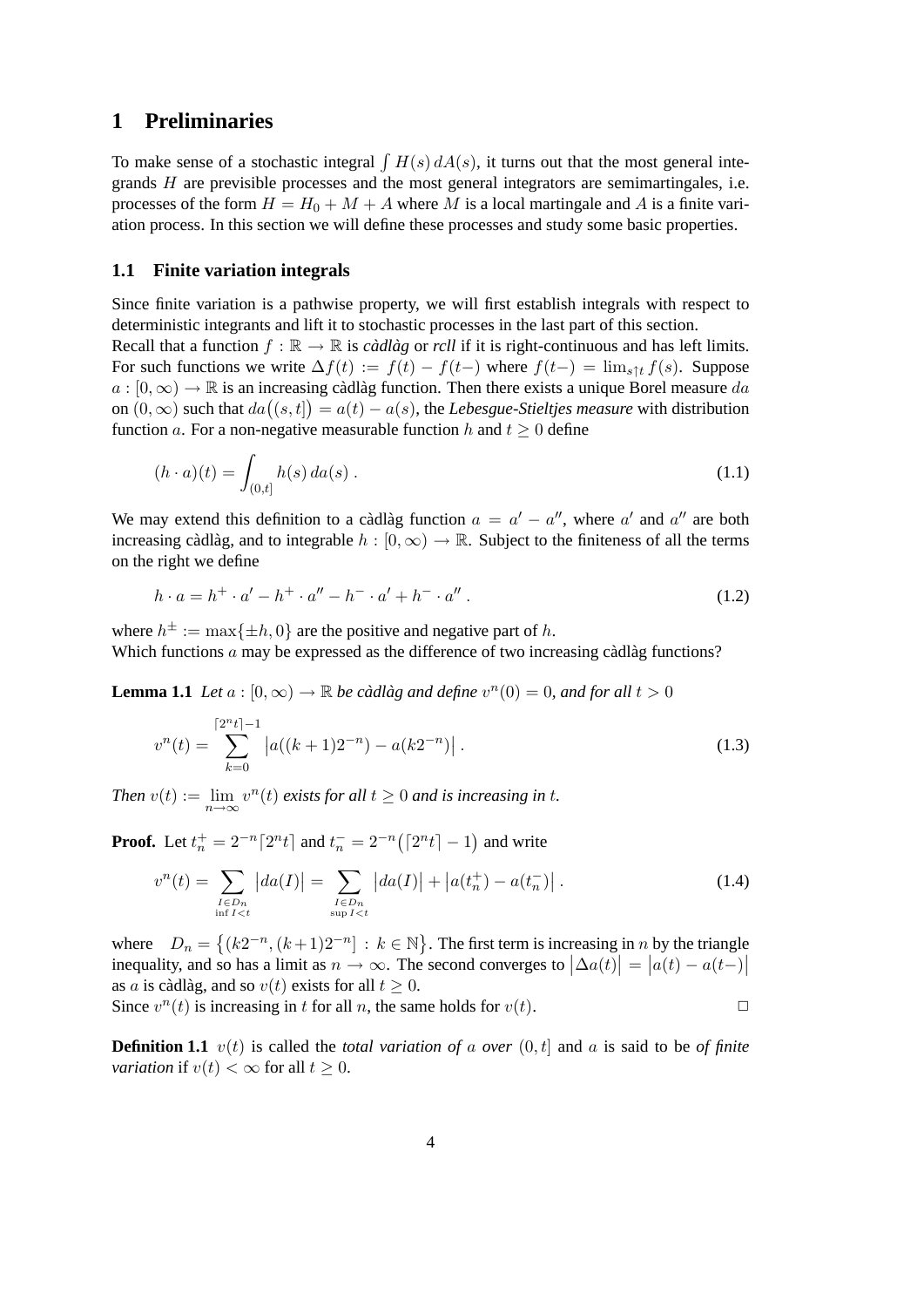**Proposition 1.2** *A càdlàg function*  $a : [0, \infty) \to \mathbb{R}$  *can be expressed as*  $a = a' - a''$ *, with*  $a'$ ,  $a''$  increasing and càdlàg, iff a is of finite variation. In this case,  $t \mapsto v(t)$  is càdlàg with  $\Delta v(t) = |\Delta a(t)|$  and  $a^{\pm} := \frac{1}{2}(v \pm a)$  are the smallest functions  $a'$  and  $a''$  with that property.

**Proof.** Suppose  $v(t) < \infty$  for all  $t \geq 0$ . Fix  $T \in \mathbb{N}$  and consider

$$
u^{n}(t) = \sum_{\substack{I \in D_{n} \\ t < \inf I < T}} |da(I)| \quad \text{for } t \leq T . \tag{1.5}
$$

 $u^n(t)$  is clearly decreasing in t. For  $I = (c, d] \in D_n$ ,  $u^n$  is constant on  $[c, d)$  and hence rightcontinuous. Therefore  $\{t \in [0, T] : u^n(t) \leq x\}$  is closed for all  $x \geq 0$ .  $u^n(t)$  is increasing in n and so has a limit  $u(t)$  for all  $t \leq T$ . We have that

$$
\{t \in [0, T] : u(t) \le x\} = \bigcap_{n \in \mathbb{N}} \{t \in [0, T] : u^n(t) \le x\}
$$
\n(1.6)

is closed as a countable intersection of closed sets. Thus, since  $u(t)$  is decreasing in t it is right-continuous. For all  $t < T$ 

$$
v^{n}(T) = v^{n}(t) + u^{n}(t) + |a(t + 2^{-n}) - a(t)| \mathbf{1}_{t \in D_{n}}, \qquad (1.7)
$$

where the final term on the right converges to 0 as  $n \to \infty$  because a is right-continuous. Hence for all  $t < T$  we have  $v(t) = v(T) - u(t)$  and since T was arbitrary v is càdlàg. The left limits exist since v is increasing, and taking the limit  $n \to \infty$  in [\(1.4\)](#page-3-2) we get  $v(t) = v(t-) + |\Delta a(t)|$ . With  $v$  also

<span id="page-4-0"></span>
$$
a^{+} = \frac{1}{2}(v+a)
$$
 and  $a^{-} = \frac{1}{2}(v-a)$  are c\àdlàg. (1.8)

Then for each  $m \in \mathbb{Z}^+$ ,

$$
dv^{m}(I) = |da(I)| \quad \text{for all } I \in D_{m}
$$
  
and 
$$
dv^{n}(I) \ge |da(I)| \quad \text{for all } I \in D_{m} \text{ if } n \ge m .
$$
 (1.9)

Thus  $da^{\pm}(I) = \frac{1}{2}dv(I) \pm \frac{1}{2}$  $\frac{1}{2}da(I) \ge 0$  for all  $I \in \bigcup_{m \ge 1} D_m$ , and so  $a^{\pm}$  are increasing. Suppose now  $a = a' - a''$  where a', a'' are increasing with  $a(0) = a'(0) = a''(0) = 0$  wlog. Then for any  $I \in D_n$ ,  $n \geq 0$ ,

$$
\left|da(I)\right| \leq da'(I) + da''(I) \tag{1.10}
$$

and the sum [\(1.4\)](#page-3-2) telescopes to give

$$
v(t) \leftarrow v^{n}(t) \le a'(t_{n}^{+}) + a''(t_{n}^{+}) \rightarrow a'(t) + a''(t) , \qquad (1.11)
$$

since a' and a'' are right-continuous. Thus  $v(t) \le a'(t) + a''(t) < \infty$  for all  $t \ge 0$ . The last inequality also shows that  $a^+$  and  $a^-$  as defined in [\(1.8\)](#page-4-0) are the smallest increasing functions  $a'$ ,  $a''$ , such that  $a = a' - a''$ .  $\Box$ 

Suppose now that we have a filtered probability space  $(\Omega, \mathcal{F}, (\mathcal{F}_t)_{t>0}, \mathbb{P})$ . Recall that a process  $X: \Omega \times [0,\infty) \to \mathbb{R}$  is *adapted* to  $(\mathcal{F}_t)_{t>0}$  if  $X_t = X(.)$  is  $\mathcal{F}_t$ -measurable for all  $t \geq 0$ , and X is *càdlàg* if  $X(\omega,.)$  is càdlàg for all  $\omega \in \Omega$ .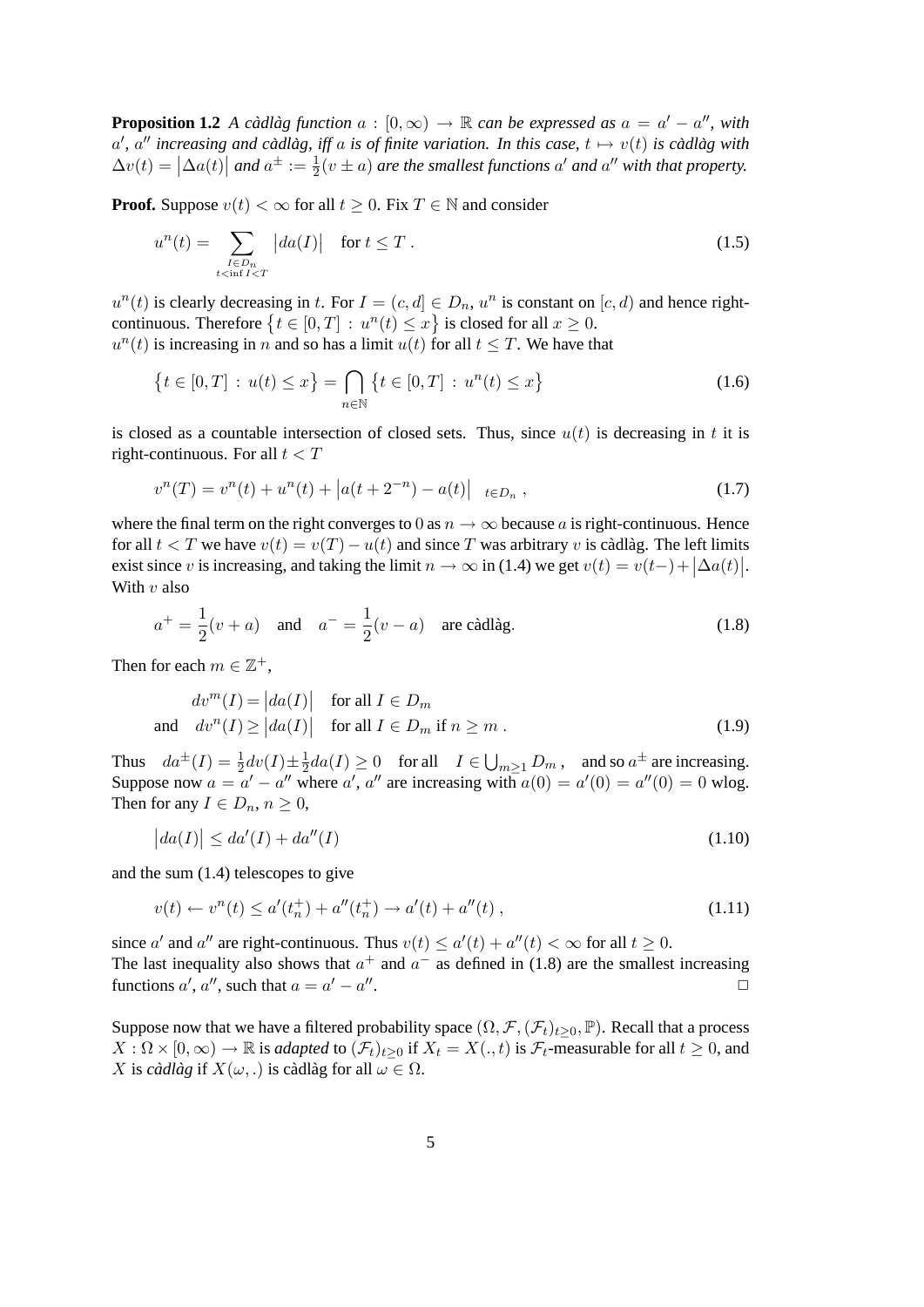**Definition 1.2** Let A be a càdlàg adapted process. Its *total variation process* V is defined pathwise (for each  $\omega \in \Omega$ ) as the total variation of  $A(\omega, \cdot)$ . We say that A is of *finite variation* if  $A(\omega)$  is of finite variation for all  $\omega \in \Omega$ .

**Lemma 1.3** Let A be a càdlàg adapted process with finite total variation V. Then V is càdlàg *adapted and pathwise increasing.*

**Proof.** Using the same partition as in [\(1.4\)](#page-3-2) we get

$$
V_t = \lim_{n \to \infty} \tilde{V}_t^n + |\Delta A_t| \tag{1.12}
$$

where  $\tilde{V}_t^n :=$  $\sum_{n=1}^{2^n}$  $k=0$  $|A_{(k+1)2^{-n}} - A_{k2^{-n}}|$  is adapted for all  $n \in \mathbb{N}$  since  $t_n^- < t$  and  $\Delta A_t$ 

is  $\mathcal{F}_t$ -measurable since A is càdlàg adapted. Thus V is adapted and it is càdlàg and increasing because  $V(\omega,.)$  is càdlàg and increasing for all  $\omega \in \Omega$ .

In the next section we will introduce a suitable class of integrands  $H$  for a pathwise definition of the stochastic integral

$$
(H \cdot A)(\omega, t) = \int_{(0,t]} H(\omega, s) dA(\omega, s) . \qquad (1.13)
$$

#### <span id="page-5-0"></span>**1.2 Previsible processes**

**Definition 1.3** The *previsible*  $\sigma$ -algebra  $\mathcal{P}$  on  $\Omega \times (0, \infty)$  is the  $\sigma$ -algebra generated by sets of the form  $E \times (s, t]$  where  $E \in \mathcal{F}_s$  and  $s < t$ . A *previsible process H* is a  $\mathcal{P}$ -measurable map  $H: \Omega \times (0, \infty) \to \mathbb{R}.$ 

<span id="page-5-1"></span>**Proposition 1.4** *Let X be càdlàg adapted and*  $H_t = X_{t-}$ ,  $t > 0$ . *Then H is previsible.* 

**Proof.**  $H : \Omega \times (0, \infty) \to \mathbb{R}$  is left-continuous and adapted. Set  $t_n^- = k2^{-n}$  when  $k2^{-n} < t \le (k+1)2^{-n}$  and

$$
H_t^n = H_{t_n} = \sum_{k=0}^{\infty} H_{k2^{-n}} \mathbf{1}_{(k2^{-n}, (k+1)2^{-n}]}(t) \tag{1.14}
$$

So  $H^n$  is previsible for all  $n \in \mathbb{N}$  since  $H_{t_n}$  is  $F_{t_n}$ -measurable as H is adapted and  $t_n^- < t$ . But  $t_n^-$  / t and so  $H_t^n \to H_t$  as  $n \to \infty$  by left-continuity and H is also previsible.  $\Box$ 

**Proposition 1.5** *Let* H *be a previsible process. Then*  $H_t$  *is*  $\mathcal{F}_{t-}$ *-measurable for all*  $t > 0$ *, where*  $\mathcal{F}_{t-} = \sigma(\mathcal{F}_s : s < t)$ *.* 

**Proof.** See first example sheet.

**Remark.**  $\mathcal{P}$  is the smallest  $\sigma$ -algebra s.th. all adapted left-cont. processes are measurable.

**Examples.** (i) Brownian motion is previsible by Proposition 1.4, since it is continuous.

(ii) A Poisson process  $(N_t)_{t>0}$  or, indeed, any other continuous-time Markov chain with discrete state space is not previsible, since  $N_t$  is not  $\mathcal{F}_{t-}$ -measurable.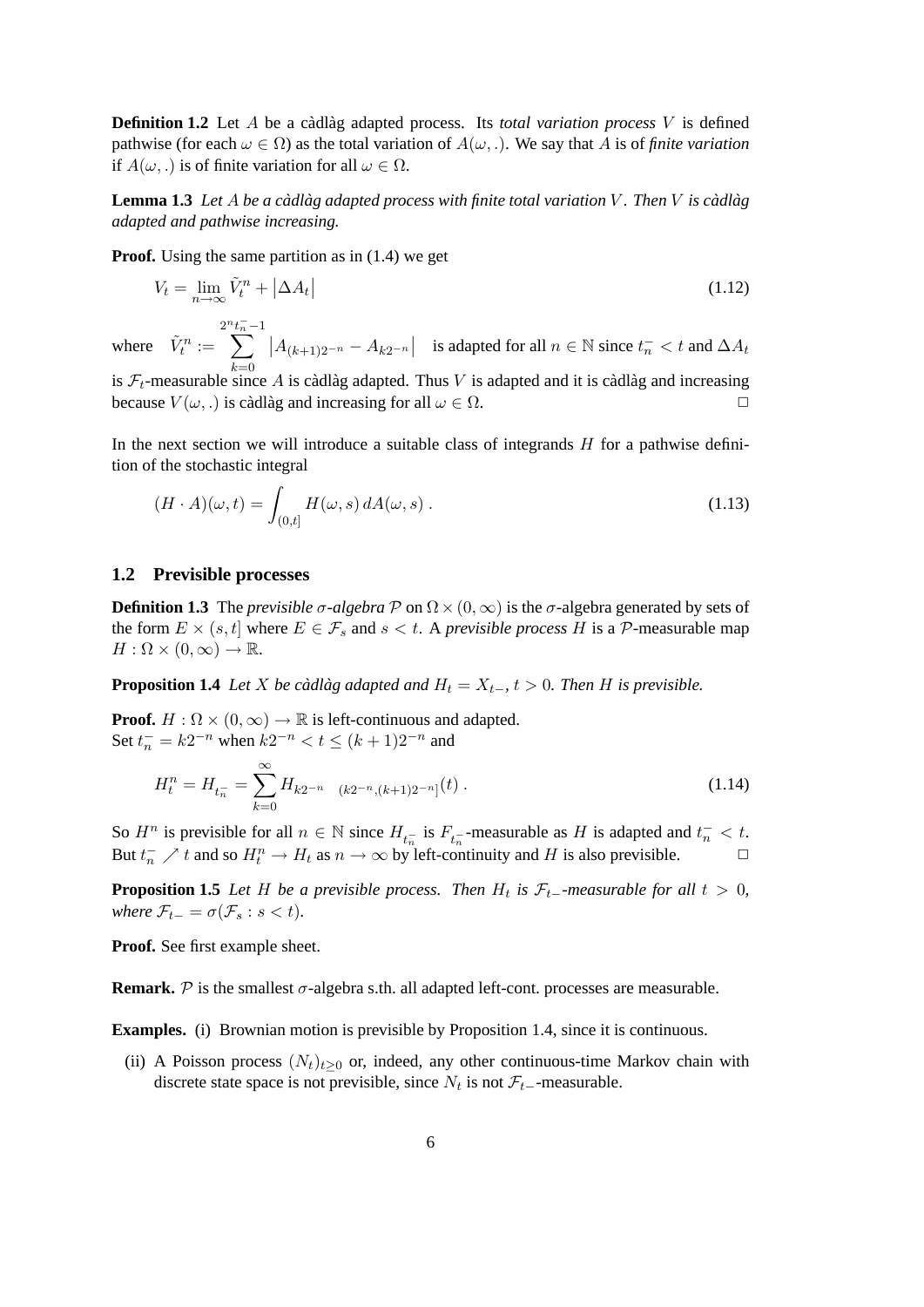<span id="page-6-0"></span>**Proposition 1.6** *Let* A *be a cadlag adapted finite variation process with total variation V*. Let *H be previsible such that for all*  $t \geq 0$  *and all*  $\omega \in \Omega$ 

$$
\int_{(0,t]} |H(\omega,s)| dV(\omega,s) < \infty.
$$
\n(1.15)

*Then the process defined pathwise by*

$$
(H \cdot A)_t = \int_{(0,t]} H_s \, dA_s \tag{1.16}
$$

*is cadl ` ag, adapted and of finite variation. `*

**Proof.** We show that  $(H \cdot A)$  is càdlàg for each fixed  $\omega \in \Omega$ . We have  $1_{(0,s]} \rightarrow 1_{(0,t]}$  as  $s \searrow t$ ,  $1_{(0,s]} \rightarrow 1_{(0,t)}$  as  $s \nearrow t$  and

$$
(H \cdot A)_t = \int_{(0,\infty)} H_s \, \mathbf{1}_{(0,t]}(s) \, dA_s \,. \tag{1.17}
$$

Hence, by dominated convergence, the following limits exist

$$
(H \cdot A)_{t+} = (H \cdot A)_t \quad \text{and} \quad (H \cdot A)_{t-} = \int_{(0,\infty)} H_s \, \mathbf{1}_{(0,t)}(s) \, dA_s \,, \tag{1.18}
$$

and  $H \cdot A$  is càdlàg with  $\Delta (H \cdot A)_t = \int_{(0,\infty)} H_s \mathbf{1}_{\{t\}}(s) dA_s = H_t \Delta A_t$ .

Next, we show that  $H \cdot A$  is adapted via a monotone class argument.

Suppose first  $H = \mathbf{1}_{B \times (s,u]}$  where  $B \in \mathcal{F}_s$ . Then  $(H \cdot A)_t = \mathbf{1}_B(A_{t \wedge u} - A_{s \wedge t})$  which is clearly  $\mathcal{F}_t$ -measurable. Now let

$$
\Pi = \{ B \times (s, u] : B \in \mathcal{F}_s, s < u \} \quad \text{and} \tag{1.19}
$$

$$
\mathcal{A} = \{ C \in \mathcal{P} : (1_C \cdot A)_t \text{ is } \mathcal{F}_t\text{-measurable} \} \tag{1.20}
$$

so that  $\Pi$  is a  $\pi$ -system and  $\Pi \subseteq A$ . But  $A \subseteq \mathcal{P} = \sigma(\Pi)$  and A is a d-system.  $\big[ \Omega \times (0, \infty) \in$  $\mathcal{A}$ ; if  $C \subseteq D \in \mathcal{A}$  then  $((1_D-1_C)\cdot A)_t$  is  $\mathcal{F}_t$ -measurable, which gives  $D\setminus C \in \mathcal{A}$ ; if  $C_n \in \mathcal{A}$ with  $C_n \nearrow C$  then  $C \in \mathcal{A}$  since a limit of measurable functions is measurable.

Hence, by Dynkin's lemma,  $A = P$ . Suppose now that H is non-negative, P-measurable. For all  $n \in \mathbb{N}$  set

$$
H^n := \left(2^{-n} \lfloor 2^n H \rfloor\right) \wedge n = \sum_{k=1}^{2^n n} 2^{-n} k \mathbf{1}_{\{H \in \left[2^{-n} k, 2^{-n} (k+1)\right)\}} \tag{1.21}
$$

so that  $(H^n \cdot A)_t$  is  $\mathcal{F}_t$ -measurable. We have  $(H^n \cdot A)_t \nearrow (H \cdot A)_t$  by monotone convergence (applied for each  $\omega$ ). Hence,  $(H \cdot A)_t$  is  $\mathcal{F}_t$ -measurable. This extends in the usual way to P-measurable  $H = H^+ - H^-$  such that  $|H| \cdot V = (H^+ \cdot V) + (H^- \cdot V) < \infty$ .

We show finite variation for each fixed  $\omega \in \Omega$ . If  $H^{\pm} = \max\{\pm H, 0\}$ ,  $A^{\pm} = \frac{1}{2}$  $\frac{1}{2}(V \pm A)$ then analogous to [\(1.2\)](#page-3-3)

$$
H \cdot A = (H^+ \cdot A^+ + H^- \cdot A^-) - (H^+ \cdot A^- + H^- \cdot A^+)
$$
 (1.22)

This is the difference of two increasing functions and thus  $H \cdot A$  is of finite variation.  $\Box$ 

**Example.** Suppose that H is a previsible process, such as Brownian motion, and that

$$
\int_{(0,t]} |H_s| ds < \infty \quad \text{for all } \omega \in \Omega \text{ and } t \ge 0.
$$
\n(1.23)

Then  $\int_{(0,t]} H_s ds$  is càdlàg, adapted and of finite variation.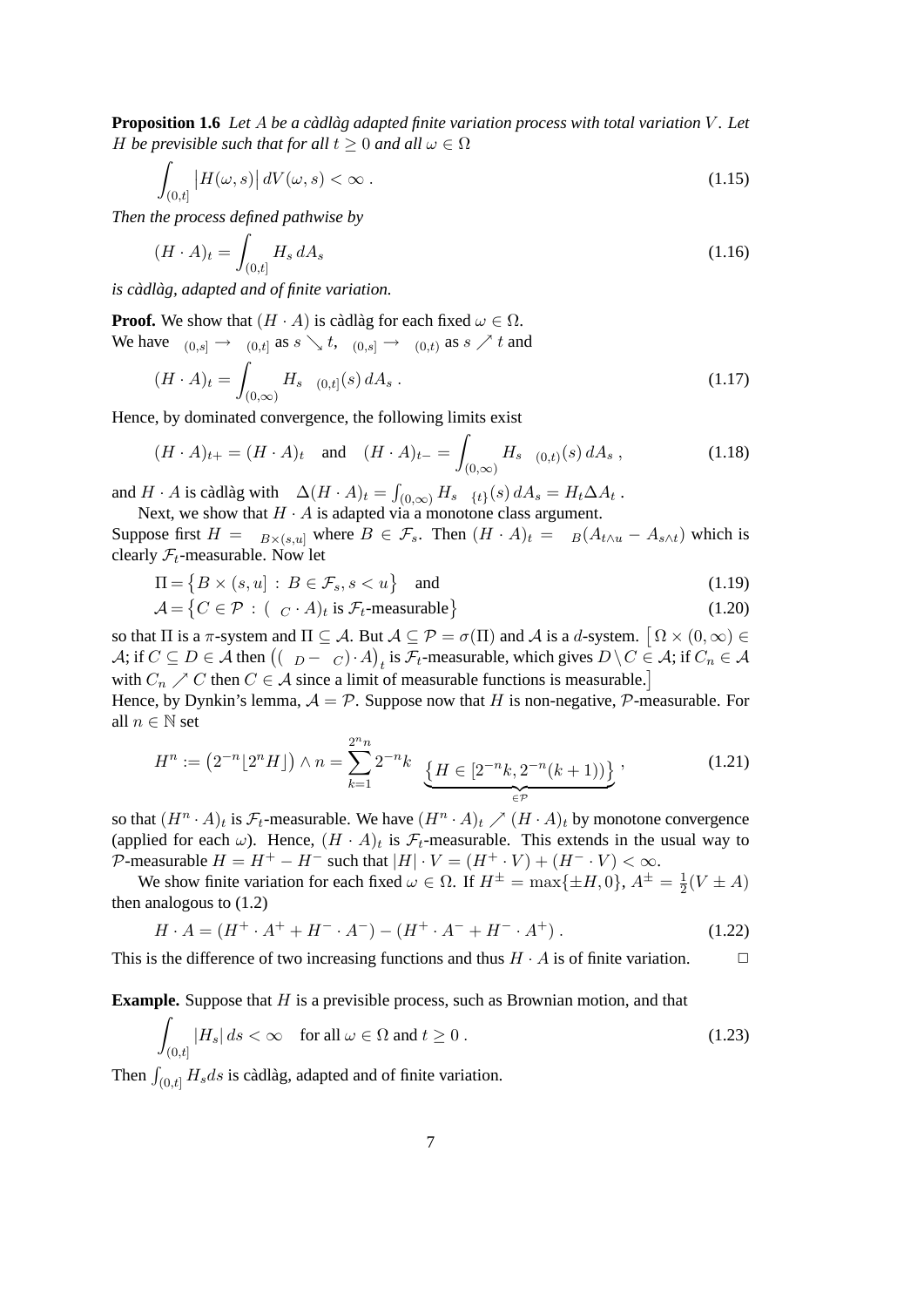#### <span id="page-7-0"></span>**1.3 Local martingales**

We work on a filtered probability space  $(\Omega, \mathcal{F}, (\mathcal{F}_t)_{t\geq 0}, \mathbb{P})$  where  $(\mathcal{F}_t)_{t\geq 0}$  satisfies the usual conditions, i.e. F is P-complete,  $\mathcal{F}_0$  contains all P-null sets in F and  $(\mathcal{F}_t)_{t\geq 0}$  is right-continuous in that

$$
\mathcal{F}_t = \mathcal{F}_{t+} := \bigcap_{s>t} \mathcal{F}_s \quad \text{for all } t \ge 0 \,. \tag{1.24}
$$

Recall that an adapted integrable  $(\mathbb{E}(|X_t|) < \infty$  for all  $t \ge 0)$  process X is a *martingale* if

$$
\mathbb{E}(X_t|\mathcal{F}_s) = X_s \ a.s. \quad \text{for all } s \le t \,. \tag{1.25}
$$

We write M for the set of all cadlage martingales.  $T : \Omega \to [0, \infty]$  is a *stopping time* if  $\{T \leq t\} \in \mathcal{F}_t$  for all  $t \geq 0$  and we set  $\mathcal{F}_T = \{A \in \mathcal{F} : A \cap \{T \leq t\} \in \mathcal{F}_t, t \geq 0\}$ . If X is a càdlàg adapted process and T is a finite stopping time then  $X_T$  is  $\mathcal{F}_T$ -measurable (see Prop. 4.1.1 of Advanced Probability).

#### **Optional stopping theorem (OST)**

Let  $X$  be an adapted integrable process. Then the following are equivalent:

- (i) X is a martingale (ii)  $X^T = (X_{t \wedge T})_t$  is a martingale for all stopping times T.
- (iii) For all stopping times S, T with  $T < \infty$ ,  $\mathbb{E}(X_T | \mathcal{F}_S) = X_{S \wedge T} a.s.$ .
- (iv)  $\mathbb{E}(X_T) = \mathbb{E}(X_0)$  for all stopping times  $T < \infty$ .

(i) implies that  $M$  is *stable under stopping*. For any such set there exists a localized version.

**Definition 1.4** A càdlàg adapted process X is a *local martingale*,  $X \in \mathcal{M}_{loc}$ , if there exists a sequence  $(T_n)_{n \in \mathbb{N}}$  of stopping times with  $T_n \nearrow \infty$  such that  $(X_t^{T_n})_{t \geq 0} \in \mathcal{M}$  for all  $n \in \mathbb{N}$ . We say that the sequence  $(T_n)_{n \in \mathbb{N}}$  *reduces* X.

In particular  $M \subseteq M_{loc}$  since any sequence  $(T_n)_{n \in \mathbb{N}}$  of stopping times reduces X by OST(i). Recall that a set  $X$  of random variables is *uniformly integrable (UI)* if

$$
\sup_{X \in \mathcal{X}} \mathbb{E}(|X| \mathbf{1}_{\{|X| \ge \lambda\}}) \to 0 \quad \text{as } \lambda \to \infty. \tag{1.26}
$$

<span id="page-7-1"></span>**Lemma 1.7** *If*  $X \in L^1(\Omega, \mathcal{F}, \mathbb{P})$  *then the set* 

$$
\mathcal{X} = \left\{ \mathbb{E}(X|\mathcal{G}) \, : \, \mathcal{G} \text{ is a sub-} \sigma\text{-algebra of } \mathcal{F} \right\} \quad \text{is } \text{UI}. \tag{1.27}
$$

**Proof.** See exercise 9.1.7 of Advanced Probability

<span id="page-7-2"></span>We can now give necessary and sufficient conditions for a local martingale to be a martingale.

**Proposition 1.8** *The following statements are equivalent:*

- *(i)* X *is a martingale*
- *(ii)* X is a local martingale and for all  $t \geq 0$  the set

$$
\mathcal{X}_t = \{ X_T : T \text{ is a stopping time}, T \le t \} \quad \text{is } UI. \tag{1.28}
$$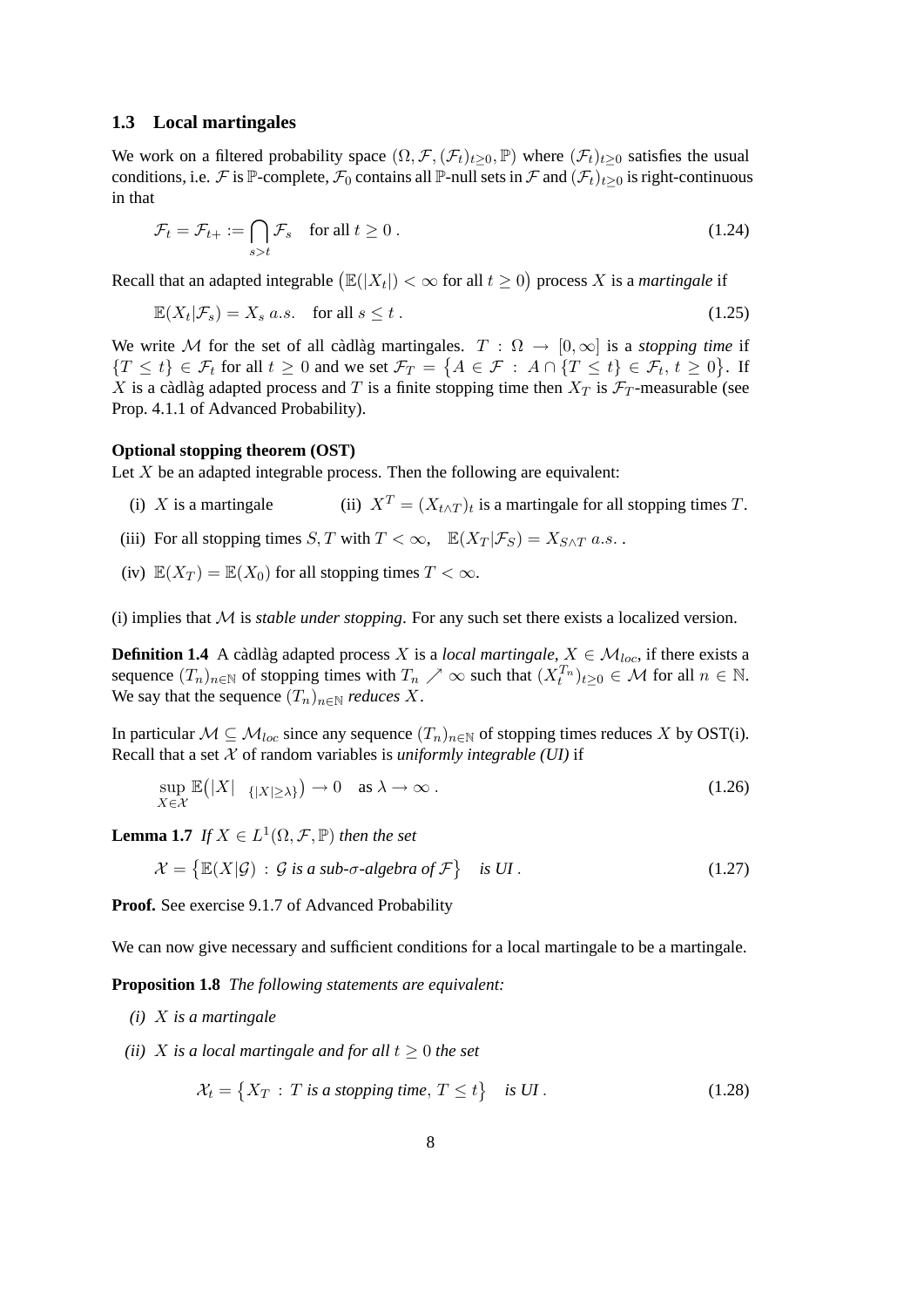**Proof.** Suppose (i) holds. By OST, if T is a stopping time with  $T \le t$ , then  $X_T = \mathbb{E}(X_t | \mathcal{F}_T)$  a.s.. But then by Lemma [1.7](#page-7-1)  $\mathcal{X}_t$  is UI.

If (ii) holds, suppose  $(T_n)_{n>0}$  reduces X. But then for any bounded stopping time,  $T \le t$ , say,

$$
\mathbb{E}(X_0) = \mathbb{E}(X_0^{T_n}) \stackrel{OST}{=} \mathbb{E}(X_T^{T_n}) = \mathbb{E}(X_{T \wedge T_n}). \tag{1.29}
$$

 $\{X_{T \wedge T_n} : n \in \mathbb{N}\}\$ is UI and so  $\mathbb{E}(X_{T \wedge T_n}) \to \mathbb{E}(X_T)$  as  $n \to \infty$ . But then by OST again, X must be a martingale.  $\Box$ 

**Remark.** This implies that a bounded local martingale, or indeed a local martingale M such that for all  $t \geq 0$ ,  $|M_t| \leq Z$  for some  $Z \in L^1$ , is a true martingale.

**Example.** Let B be a standard Brownian motion in  $\mathbb{R}^3$  with  $|B_0| = 1$ , and let  $M_t := 1/|B_t|$ . The sequence  $(T_n)_{n \in \mathbb{N}}$  with  $T_n := \inf\{t : |M_t| > n\}$  is reducing for M, and for  $t > s$ 

$$
\mathbb{E}(M_{t\wedge T_n}|\mathcal{F}_s) = M_{s\wedge T_n} \quad \text{but} \quad \mathbb{E}(M_t|\mathcal{F}_s) < M_s \,, \tag{1.30}
$$

since the variables  $\{M_{t \wedge T_n} : n \in \mathbb{N}\}\$ are not UI.

**Proposition 1.9** *Let* M *be a continuous local martingale* ( $M \in \mathcal{M}_{c, loc}$ ) *starting from* 0*. Set*  $S_n = \inf \{ t \geq 0 : |M_t| = n \}.$  Then  $S_n$  is a stopping time for all  $n \in \mathbb{N}$ ,  $S_n \nearrow \infty$  a.s. as  $n \to \infty$  and  $M^{S_n}$  is a martingale for all n, i.e.  $(S_n)_{n \geq 0}$  reduces M.

**Proof.** Note that 
$$
\{S_n \leq t\} = \bigcap_{k \in \mathbb{N}} \bigcup_{s \in \mathbb{Q}} \left\{|M_s| > n - 1/k\right\} \in \mathcal{F}_t,
$$

 $k \in \mathbb{N}$  s∈Q<br>and so  $S_n$  is a stopping time. For each  $\omega \in \Omega$  and  $t \ge 0$  we have by continuity

$$
\sup_{s\leq t} |M_s(\omega)| < \infty \quad \text{and} \quad S_n(\omega) > t \text{ for all } n > \sup_{s\leq t} |M_s(\omega)|.
$$
 (1.31)

Hence,  $S_n \nearrow \infty$  a.s.. Let  $(T_k)_{k \in \mathbb{N}}$  be a reducing sequence for M, i.e.  $M^{T_k} \in \mathcal{M}$ . By OST, also  $M^{S_n \wedge T_k} \in \mathcal{M}$  and so  $M^{S_n} \in \mathcal{M}_{loc}$  for each  $n \in \mathbb{N}$ . But  $M^{S_n}$  is bounded and so also a martingale.  $\Box$ 

<span id="page-8-0"></span>**Theorem 1.10** *Let*  $M \in \mathcal{M}_{c,loc}$  *be of finite variation, started at* 0*. Then*  $M \equiv 0$  *a.s..* 

**Remarks.** (i) In particular Brownian motion is not of finite variation.

(ii) This makes it clear that the theory of finite variation integrals we have developed is useless for integrating w.r.t. continuous local martingales.

**Proof.** Let V denote the total variation process of M. Then V is continuous and adapted with  $V_0 = 0$ . Set  $S_n = \inf\{t \geq 0 : V_t = n\}$ . Then  $S_n$  is a stopping time for all  $n \in \mathbb{N}$  since V is adapted, and  $S_n \nearrow \infty$  as  $n \to \infty$  since  $V_t$  is monotone increasing and finite for all t geq0.

It suffices to show  $M^{S_n} \equiv 0$  for all  $n \in \mathbb{N}$ . By OST,  $M^{S_n} \in \mathcal{M}_{loc}$ . Also

$$
|M_t^{S_n}| \le |V_t^{S_n}| \le n \tag{1.32}
$$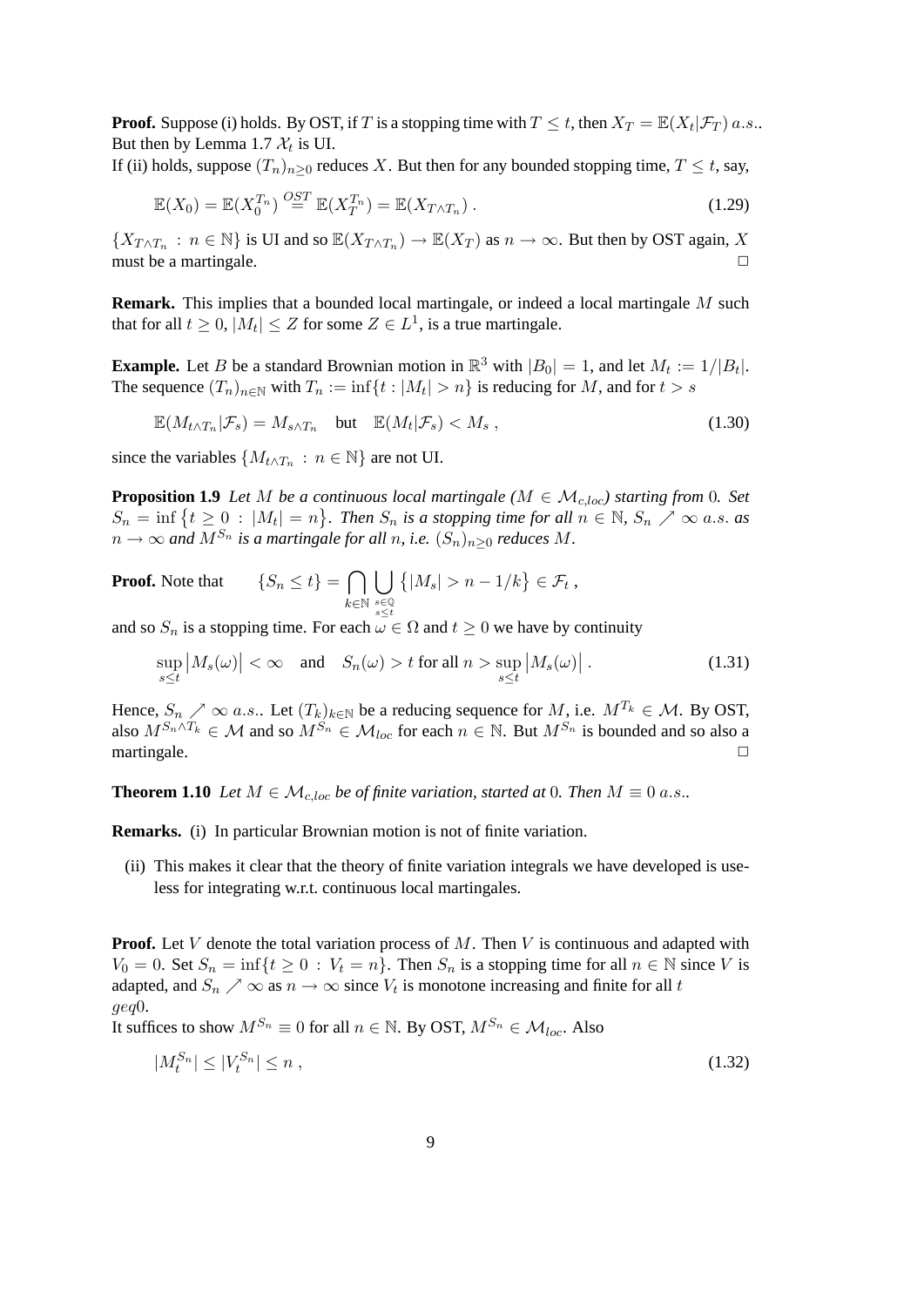and so, by Proposition [1.8,](#page-7-2)  $M^{S_n} \in \mathcal{M}$ .

Replacing  $M$  by  $M^{S_n}$  we can reduce to the case where  $M$  is a bounded martingale of bounded variation, i.e. V is bounded. Fix  $t > 0$  and set  $t_k = kt/N$ . Then

$$
\mathbb{E}(M_{t_k}M_{t_{k+1}}) = \mathbb{E}(M_{t_k}\mathbb{E}(M_{t_{k+1}}|\mathcal{F}_{t_k})) = \mathbb{E}(M_{t_k}^2),
$$
\n(1.33)

which leads to

$$
\mathbb{E}(M_t^2) = \mathbb{E}\left(\sum_{k=0}^{N-1} (M_{t_{k+1}}^2 - M_{t_k}^2)\right) = \mathbb{E}\left(\sum_{k=0}^{N-1} (M_{t_{k+1}} - M_{t_k})^2\right) \le
$$
  

$$
\leq \mathbb{E}\left(\sup_{\substack{k\leq N}} |M_{t_{k+1}} - M_{t_k}| \sum_{\substack{k=0}}^{N-1} |M_{t_{k+1}} - M_{t_k}| \right).
$$
 (1.34)

As M is bounded and continuous

$$
\sup_{k < N} |M_{t_{k+1}} - M_{t_k}| \to 0 \quad \text{as } N \to \infty \,, \tag{1.35}
$$

and so, by bounded convergence,

$$
\mathbb{E}\bigg(\sup_{k (1.36)
$$

Hence,  $\mathbb{E}(M_t^2) = 0$  for all  $t \ge 0$  which implies that  $M \equiv 0$  a.s..

**Definition 1.5** A *semimartingale*  $X$  is an adapted càdlàg process which may be written as

$$
X = X_0 + M + A \quad \text{with} \quad M_0 = A_0 = 0 \,, \tag{1.37}
$$

where  $M \in \mathcal{M}_{loc}$  and A is a finite variation process. This is sometimes called the *Doob-meyer decomposition*.

As a consequence of Theorem [1.10,](#page-8-0) the decomposition is unique for continuous semimartingales, where  $M$  is required to be continuous.

#### **Example.** Lévy processes

Let  $(a, q, \Pi)$  be a Lévy triple. By the Lévy-Îto theorem, the associated Lévy process in  $\mathbb R$  may be written as

$$
X_t = at + \sqrt{q} B_t + Y_t + Z_t \tag{1.38}
$$

where Y is a compound Poisson process and  $Z$  a compensated càdlàg martingale with

$$
Y_t = \int_0^t \int_{|y| \ge 1} y \, M(ds, dy) \quad \text{and} \quad Z_t = \int_0^t \int_{|y| < 1} y \, \tilde{M}(ds, dy) \,. \tag{1.39}
$$

 $M \sim PRM(dt \otimes \Pi(dx))$  is a Poisson random measure and  $\tilde{M}$  is the compensated version of M. at +  $Y_t$  is a process of finite variation and  $\sqrt{q} B_t + Z_t$  is a (square-integrable) martingale. So  $X$  is a semimartingale.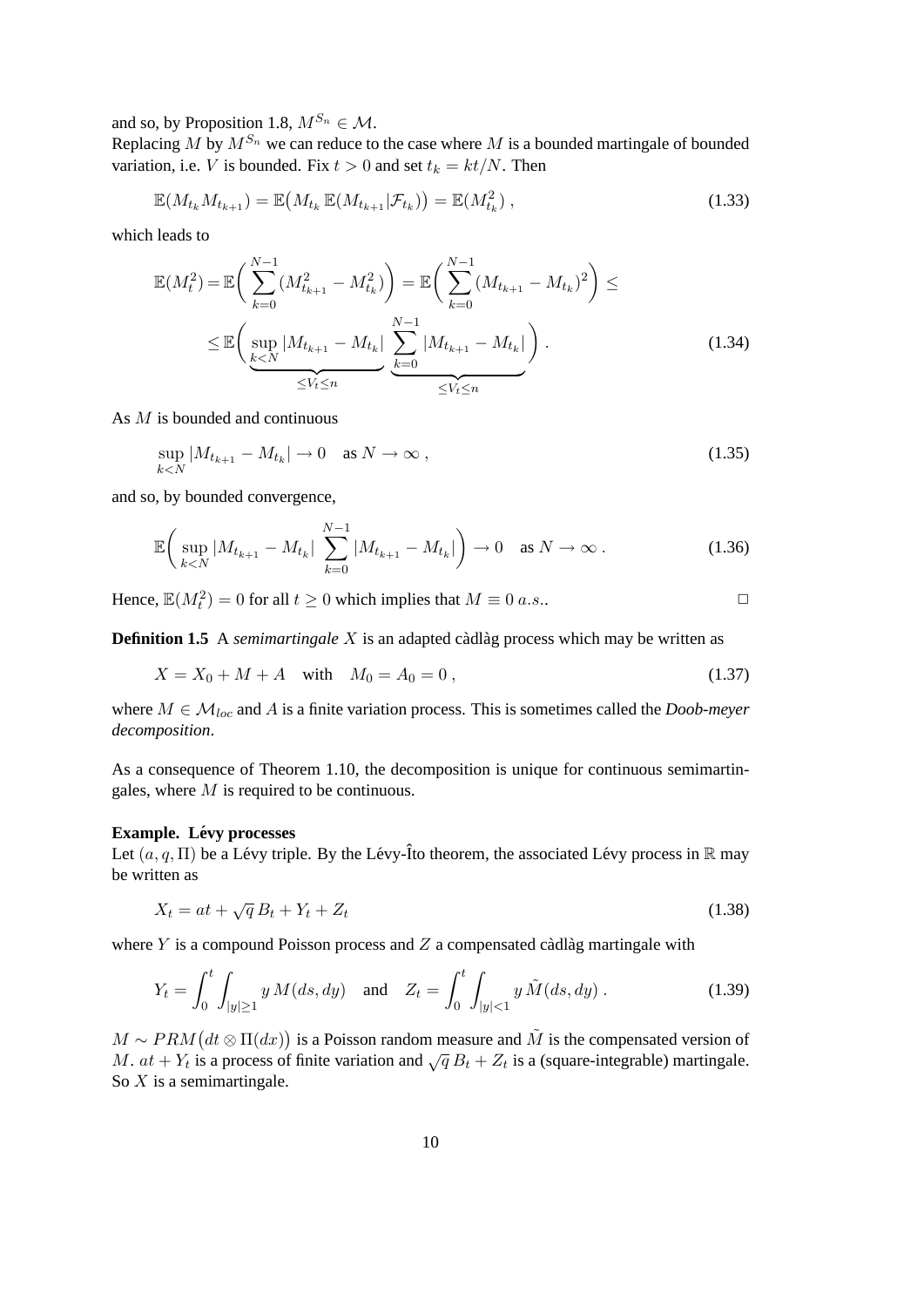### <span id="page-10-0"></span>**2 The stochastic integral**

In this section we establish the stochastic integral with respect to continuous semimartingales. In places, we develop parts of the theory also for càdlàg semimartingales, where this involves no extra work. However, parts of the construction will use crucially the assumption of continuity. A more general theory exists, but it is beyond the scope of this course. Similar to the construction to the Lebesgue integral in measure theory, we start with various (weak) forms of a stochastic integrals for special integrands, before working our way up to the most general form.

### <span id="page-10-1"></span>**2.1 Simple integrands**

**Definition 2.1** A *simple process* is any map  $H : \Omega \times (0, \infty) \to \mathbb{R}$  of the form

$$
H(\omega, t) = \sum_{k=0}^{n-1} Z_k(\omega) \mathbf{1}_{(t_k, t_{k+1}]}(t)
$$
\n(2.1)

where  $n \in \mathbb{N}$ ,  $0 = t_0 < \ldots < t_n < \infty$  and  $Z_k$  is a bounded  $\mathcal{F}_{t_k}$ -measurable random variable for all k. We denote the set of simple processes by  $S$ .

Note that  $S$  is a vector space and that by Proposition [1.4](#page-5-1) every simple process is previsible. Recall that we say a process  $X$  is *bounded in*  $L^2$  if

$$
\sup_{t\geq 0} \|X_t\|_2 = \sup_{t\geq 0} \mathbb{E}(|X_t|^2)^{1/2} < \infty \,. \tag{2.2}
$$

Write  $\mathcal{M}^2$  for the set of all càdlàg  $L^2$ -bounded martingales. If  $X \in \mathcal{M}^2$  the  $L^2$  **martingale convergence theorem** ensures the existence of  $X_{\infty} \in L^2$  such that

$$
X_t \to X_\infty \quad a.s. \text{ and in } L^2, \text{ as } t \to \infty. \tag{2.3}
$$

Moreover,  $X_t = \mathbb{E}(X_\infty | \mathcal{F}_t)$  a.s. for all  $t \geq 0$ . Recall **Doob's**  $L^2$  inequality for  $X \in \mathcal{M}^2$ ,  $\qquad \left\| \sup_{t \geq 0} |X_t| \right\|_2 \leq 2 \|X_\infty\|_2$ .

For 
$$
H = \sum_{k=0}^{n-1} Z_k \mathbf{1}_{(t_k, t_{k+1})} \in S
$$
 and  $M \in \mathcal{M}^2$  set  
\n
$$
(H \cdot M)_t = \sum_{k=0}^{n-1} Z_k \left( M_{t_{k+1} \wedge t} - M_{t_k \wedge t} \right).
$$
\n(2.4)

<span id="page-10-2"></span>**Proposition 2.1** *Let*  $H \in S$  *and*  $M \in \mathcal{M}^2$ *. Let*  $T$  *be a stopping time. Then* 

$$
(i) H \cdot M^T = (H \cdot M)^T.
$$
 (ii)  $H \cdot M \in \mathcal{M}^2$ .

$$
(iii) \ \mathbb{E}\big((H \cdot M)_{\infty}^2\big) = \sum_{k=0}^{n-1} \mathbb{E}\big(Z_k^2 (M_{t_{k+1}} - M_{t_k})^2\big) \leq \|H\|_{\infty}^2 \mathbb{E}\big((M_{\infty} - M_0)^2\big)\,.
$$

**Proof.** (i) For all  $t \geq 0$  we have

$$
(H \cdot M^T)_t = \sum_{k=0}^{n-1} Z_k \left( M_{t_{k+1} \wedge t}^T - M_{t_k \wedge t}^T \right) =
$$
  
= 
$$
\sum_{k=0}^{n-1} Z_k \left( M_{t_{k+1} \wedge t \wedge T} - M_{t_k \wedge t \wedge T} \right) = (H \cdot M)_{t \wedge T} = (H \cdot M)_t^T.
$$
 (2.5)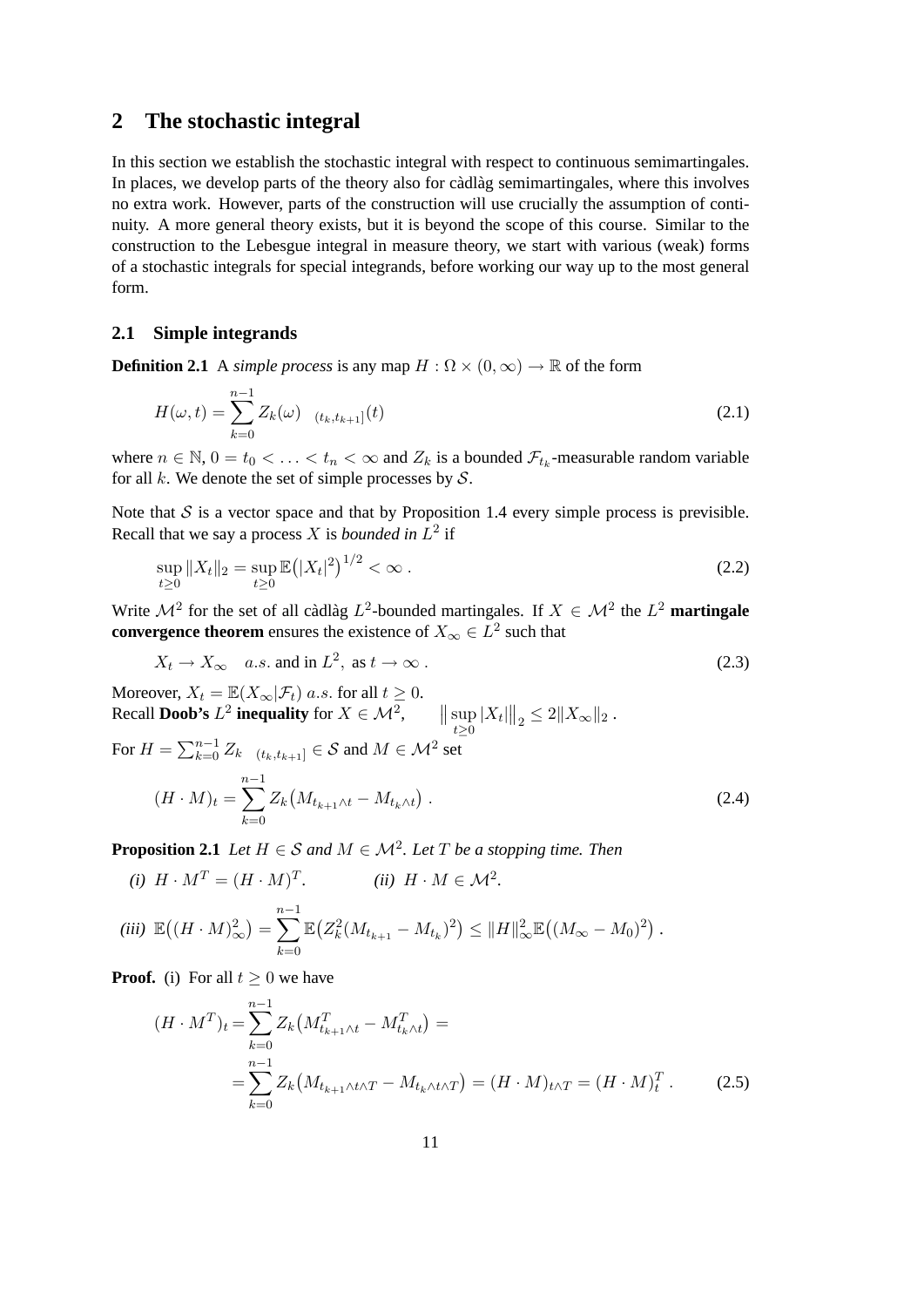(ii) For  $t_k \le s \le t \le t_{k+1}$ ,  $(H \cdot M)_t - (H \cdot M)_s = Z_k(M_t - M_s)$ , so that

$$
\mathbb{E}\big((H \cdot M)_t - (H \cdot M)_s \, \big| \, \mathcal{F}_s\big) = Z_k \, \mathbb{E}(M_t - M_s | \mathcal{F}_s) = 0 \,. \tag{2.6}
$$

This extends easily to general  $s \leq t$  and hence  $H \cdot M$  is a martingale. To show it is bounded in  $L^2$ , note that if  $j < k$  we have

$$
\mathbb{E}\Big(Z_j(M_{t_{j+1}} - M_{t_j}) Z_k(M_{t_{k+1}} - M_{t_k})\Big) =
$$
\n
$$
= \mathbb{E}\Big(Z_j(M_{t_{j+1}} - M_{t_j}) Z_k \mathbb{E}\big(M_{t_{k+1}} - M_{t_k} | \mathcal{F}_{t_k}\big)\Big) = 0.
$$
\n(2.7)

Thus

<span id="page-11-1"></span>
$$
\mathbb{E}\left((H \cdot M)^2_t\right) = \mathbb{E}\left(\left(\sum_{k=0}^{n-1} Z_k (M_{t_{k+1}} - M_{t_k})\right)^2\right) = \sum_{k=0}^{n-1} \mathbb{E}\left(Z_k^2 (M_{t_{k+1} \wedge t} - M_{t_k \wedge t})^2\right) \le
$$
  
 
$$
\leq \|H\|^2_{\infty} \sum_{k=0}^{n-1} \mathbb{E}\left((M_{t_{k+1} \wedge t} - M_{t_k \wedge t})^2\right) = \|H\|^2_{\infty} \mathbb{E}\left((M_t - M_0)^2\right), \quad (2.8)
$$

and so, by Doob's  $L^2$  inequality applied to  $M - M_0$ ,

$$
\sup_{t\geq 0} \mathbb{E}\left((H \cdot M)_t^2\right) \leq 4\|H\|_{\infty}^2 \mathbb{E}\left((M_{\infty} - M_0)^2\right). \tag{2.9}
$$

<span id="page-11-4"></span>Hence,  $H \cdot M \in \mathcal{M}^2$ . (iii) [\(2.8\)](#page-11-1) holds in particular for  $t = \infty$  to give the result.

**Proposition 2.2** *Let* µ *be a finite measure on the previsible* σ*-algebra* P*. Then* S *is a dense subspace of*  $L^2(\mathcal{P}, \mu)$ *.* 

**Proof.** As the  $Z_k$ 's are bounded, it is certainly true that  $\mathcal{S} \subseteq L^2(\mathcal{P}, \mu)$ . Denote by  $\bar{\mathcal{S}}$  the closure of S in  $L^2(\mathcal{P}, \mu)$ . Set

$$
\mathcal{A} = \{ A \in \mathcal{P} : \mathbf{1}_A \in \bar{\mathcal{S}} \}.
$$
\n(2.10)

Then A is a d-system. [Check:  $1_{\Omega\times(0,n)} \in S$  so  $1_{\Omega\times(0,\infty)} \in \overline{S}$  and  $\Omega\times(0,\infty) \in A$ ; if  $C \subseteq D \in \mathcal{A}$  then  $D \setminus C \in \mathcal{A}$ ; if  $C_n \in \mathcal{A}$  and  $C_n \nearrow C$  then  $C \in \mathcal{A}$  since  $\overline{S}$  is the closure of S in  $L^2(\mathcal{P}, \mu)$  . A contains the  $\pi$ -system  $\{B \times (s, t] : B \in \mathcal{F}_s, s \leq t\}$ , which generates P. Hence, by Dynkin's lemma,  $A = P$ . The result now follows since linear combinations of measurable indicator functions are dense in  $L^2$ . The contract of the contract of  $\Box$ 

#### <span id="page-11-0"></span>**2.2** L <sup>2</sup> **properties**

To extend the simple integral defined in the last section, we will need some Hilbert space properties of the set of integrators we are considering. As before, we work on a filtered probability space  $(\Omega, \mathcal{F}, (\mathcal{F}_t)_{t>0}, \mathbb{P})$  where  $(\mathcal{F}_t)_{t>0}$  satisfies the usual conditions.

**Definition 2.2** For all cadlag adapted processes X define the norm<sup>[1](#page-11-2)</sup>  $||X|| := ||X^*||_2$  where  $X^* = \sup_{t \geq 0} |X_t|$  and write  $C^2$  for the set of all càdlàg adapted processes X with  $||X|| < \infty$ . On  $\mathcal{M}^2 = \left\{ X \in \mathcal{M} \, : \, \sup_{t \geq 0} \|X_t\|_2 \right\}$  define the norm  $\|X\| := \|X_\infty\|_2.$ 

<span id="page-11-3"></span><span id="page-11-2"></span><sup>&</sup>lt;sup>1</sup>Usual conventions about versions apply, dealing with equivalence classes analogous to  $L^p$ -spaces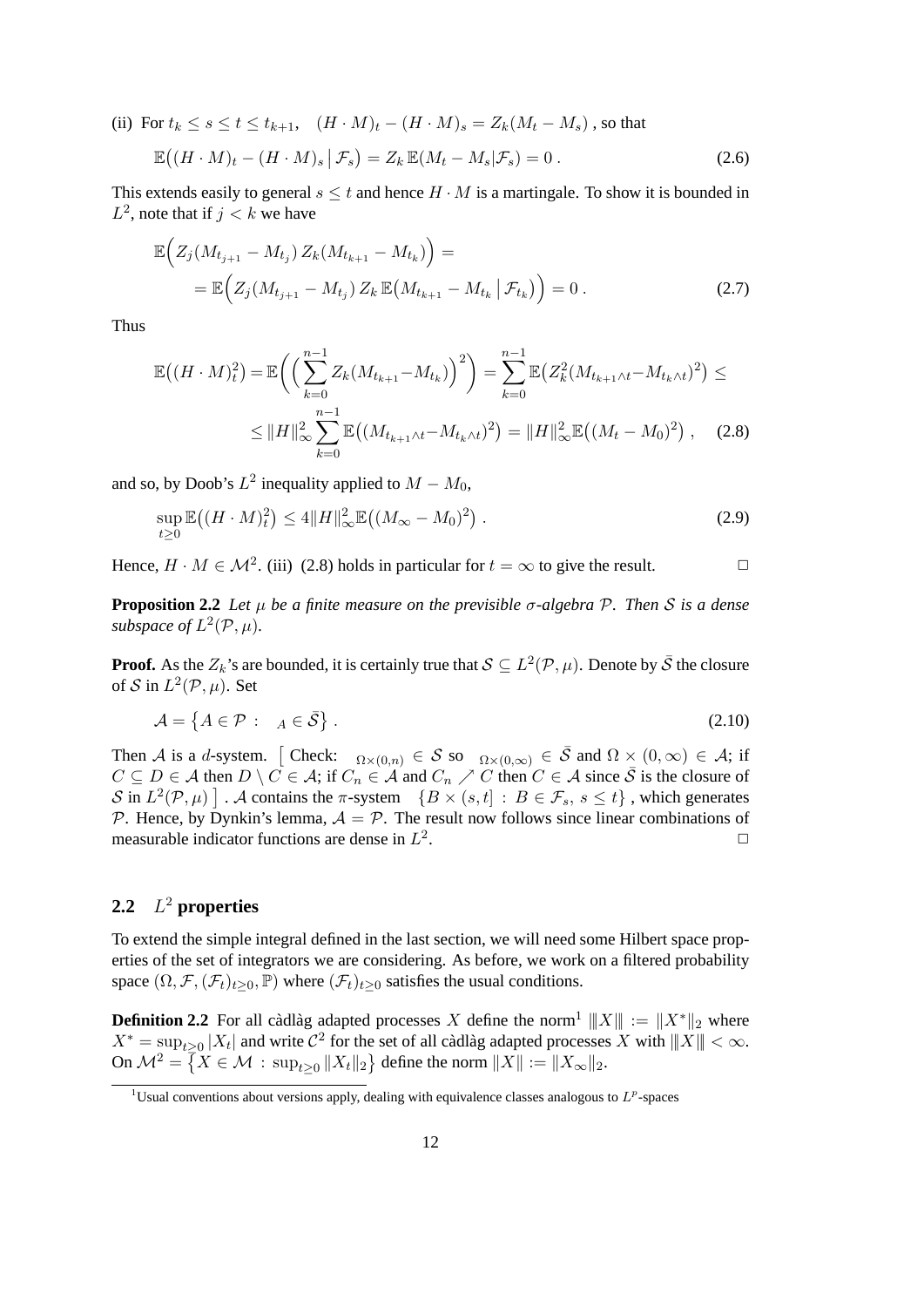**Proposition 2.3** *We have* (i)  $(C^2, \|\!|\!|. \|\!|)$  *is complete* (ii)  $\mathcal{M}^2 = \mathcal{M} \cap C^2$ (iii)  $(\mathcal{M}^2, \|.\|)$  is a Hilbert space with  $\mathcal{M}^2_c = \mathcal{M}_c \cap \mathcal{M}^2$  as a closed subspace (iv)  $X \mapsto X_\infty : \mathcal{M}^2 \to L^2(\mathcal{F}_\infty)$  *is an isometry* 

**Remark.** We identify an element of  $\mathcal{M}^2$  with its terminal value and then  $\mathcal{M}^2$  inherits the Hilbert space structure of  $L^2(\mathcal{F}_\infty)$  with inner product  $(X, Y) \mapsto \mathbb{E}(X_\infty Y_\infty)$ .

**Proof.** (i) Suppose  $(X^n)_{n \in \mathbb{N}}$  is a Cauchy sequence in  $(\mathcal{C}^2, \|\! \|\cdot \|)$ . Then we can find a subsequence  $(n_k)_{k \in \mathbb{N}}$  such that  $\sum_{k=1}^{\infty} ||X^{n_{k+1}} - X^{n_k}|| < \infty$ . Then

$$
\left\| \sum_{k=1}^{\infty} \sup_{t \ge 0} \left| X_t^{n_{k+1}} - X_t^{n_k} \right| \right\|_2 \le \sum_{k=1}^{\infty} \left\| X^{n_{k+1}} - X^{n_k} \right\| < \infty \tag{2.11}
$$

and so for a.e.  $\omega \in \Omega$ ,  $\sum^{\infty}$  $_{k=1}$ sup  $t\geq 0$  $\left|X_t^{n_{k+1}}(\omega)-X_t^{n_k}(\omega)\right|<\infty,$ 

and so  $(X_t^{n_k}(\omega))_{k \in \mathbb{N}} \to X(\omega)$  as  $k \to \infty$  uniformly in  $t \geq 0$ .  $X(\omega)$  is càdlàg as it is the uniform limit of cadlag functions (see example sheet  $1.10$ ). Now

$$
|||X^{n} - X||^{2} = \mathbb{E}\left(\sup_{t \geq 0} |X_{t}^{n} - X_{t}|^{2}\right) \leq \liminf_{k \to \infty} \mathbb{E}\left(\sup_{t \geq 0} |X_{t}^{n} - X_{t}^{n_{k}}|^{2}\right) = \text{(Fatou)}
$$

$$
= \liminf_{k \to \infty} |||X^{n} - X^{n_{k}}||^{2} \to 0 \quad asn \to \infty \tag{2.12}
$$

because  $(X^n)_{n \in \mathbb{N}}$  is a Cauchy sequence. Hence  $(\mathcal{C}^2, \|\! \ldots \! \|\!)$  is complete. (ii) For  $X \in C^2 \cap M$  we have

$$
\sup_{t\geq 0} \|X_t\|_2 \leq \left\| \sup_{t\geq 0} |X_t| \right\|_2 = \|X\| < \infty , \quad \text{and so } X \in \mathcal{M}^2 . \tag{2.13}
$$

On the other hand, if  $X \in \mathcal{M}^2$ , by Doob's inequality,

$$
|||X|| \le 2||X|| < \infty , \quad \text{and so } X \in \mathcal{C}^2 \cap \mathcal{M} .
$$
 (2.14)

(iii)  $(X, Y) \mapsto \mathbb{E}(X_{\infty}Y_{\infty})$  defines an inner product on  $\mathcal{M}^2$ . Moreover, for  $X \in \mathcal{M}^2$ , we have shown in (ii) that

$$
||X|| \le ||X|| \le 2||X||, \quad \text{i.e. } ||.|| \text{ and } ||.|| \text{ are equivalent.}
$$
 (2.15)

Thus  $\mathcal{M}^2$  is complete for  $\|\cdot\|$  iff it is complete for  $\|\cdot\|$ , and by (i) it is thus sufficient to show that  $\mathcal{M}^2$  is closed in  $(\mathcal{C}^2, \|\!|\!|).$  If  $X^n \in \mathcal{M}^2$  and  $\|X^n - X\| \to 0$  as  $n \to \infty$  for some X, then X is certainly càdlàg adapted and  $L^2$ -bounded. Furthermore,

$$
\|\mathbb{E}(X_t|\mathcal{F}_s) - X_s\|_2 \le \|\mathbb{E}(X_t - X_t^n|\mathcal{F}_s)\|_2 + \|X_s^n - X_s\|_2 \le
$$
  
\n
$$
\le \|X_t - X_t^n\|_2 - \|X_s^n - X_s\|_2 \le 2\|X^n - X\| \to 0
$$
\n(2.16)

as  $n \to \infty$  and so  $X \in \mathcal{M}^2$ . By the same argument  $\mathcal{M}_c^2$  is closed in  $(\mathcal{M}^2, \|\. \|)$ , where continuity of  $t \mapsto X_t(\omega)$  follows by uniform convergence in t. (iv) For  $X, Y \in \mathcal{M}^2$ ,  $||X - Y|| = ||X_{\infty} - Y_{\infty}||_2$  by definition.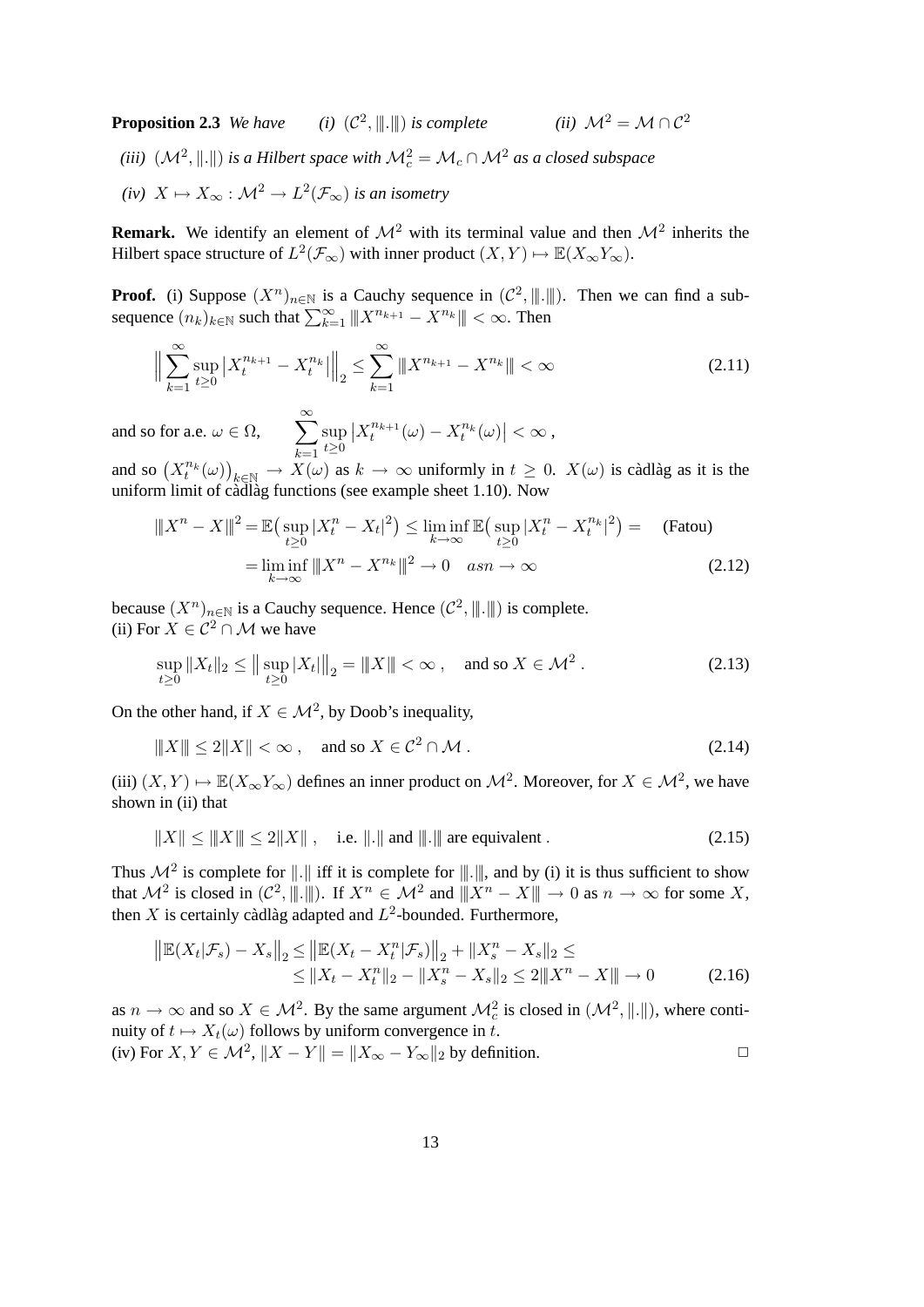#### <span id="page-13-0"></span>**2.3 Quadratic variation**

**Definition 2.3** For a sequence  $(X^n)_{n \in \mathbb{N}}$  we say that  $X^n \to X$  *uniformly on compacts in probability* (*u.c.p.*) if

$$
\forall \epsilon > 0 \; \forall t \ge 0 \; : \; \mathbb{P}\big(\sup_{s \le t} |X_s^n - X_s| > \epsilon\big) \to 0 \quad \text{as } n \to \infty \; . \tag{2.17}
$$

### <span id="page-13-1"></span>**Theorem 2.4 Quadratic variation**

*For each*  $M \in \mathcal{M}_{c,loc}$  *there exists a (up to versions) unique continuous adapted increasing process* [M] *such that*  $M^2 - [M] \in \mathcal{M}_{c, loc}$ *. Moreover, for* 

<span id="page-13-3"></span>
$$
[M]_{t}^{n} := \sum_{k=0}^{\lfloor 2^{n} t \rfloor - 1} \left( M_{(k+1)2^{-n}} - M_{k2^{-n}} \right)^{2}
$$
\n(2.18)

*we have*  $[M]^n \to [M]$  u.c.p. as  $n \to \infty$ . We call  $[M]$  the quadratic variation process of M.

**Example.** Let B be a standard Brownian motion. Then we know that  $(B_t^2 - t)_{t \geq 0} \in \mathcal{M}_c$ . But then by Theorem [2.4,](#page-13-1)  $t = [B]_t$ .

**Lemma.** Let  $M \in \mathcal{M}$  be bounded. Suppose that  $l \in \mathbb{N}$  and  $0 = t_0 < t_1 < \ldots < t_l < \infty$ . Then  $\mathbb{E} \left( \left( \sum_{i=1}^{l-1} \right)$  $_{k=0}$  $(M_{t_{k+1}} - M_{t_k})^2)$  is bounded.

**Proof of the Lemma.** First note that

<span id="page-13-2"></span>
$$
\mathbb{E}\left(\left(\sum_{k=0}^{l-1} (M_{t_{k+1}} - M_{t_k})^2\right)^2\right) = \sum_{k=0}^{l-1} \mathbb{E}\left((M_{t_{k+1}} - M_{t_k})^4\right) + 2\sum_{k=0}^{l-1} \mathbb{E}\left((M_{t_{k+1}} - M_{t_k})^2\sum_{j=k+1}^{l-1} (M_{t_{j+1}} - M_{t_j})^2\right).
$$
\n(2.19)

For each fixed  $k$  we have

$$
\mathbb{E}\left((M_{t_{k+1}} - M_{t_k})^2 \sum_{j=k+1}^{l-1} (M_{t_{j+1}} - M_{t_j})^2\right) =
$$
\n
$$
= \mathbb{E}\left((M_{t_{k+1}} - M_{t_k})^2 \mathbb{E}\left(\sum_{j=k+1}^{l-1} (M_{t_{j+1}} - M_{t_j})^2 \big| \mathcal{F}_{t_{k+1}}\right)\right) =
$$
\n
$$
= \mathbb{E}\left((M_{t_{k+1}} - M_{t_k})^2 \mathbb{E}\left(\sum_{j=k+1}^{l-1} (M_{t_{j+1}}^2 - M_{t_j}^2) \big| \mathcal{F}_{t_{k+1}}\right)\right) =
$$
\n
$$
= \mathbb{E}\left((M_{t_{k+1}} - M_{t_k})^2 \mathbb{E}(M_{t_l}^2 - M_{t_{k+1}}^2 | \mathcal{F}_{t_{k+1}})\right) =
$$
\n
$$
= \mathbb{E}\left((M_{t_{k+1}} - M_{t_k})^2 (M_{t_l}^2 - M_{t_{k+1}}^2)^2\right).
$$
\n(2.20)

After inserting this in [\(2.19\)](#page-13-2) we get the estimate

$$
\mathbb{E}\left(\left(\sum_{k=0}^{l-1} (M_{t_{k+1}} - M_{t_k})^2\right)^2\right) \le \le \mathbb{E}\left(\left(\sup_j |M_{t_{j+1}} - M_{t_j}|^2 + 2\sup_j |M_{t_l} - M_{t_j}|^2\right)\sum_{k=0}^{l-1} (M_{t_{k+1}} - M_{t_k})^2\right). \tag{2.21}
$$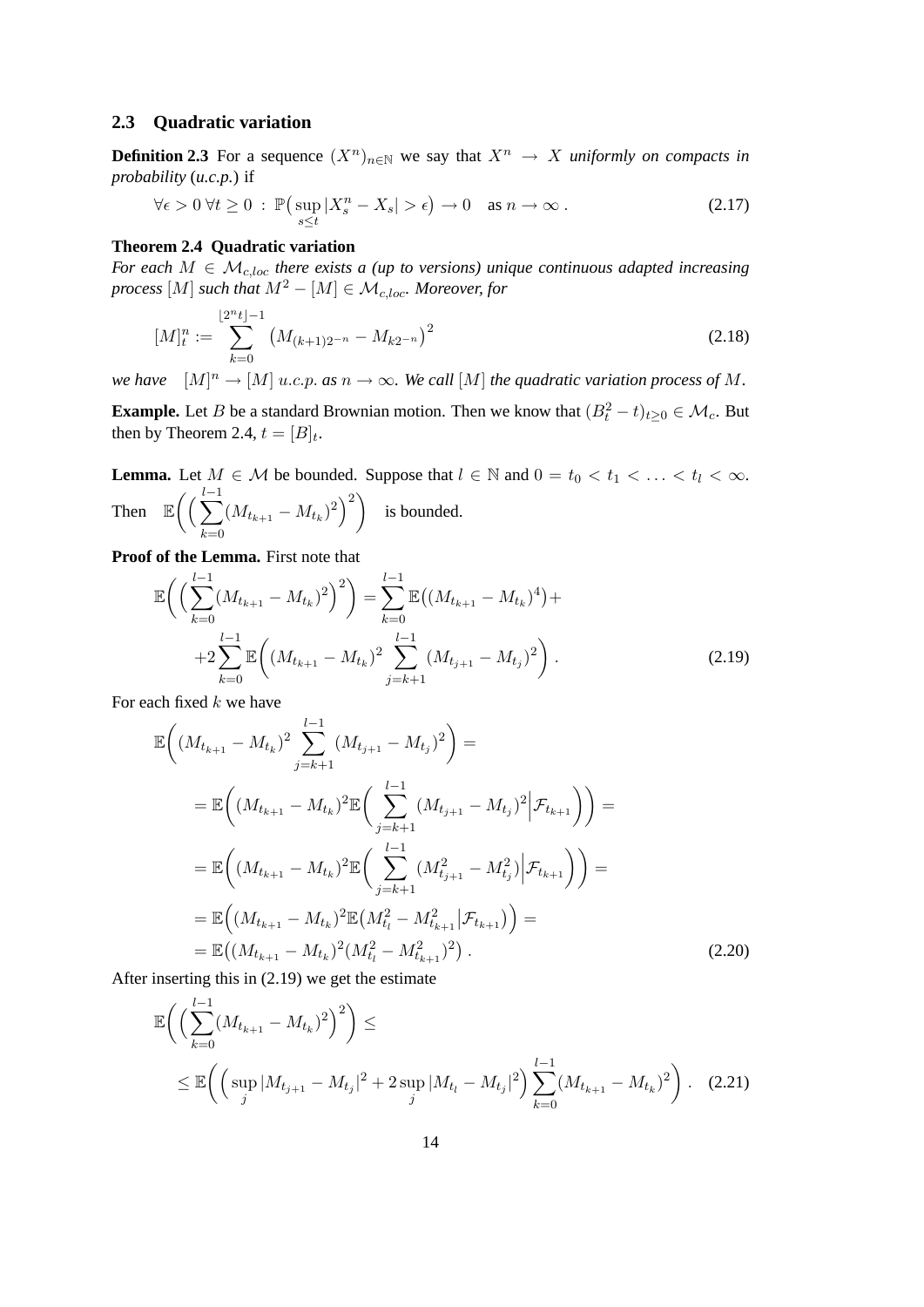Now, M is uniformly bounded by C, say. So using the inequality  $(x - y)^2 \le 2(x^2 + y^2)$ , we obtain

$$
\mathbb{E}\bigg(\Big(\sum_{k=0}^{l-1} (M_{t_{k+1}} - M_{t_k})^2\Big)^2\bigg) \le 12C^2 \mathbb{E}\bigg(\sum_{k=0}^{l-1} (M_{t_{k+1}} - M_{t_k})^2\bigg) =
$$
  
= 12C^2 \mathbb{E}\big((M\_{t\_l} - M\_{t\_0})^2\big) \le 48C^4 . (2.22)

**Proof of Theorem [2.4.](#page-13-1)** Wlog we will consider the case  $M_0 = 0$ .

Uniqueness: If A and A' are two increasing processes satisfying the conditions for  $[M]$  then

$$
A_t - A'_t = (M_t^2 - A'_t) - (M_t^2 - A_t) \in \mathcal{M}_{c,loc}
$$
\n(2.23)

is of finite variation and thus  $A \equiv A'$  a.s. by Theorem [1.10.](#page-8-0)

Existence: First we assume that M is bounded, which implies  $M \in \mathcal{M}_c^2$ . Fix  $T > 0$  deterministic. Let

$$
H_t^n = M_{2^{-n}[2^n t]}^T = \sum_{k=0}^{\lfloor 2^n T \rfloor - 1} M_{k2^{-n}} \mathbf{1}_{(k2^{-n}, (k+1)2^{-n}]}(t) \tag{2.24}
$$

Then  $H^n \in \mathcal{S}$  for all  $n \in \mathbb{N}$ . Hence  $X^n$  defined by

$$
X_t^n = (H^n \cdot M)_t = \sum_{k=0}^{\lfloor 2^n T \rfloor - 1} M_{k2^{-n}} \big( M_{(k+1)2^{-n} \wedge t} - M_{k2^{-n} \wedge t} \big) , \tag{2.25}
$$

is in  $\mathcal{M}_c^2$  by Proposition [2.1](#page-10-2) and by continuity of M. Recall that  $||X^n|| = ||X^n_{\infty}||_2 = ||X_T||_2$ since  $X_t^n$  is constant for  $t \geq T$ . For  $n \geq m$  we have

$$
||X^{n} - X^{m}||^{2} = \mathbb{E}\left(((H^{n} - H^{m}) \cdot M)_{T}^{2}\right) \le
$$
  
\n
$$
\leq \mathbb{E}\left(\sup_{0 \leq t \leq T} |H_{t}^{n} - H_{t}^{m}|^{2} \sum_{k=0}^{\lfloor 2^{n}T \rfloor - 1} (M_{(k+1)2^{-n}} - M_{k2^{-n}})^{2}\right) \leq
$$
  
\n
$$
\leq \mathbb{E}\left(\sup_{0 \leq t \leq T} |H_{t}^{n} - H_{t}^{m}|^{4}\right)^{1/2} \mathbb{E}\left(\left(\sum_{k=0}^{\lfloor 2^{n}T \rfloor - 1} (M_{(k+1)2^{-n}} - M_{k2^{-n}})^{2}\right)^{2}\right)^{1/2}
$$
(2.26)

by Hölder's inequality. Since  $M$  is bounded, the second term is bounded by the lemma, and

$$
\mathbb{E}\Big(\sup_{0\leq t\leq T}|H_t^n - H_t^m|^4\Big) = \mathbb{E}\Big(\sup_{0\leq t\leq T}|M_{2^{-n}\lfloor 2^{n}t\rfloor} - M_{2^{-m}\lfloor 2^{m}t\rfloor}|^4\Big) \to 0\tag{2.27}
$$

as  $n, m \to \infty$  by uniform continuity of M on  $[0, T]$  and bounded convergence. Hence  $X^n$  is a Cauchy sequence in  $(M_c^2, \|\. \|)$  and so, by Proposition [2.3,](#page-11-3) converges to a limit  $Y = (Y_t, 0 \leq$  $t \leq T$ )  $\in \mathcal{M}_c^2$ . Now for any n and  $1 \leq k \leq \lfloor 2^n T \rfloor$ ,

$$
M_{k2^{-n}}^2 - 2X_{k2^{-n}}^n = \sum_{j=0}^{k-1} (M_{(j+1)2^{-n}} - M_{j2^{-n}})^2 = [M]_{k2^{-n}}^n.
$$
 (2.28)

Hence,  $M_t^2 - 2X_t^n$  is increasing along the sequence of times  $(k2^{-n}, 1 \le k \le \lfloor 2^n T \rfloor)$ . Passing to the limit  $n \to \infty$ ,  $M_t^2 - 2X_t^n$  must be a.s. increasing. Set  $[M]_t := M_t^2 - 2Y_t$  for  $t \in [0, T]$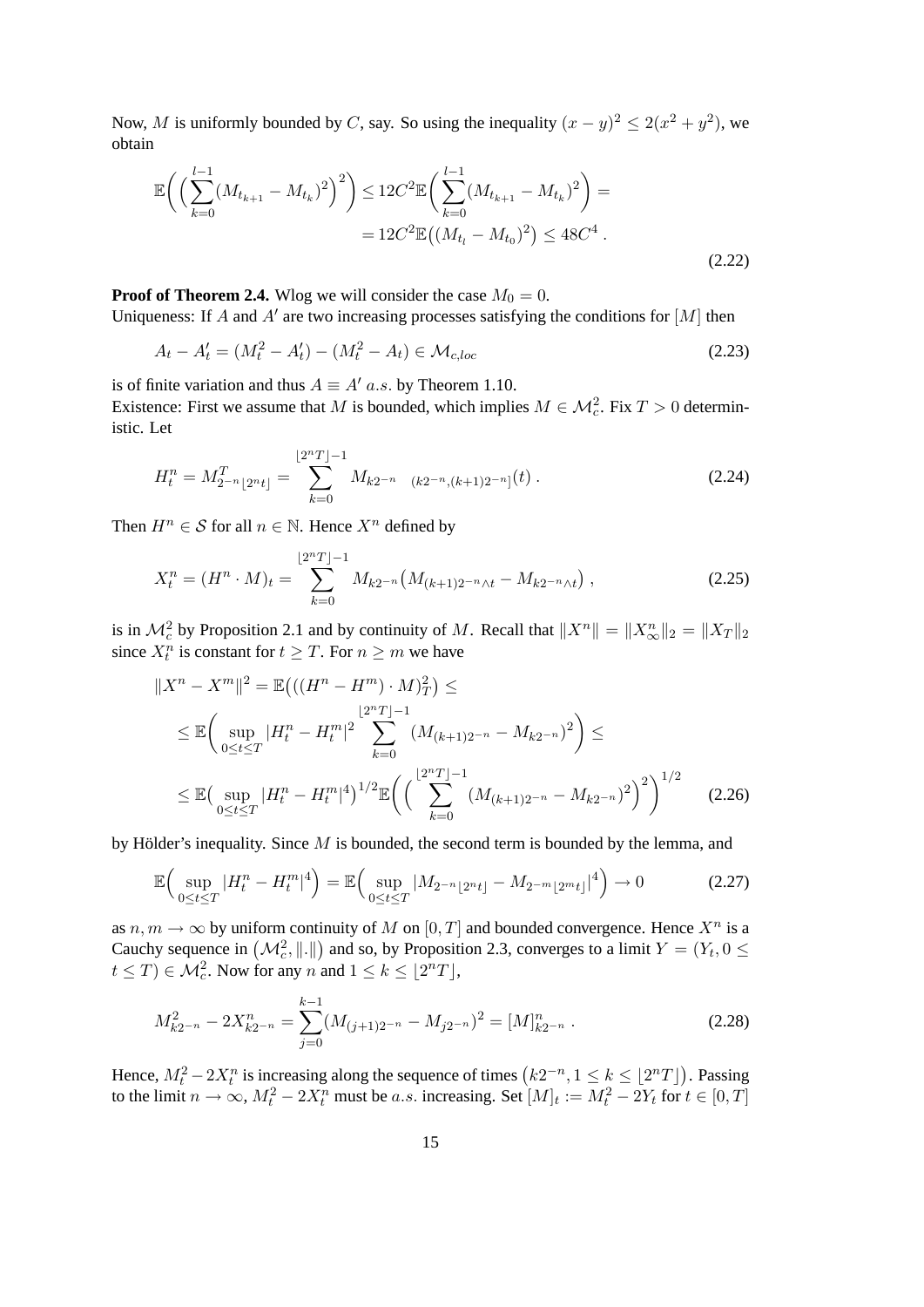on the set where  $M^2 - 2Y$  is increasing and  $[M] \equiv 0$  otherwise. Hence,  $[M]$  is a continuous increasing process and  $M^2 - [M] = 2Y$  is a martingale on [0, T].

We extend the definition of  $[M]_t$  to  $t \in [0, \infty)$  by applying the foregoing for all  $T \in \mathbb{N}$ . Note that the process  $[M]$  obtained with T is the restriction to  $[0, T]$  of  $[M]$  defined with  $T + 1$ . Now,  $t^n = M^2_{2^{-n} \lfloor 2^n t \rfloor} - 2 X^n_{2^{-n} \lfloor 2^n t \rfloor}$ and so

$$
\sup_{0 \le t \le T} |[M]_t - [M]_t^n| \le \sup_{0 \le t \le T} |M_{2^{-n} \lfloor 2^{n} t \rfloor}^2 - M_t^2| +
$$
  
+2 
$$
\sup_{0 \le t \le T} |X_{2^{-n} \lfloor 2^{n} t \rfloor}^n - Y_{2^{-n} \lfloor 2^{n} t \rfloor}| + 2 \sup_{0 \le t \le T} |Y_{2^{-n} \lfloor 2^{n} t \rfloor} - Y_t|.
$$
 (2.29)

Each term on the right converges to 0 in probability as  $n \to \infty$ , the first and third by continuity and the second because  $X^n \to Y$  in  $(\mathcal{M}_c^2, \|\. \|)$  implies sup  $0 \leq t \leq T$  $|X_t^n - Y_t| \to 0$  in  $L^2$ .

Now we turn to the general case  $M \in \mathcal{M}_{c, loc}$ . Define  $T_n := \inf \{ t \geq 0 : |M_t| \geq n \}$ . Then  $(T_n)_{n\in\mathbb{N}}$  reduces M and we can apply the bounded case to  $M^{T_n}$ , writing  $A^n = [M^{T_n}]$ . By uniqueness,  $A_{t\wedge T_n}^{n+1}$  and  $A_t^n$  are indistinguishable, i.e.  $\mathbb{P}(A_{t\wedge T_n}^{n+1}=A_t^n$  for all  $t\geq 0)=1$ . Thus there exists an increasing process A such that for all  $n \in \mathbb{N}$ ,  $A_{t \wedge T_n}$  and  $A_t^n$  are indistinguishable. By construction,  $(M_{t\wedge T_n}^2 - A_{t\wedge T_n})_{t\geq 0} \in M_c$  and so  $(M_t^2 - A_t)_{t\geq 0} \in M_{c,loc}$  and we take  $[M]_t = A_t$ .

Finally, we have  $[M^{T_n}]^m \to [M^{T_n}]$  u.c.p. as  $m \to \infty$  for each  $n \in \mathbb{N}$ . Note that for each  $t \geq 0$ ,  $\mathbb{P}(t \leq T_n) \to 1$  as  $n \to \infty$  to obtain that  $[M]^m \to [M]$  u.c.p. as  $m \to \infty$ .

**DANGER.** The following formula is nonsense in a mathematical sense for several reasons, but captures the main idea of the quadratic variation:

<span id="page-15-0"></span>
$$
[M]_t := M_t^2 - 2 \int_0^t M_s \, dM_s = \underbrace{M_t^2 - \int_0^t d(M_s^2)}_{=M_0 = 0} + \int_0^t (dM_s)^2 \,, \tag{2.30}
$$

so  $[M]_t \approx \int_0^t (dM_s)^2$  which vanishes if M is of finite variation, since then  $(dM_s)^2 \approx o(ds)$ . But for M being e.g. a standard Brownian motion,  $(dM_s)^2 = ds$  and we get  $[M]_t = t$  as expected.

<span id="page-15-1"></span>**Theorem 2.5** *If*  $M \in \mathcal{M}_c^2$ ,  $M^2 - [M]$  *is a UI martingale.* 

**Proof.** Let  $S_n = \inf \{ t \ge 0 : [M]_t \ge n \}$ .  $S_n$  is a stopping time and  $[M]_{t \wedge S_n} \le n$ . Thus, the local martingale

$$
M_{t \wedge S_n}^2 - [M]_{t \wedge S_n} \le n + \sup_{t \ge 0} M_t^2
$$
\n(2.31)

is bounded by an integrable random variable and thus a true martingale (see remark after Proposition [1.8\)](#page-7-2). Thus

$$
\mathbb{E}\left(\left[M\right]_{t\wedge S_n}\right) = \mathbb{E}(M_{t\wedge S_n}^2) \quad \text{for all } t \ge 0 \,.
$$

We take the limit  $t \to \infty$ , using monotone convergence on the left and dominated convergence on the right, and then  $n \to \infty$  by the same arguments to get

$$
\mathbb{E}\left(\left[M\right]_{\infty}\right) = \mathbb{E}(M_{\infty}^2) < \infty \tag{2.33}
$$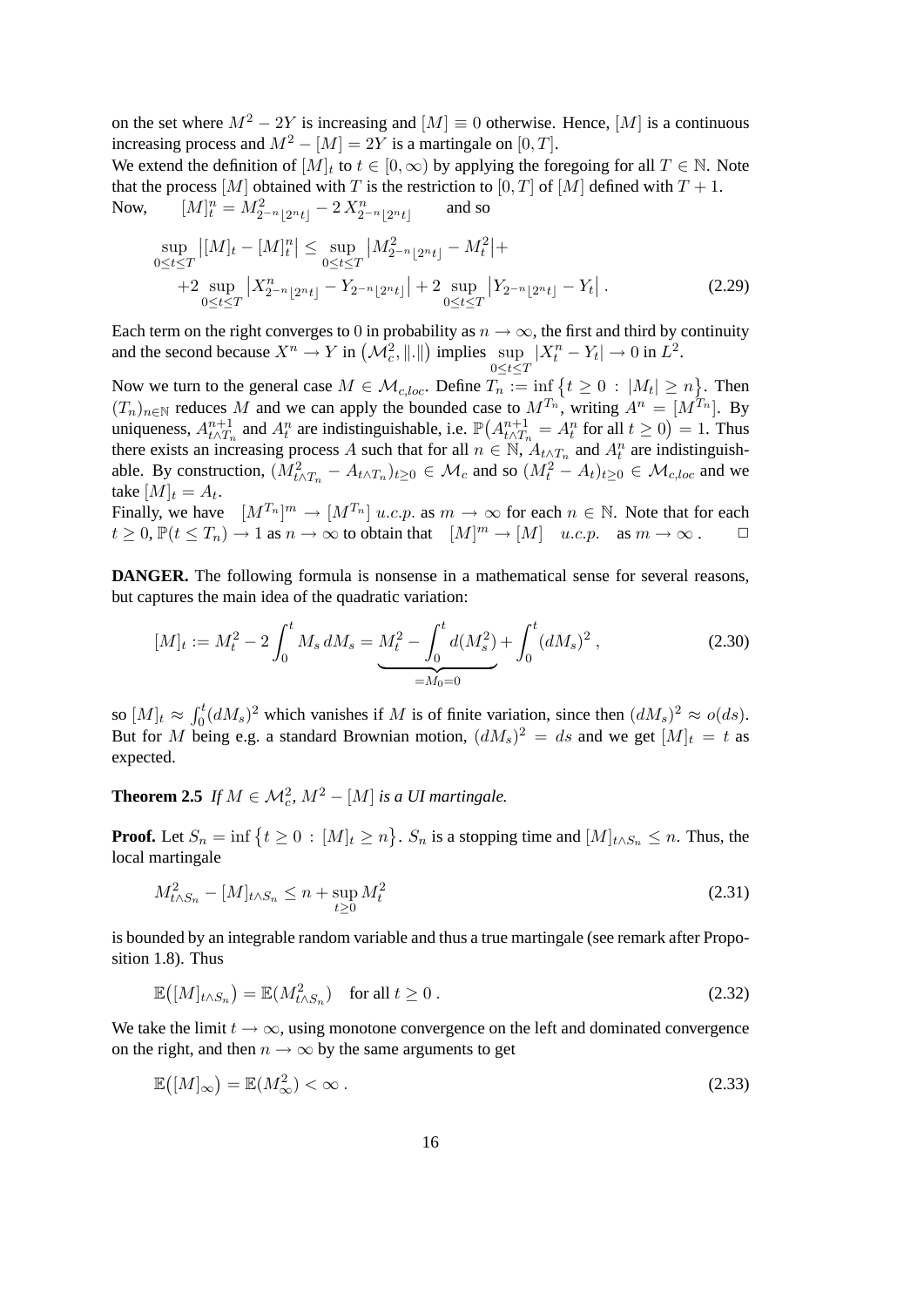Hence,  $M_t^2 - [M]_t$  is dominated by  $\sup_{t \geq 0} M_t^2 + [M]_{\infty}$  which is integrable. Thus  $M^2 - [M]$ is a true martingale and is UI since by Doob's inequality

$$
\mathbb{E}\left(\sup_{t\geq 0}|M_t^2 - [M]_t|\right) \leq \mathbb{E}\left((\sup_{t\geq 0} M_t)^2 + [M]_\infty\right) \leq 5\mathbb{E}(M_\infty^2) < \infty \,. \tag{2.34}
$$

**Remark.** Some textbooks use the notation  $\langle M \rangle$  rather than  $[M]$  for the quadratic variation. In general,  $\langle M \rangle$  should be previsible and means something slightly different (beyond the scope of this course), but it coincides with  $[M]$  when M is continuous.

#### <span id="page-16-0"></span>**2.4 Ito integrals ˆ**

Given  $M \in \mathcal{M}_c^2$ , define a measure  $\mu$  on  $\mathcal{P}$  by

$$
\mu(A \times (s,t]) = \mathbb{E}\big(\mathbf{1}_A([M]_t - [M]_s)\big) \quad \text{for all } s < t, \ A \in \mathcal{F}_s \,. \tag{2.35}
$$

Since P is generated by the  $\pi$ -system of events of this form, this uniquely specifies  $\mu$ . Alternatively, write

$$
\mu(d\omega \otimes dt) = \lambda(\omega, dt) \mathbb{P}(d\omega) , \qquad (2.36)
$$

where  $\lambda(\omega,.)$  is the Lebesgue-Stieltjes measure associated to  $[M](\omega)$ . Thus, for a previsible process  $H \geq 0$ ,

$$
\int_{\Omega \times (0,\infty)} H \, d\mu = \mathbb{E} \Big( \int_0^\infty H_s \, d[M]_s \Big) \,. \tag{2.37}
$$

**Definition 2.4** Set  $L^2(M) = L^2(\Omega \times (0, \infty), \mathcal{P}, \mu)$  and write

$$
||H||_M^2 = ||H||_{L^2(M)}^2 = \mathbb{E}\left(\int_0^\infty H_s^2 \, d[M]_s\right),\tag{2.38}
$$

so that  $L^2(M)$  is the space of previsible processes H such that  $||H||_M^2 < \infty$ .

<span id="page-16-1"></span>Note that the simple processes  $\mathcal{S} \subseteq L^2(M)$  for all  $M \in \mathcal{M}_c^2$ .

#### **Theorem 2.6 Ito isometry ˆ**

For every  $m\in {\cal M}^2_c$  there exists a unique isometry  $I:L^2(M)\to {\cal M}^2_c$  such that  $I(H)=H\cdot M$ *for all*  $H \in \mathcal{S}$ *.* 

**Proof.** Let  $H = \sum_{k=0}^{n-1} Z_k \mathbf{1}_{(t_k,t_{k+1}]} \in \mathcal{S}$ . By Proposition [2.1,](#page-10-2)  $H \cdot M \in \mathcal{M}_c^2$  with

$$
||H \cdot M||^2 = \sum_{k=0}^{n-1} \mathbb{E} \big( Z_k^2 (M_{t_{k+1}} - M_{t_k})^2 \big) \,. \tag{2.39}
$$

But  $M^2 - [M]$  is a martingale so that

$$
\mathbb{E}\big(Z_k^2(M_{t_{k+1}}-M_{t_k})^2\big)=\mathbb{E}\Big(Z_k^2\mathbb{E}\big((M_{t_{k+1}}-M_{t_k})^2\,\big|\,\mathcal{F}_{t_k}\big)\Big)=\newline=\mathbb{E}\Big(Z_k^2\mathbb{E}\big(M_{t_{k+1}}^2-M_{t_k}^2\,\big|\,\mathcal{F}_{t_k}\big)\Big)=\mathbb{E}\big(Z_k^2([M]_{t_{k+1}}-[M]_{t_k})\big)\;,
$$
\n(2.40)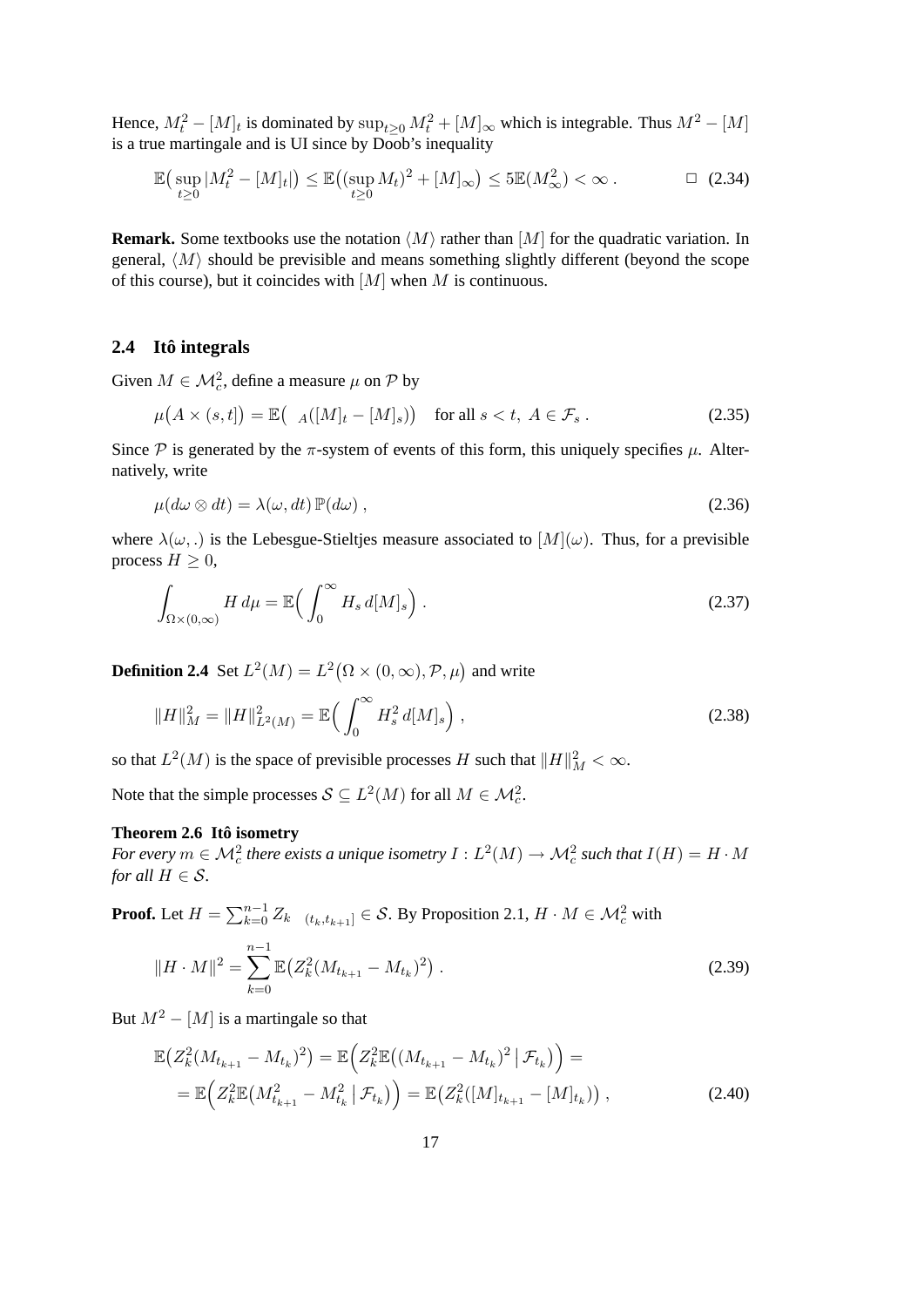and so  $||H \cdot M||^2 = \mathbb{E} \left( \int_{-\infty}^{\infty}$  $\boldsymbol{0}$  $H_s^2 d[M]_s = ||H||_M^2.$ 

Now let  $H \in L^2(M)$ . Then by Proposition [2.2](#page-11-4) there exist  $H^n \in \mathcal{S}$  for all  $n \in \mathbb{N}$  and  $H^n \stackrel{L^2(M)}{\longrightarrow} H$  as  $n \to \infty$ , i.e.

$$
\mathbb{E}\Big(\int_0^\infty (H_s^n - H_s)^2 \, d[M]_s\Big) \to 0 \quad \text{as } n \to \infty \,.
$$

Now following the first part

$$
||(H^n - H^m) \cdot M|| = ||H^n - H^m||_M \to 0 \quad \text{as } n, m \to \infty ,
$$
 (2.42)

so  $H^n \cdot M$  is a Cauchy sequence in  $\mathcal{M}_c^2$ . Thus, since  $(\mathcal{M}_c^2, \|\cdot\|)$  is complete this sequence has a limit in  $\mathcal{M}_c^2$ , which we define to be  $I(H)$ . Then

$$
||I(H)|| = \lim_{n \to \infty} ||H^n \cdot M|| = \lim_{n \to \infty} ||H^n||_M = ||H||_M,
$$
\n(2.43)

and so  $I(H)$  is, indeed, an isometry on  $L^2(M)$ . For  $H \in \mathcal{S}$  we have consistently  $I(H) = H \cdot M$ by choosing  $H^n \equiv H$ .

**Definition 2.5** We write  $I(H)_t = (H \cdot M)_t = \int_0^t H_s dM_s$  for all  $H \in L^2(M)$ . The process  $H \cdot M$  is *Itô's stochastic integral* of  $H$  with respect to  $M$ .

<span id="page-17-0"></span>**Remark.** By Theorem [2.6,](#page-16-1) this is consistent with our previous definition of  $H \cdot M$  for  $H \in \mathcal{S}$ .

**Proposition 2.7** *Let*  $M \in \mathcal{M}_c^2$  and  $H \in L^2(M)$ *. Let*  $T$  *be a stopping time. Then* 

$$
(H \cdot M)^T = (H \mathbf{1}_{(0,T)}) \cdot M = H \cdot (M^T).
$$
\n(2.44)

**Proof.** Take  $M \in \mathcal{M}_c^2$  and suppose first that  $H \in \mathcal{S}$ . If T takes only finitely many values,  $H 1_{(0,T]} \in S$  and  $(H \cdot M)^T = (H 1_{(0,T]}) \cdot M$  is easily checked. For general T, set  $T_n =$  $(2^{-n} \lfloor 2^{n} T \rfloor) \wedge n$  which takes only finitely many values. Then  $T_n \nearrow T$  as  $n \to \infty$  and so

$$
\left\|H\,\mathbf{1}_{(0,T_n]} - H\,\mathbf{1}_{(0,T]}\right\|_{M}^{2} = \mathbb{E}\bigg(\int_{0}^{\infty} H_t^2\,\mathbf{1}_{(T_n,T]}(t)\,d[M]_t\bigg) \to 0 \quad \text{as } n \to \infty \quad (2.45)
$$

by dominated convergence, and so  $H 1_{(0,T_n]} \cdot M \to H 1_{(0,T]} \cdot M$  in  $\mathcal{M}_c^2$  by Theorem [2.6.](#page-16-1) But  $(H \cdot M)_t^{T_n} \to (H \cdot M)_t^T$  a.s. by continuity and hence,  $(H \cdot M)^T = (H \cdot 1_{(0,T]}) \cdot M$  since  $(H \cdot M)^{T_n} = (H \mathbf{1}_{(0,T_n]}) \cdot M$  for all  $n \in \mathbb{N}$  by the first part. Note that we already know  $(H \cdot M)^T = H(M^T)$  by Proposition [2.1.](#page-10-2)

Now for  $H \in L^2(M)$  choose  $H^n \in \mathcal{S}$  such that  $H^n \to H$  in  $L^2(M)$ . Then  $H^n \cdot M \to H \cdot M$ in  $\mathcal{M}_c^2$ , so  $(H^n \cdot M)^T \to (H \cdot M)^T$  in  $\mathcal{M}_c^2$ . Also,

$$
\left\| H^n \mathbf{1}_{(0,T]} - H \mathbf{1}_{(0,T]} \right\|_{M}^2 = \mathbb{E} \bigg( \int_0^T (H^n - H)_s^2 \, d[M]_s \bigg) \le \| H^n - H \|_{M}^2 \to 0 \tag{2.46}
$$

as  $n \to \infty$ , so  $(H^{n}1_{(0,T]}) \cdot M \to (H 1_{(0,T]}) \cdot M$  in  $\mathcal{M}_c^2$ . Again, by equating the limits of both sequences we get  $(H \cdot M)^T = (H \, 1_{(0,T]}) \cdot M$ . Moreover,

$$
||H^{n} - H||_{M^{T}}^{2} = \mathbb{E}\left(\int_{0}^{\infty} (H^{n} - H)_{s}^{2} d[M^{T}]_{s}\right) =
$$
  
=  $\mathbb{E}\left(\int_{0}^{T} (H^{n} - H)_{s}^{2} d[M]_{s}\right) \leq ||H^{n} - H||_{M} \to 0,$  (2.47)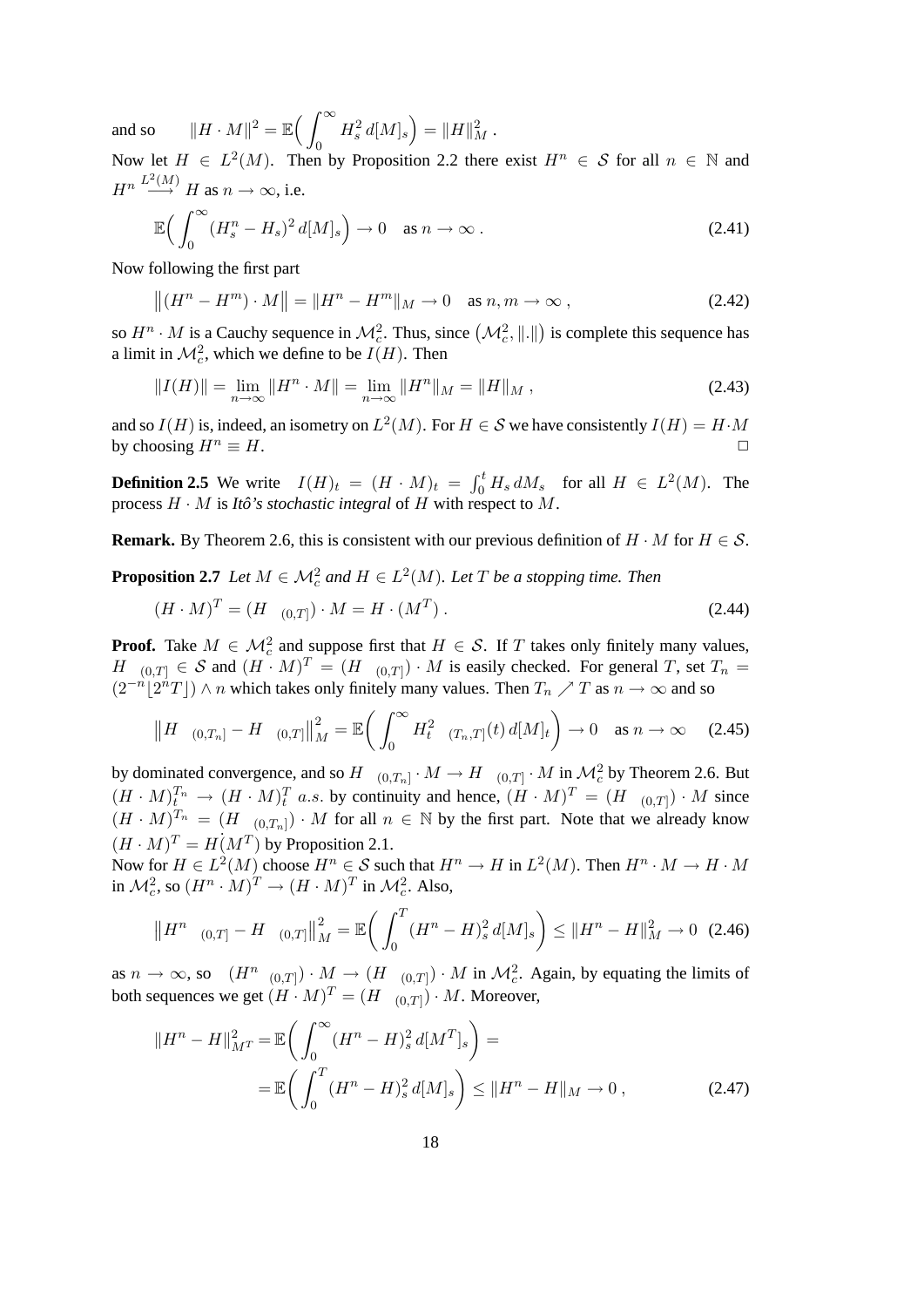so  $H^n \cdot (M^T) \to H \cdot (M^T)$  in  $\mathcal{M}_c^2$ . Hence,  $(H \cdot M)^T = H \cdot (M^T)$ ).  $\qquad \qquad \Box$ 

Proposition [2.7](#page-17-0) allows us to make a final extension of Itô's integral to locally bounded, previsible integrands.

<span id="page-18-3"></span>**Definition 2.6** Let H be previsible. Say that H is *locally bounded* if there exist stopping times  $S_n \nearrow \infty$  a.s. such that  $H1_{(0,S_n]}$  is bounded for all  $n \in \mathbb{N}$ , i.e.  $\sup_{t \geq 0} |H_t1_{(0,S_n]}(t)| <$  $\infty$  a.s.. For  $M \in \mathcal{M}_{c, loc}$  choose stopping times  $S'_n = \inf \{ t \geq 0 : |\bar{M_t}| \geq n \}$   $\nearrow \infty$  a.s. such that  $M^{S'_n} \in \mathcal{M}_c^2$  for all  $n \in \mathbb{N}$ . Set  $T_n = S_n \wedge S'_n$  and define

<span id="page-18-0"></span>
$$
(H \cdot M)_t := \left( (H \mathbf{1}_{(0,T_n]} \cdot M^{T_n})_t \quad \text{for all } t \le T_n . \right) \tag{2.48}
$$

Note that every bounded previsible process is in  $L^2(M)$  whenever  $M \in \mathcal{M}_c^2$ . Moreover, with H 1<sub>(0,Sn</sub>) also H 1<sub>(0,Tn</sub>) is bounded and  $M^{T_n} = (M^{S'_n})^{T_n} \in \mathcal{M}_c^2$ . Hence, by Proposition [2.7,](#page-17-0) [\(2.48\)](#page-18-0) is well-defined and consistent.

<span id="page-18-4"></span>**Proposition 2.8** *Let*  $M \in \mathcal{M}_{c,loc}$  *and*  $H, K$  *be locally bounded previsible processes. Let*  $T$  *be a stopping time. Then*

*(i)*  $(H \cdot M)^T = (H \cdot 1_{(0,T]}) \cdot M = H \cdot (M^T)$ , *(ii)*  $H \cdot M \in \mathcal{M}_{c,loc}$ , *(iii)*  $[H \cdot M] = H^2 \cdot [M]$ .  $(iv)$   $H \cdot (K \cdot M) = (H K) \cdot M$ .

**Proof.** For each fixed time  $t > 0$ , (i) follows directly from applying Proposition [2.7](#page-17-0) to H 1<sub>(0,Tn</sub>) and  $M^{T_n}$  for large enough  $n \in \mathbb{N}$ . Then

<span id="page-18-1"></span>
$$
(H \cdot M)^{T_n} = (H \, 1_{(0,T_n]}) \cdot M^{T_n} \in \mathcal{M}_c^2 \tag{2.49}
$$

which implies (ii).

[\(2.49\)](#page-18-1) holds for all stopping times T, and we can reduce (iii) and (iv) to the case where  $M \in$  $\mathcal{M}_c^2$ , and H, K are bounded uniformly in time. The general case then follows via

$$
[H \cdot M]^{T_n} = [H \mathbf{1}_{(0,T_n]} \cdot M^{T_n}] = H^2 \mathbf{1}_{(0,T_n]} \cdot [M^{T_n}] = (H^2 \cdot [M])^{T_n}
$$
(2.50)

for all times  $t \leq T_n$  and thus for all  $t > 0$  as  $n \to \infty$ . This is called a **localization argument**. (iii) For any stopping time  $T$ , we have

$$
\mathbb{E}\left((H \cdot M)_T^2\right) = \mathbb{E}\left((H \cdot 1_{(0,T]} \cdot M)_\infty^2\right) = \text{(by Itô isometry we get)}
$$
\n
$$
= \mathbb{E}\left((H^2 \cdot (M))^2\right) = \mathbb{E}\left((H^2 \cdot [M])_T\right) \tag{2.51}
$$

By OST this implies that  $(H \cdot M)^2 - H^2 \cdot [M]$  is a martingale and so, by Theorem [2.4,](#page-13-1) we have  $[H \cdot M] \equiv H^2 \cdot [M].$ 

(iv) The case  $H, K \in \mathcal{S}$  can be checked elementary. For H, K uniformly bounded there exist  $H^n, K^n \in \mathcal{S}, n \in \mathbb{N}$  such that  $H^n \to H$  and  $K^n \to K$  in  $L^2(M)$ . We first prove an upper bound on  $||H||_{L^2(K \cdot M)}$ :

<span id="page-18-2"></span>
$$
||H||_{L^{2}(K\cdot M)}^{2} = \mathbb{E}((H^{2}\cdot[K\cdot M])_{\infty}) \stackrel{\text{by}(iii)}{=} \mathbb{E}((H^{2}\cdot(K^{2}\cdot[M]))_{\infty}) =
$$
  
\n
$$
\stackrel{\ast}{=} \mathbb{E}(((HK)^{2}\cdot[M])_{\infty}) = ||HK||_{L^{2}(M)}^{2} \le
$$
  
\n
$$
\leq \min \{||H||_{\infty}^{2}||K||_{L^{2}(M)}^{2}, ||H||_{L^{2}(M)}^{2}||K||_{\infty}^{2} \},
$$
\n(2.52)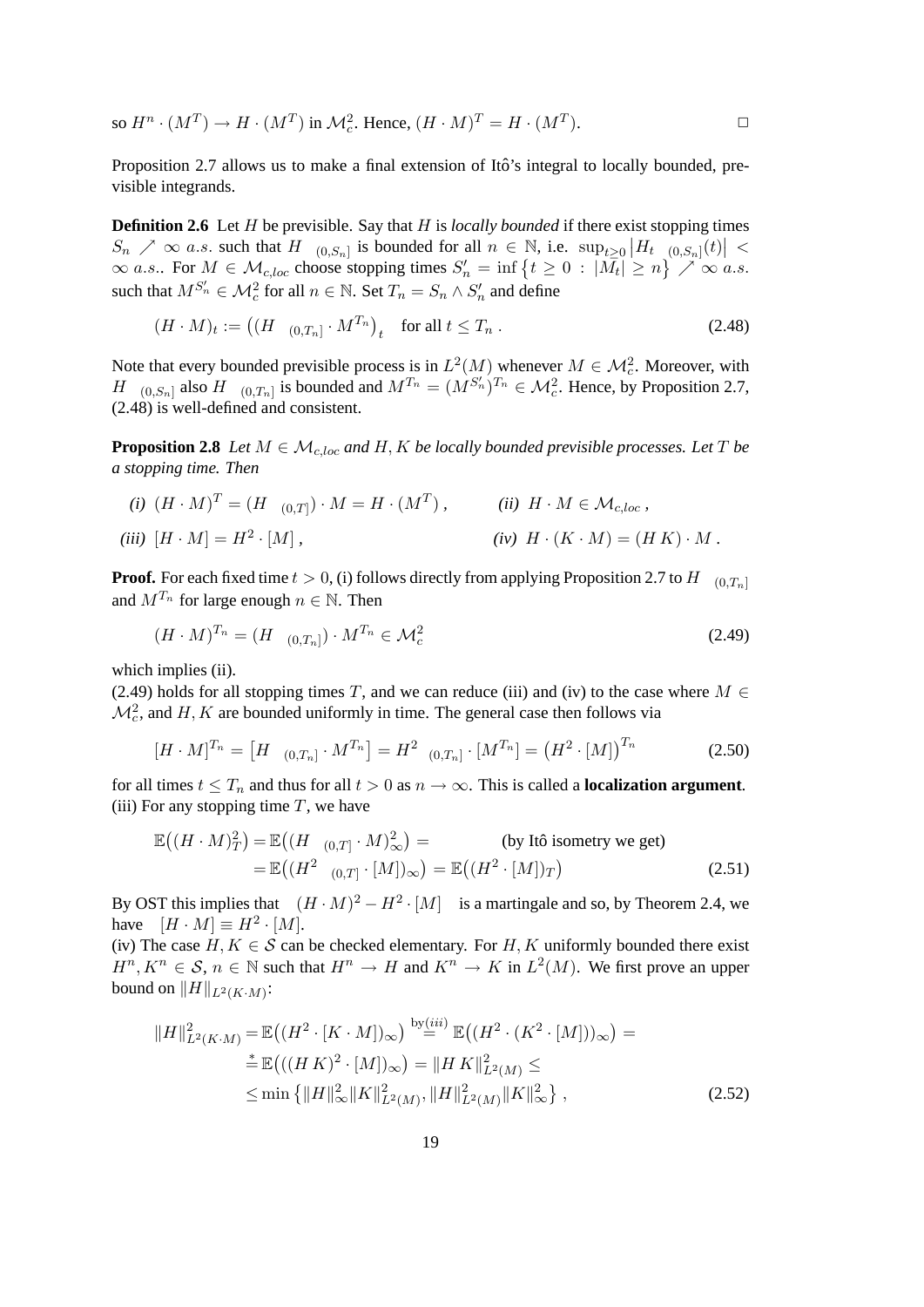where  $*$  holds by problem 5 on example sheet 1 since  $[M]$  is monotone and thus of finite variation. We have  $H^n \cdot (K^n \cdot M) = (H^n K^n) \cdot M$  and using [\(2.52\)](#page-18-2)

$$
||H^n \cdot (K^n \cdot M) - H \cdot (K \cdot M)|| \le ||(H^n - H) \cdot (K^n \cdot M)|| +
$$
  
+ 
$$
||H \cdot ((K^n - K) \cdot M)|| = ||H^n - H||_{L^2(K^n \cdot M)} + ||H||_{L^2((K^n - K) \cdot M)} \le
$$
  

$$
\le ||H^n - H||_{L^2(M)} ||K^n||_{\infty} + ||H||_{\infty} ||K^n - K||_{L^2(M)} \to 0 \text{ as } n \to \infty.
$$
 (2.53)

So  $H^n \cdot (K^n \cdot M) \to H \cdot (K \cdot M)$  in  $\mathcal{M}_c^2$ . Similarly,  $(H^n K^n) \cdot M \to (H K) \cdot M$  in  $\mathcal{M}_c^2$ , which implies the result.

Given a continuous semimartingale  $X = X_0 + M + A$  with  $M \in \mathcal{M}_{c, loc}$ , A a finite variation process and  $M_0 = A_0 = 0$ . Inspired by the dangerous formula [\(2.30\)](#page-15-0), we set  $[X] := [M]$ . This definition is mathematically justified, since then  $(\rightarrow$  check)

$$
\sum_{k=0}^{\lfloor 2^n t \rfloor - 1} (X_{(k+1)2^{-n}} - X_{k2^{-n}})^2 \to [X]_t \quad u.c.p. \text{ as } n \to \infty. \tag{2.54}
$$

**Definition 2.7** For a continuous semimartingale  $X$  and  $H$  locally bounded and previsible, we define the *stochastic integral*

$$
H \cdot X = H \cdot M + H \cdot A \,, \quad \text{writing also} \quad (H \cdot X)_t = \int_0^t H_s \, dX_s \,, \tag{2.55}
$$

where  $H \cdot M$  is Itô's integral from Definition [2.6](#page-18-3) and  $H \cdot A$  is the finite variation integral defined in Proposition [1.6.](#page-6-0)

Note that  $H \cdot X$  is already given in Doob-Meyer decomposition and is thus obviously a continuous semimartingale. Under the additional assumption that  $H$  is left-continuous, one can show that the Riemann sum approximation to the integral converges.

<span id="page-19-0"></span>**Proposition 2.9** *Let* X *be a continuous semimartingale and* H *be a locally bounded leftcontinuous adapted process. Then*

$$
\sum_{k=0}^{\lfloor 2^n t \rfloor - 1} H_{k2^{-n}}(X_{(k+1)2^{-n}} - X_{k2^{-n}}) \to (H \cdot X)_t \quad u.c.p. \text{ as } n \to \infty. \tag{2.56}
$$

**Proof.** We can treat the finite variation part  $X_0 + A$  and the local martingale part M separately. The first is proved in problem 6 on example sheet 1 (in fact, uniformly on compacts everywhere). So it suffices to show that

$$
\sum_{k=0}^{\lfloor 2^n t \rfloor - 1} H_{k2^{-n}}(M_{(k+1)2^{-n}} - M_{k2^{-n}}) \to (H \cdot M)_t \quad u.c.p. \text{ as } n \to \infty \tag{2.57}
$$

when  $M \in \mathcal{M}_{c, loc}$  with  $M_0 = 0$ . By localization, we can reduce to the case where  $M \in \mathcal{M}_c^2$ and  $H_t$  is bounded uniformly for  $t > 0$ . Let  $H_t^n = H_{2^{-n} \lfloor 2^n t \rfloor}$ . Then  $H_t^n \to H_t$  as  $n \to \infty$  by left continuity. Now,

$$
(H^{n} \cdot M)_{t} = \sum_{k=0}^{\lfloor 2^{n} t \rfloor - 1} H_{k2^{-n}}(M_{(k+1)2^{-n}} - M_{k2^{-n}}) + H_{2^{-n} \lfloor 2^{n} t \rfloor}(M_{t} - M_{2^{-n} \lfloor 2^{n} t \rfloor}(2.58))
$$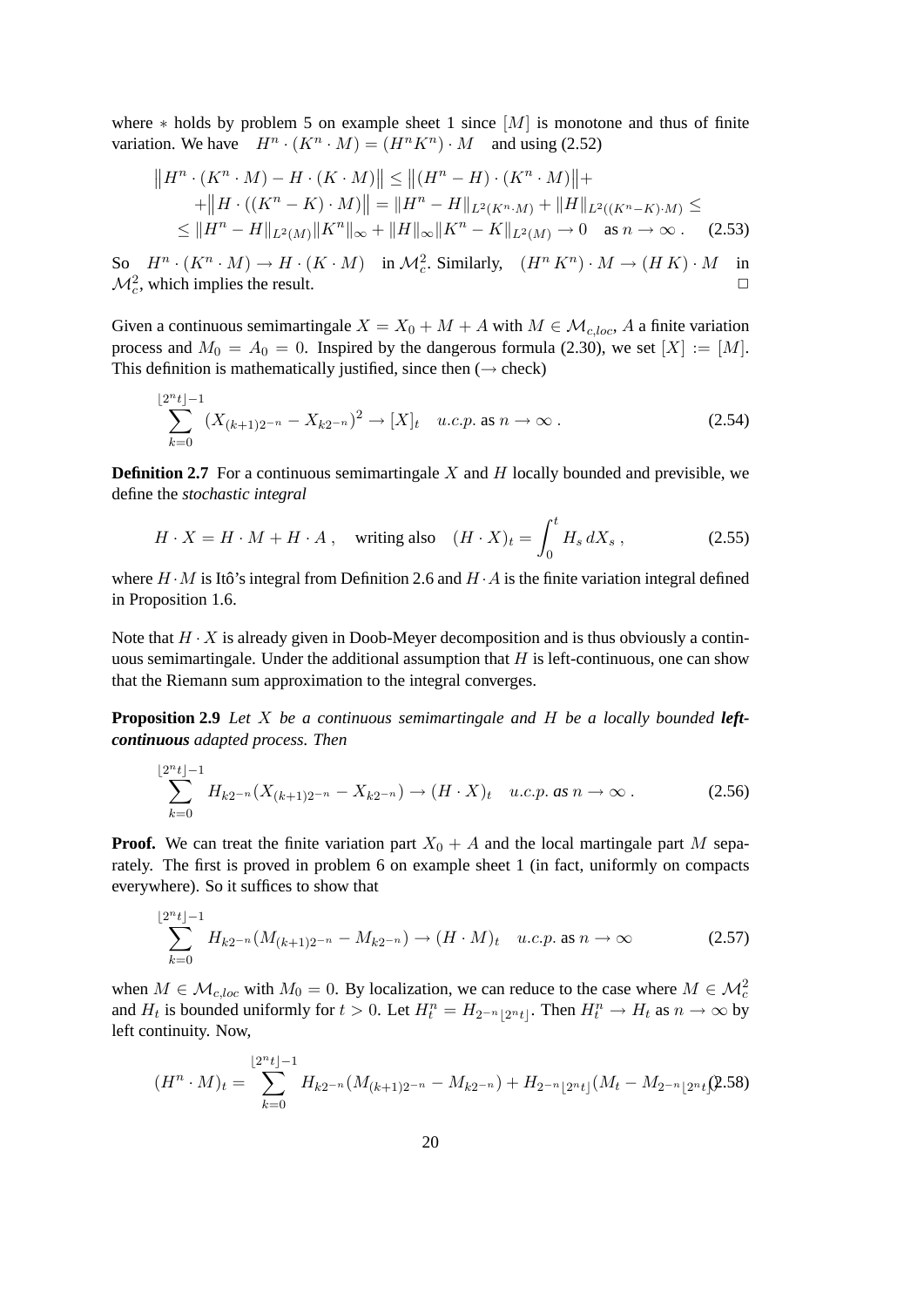where  $M_t - M_{2^{-n}|2^n t|} \to 0$  as  $n \to \infty$  by continuity, so we can ignore the second term on the right. Now

$$
||H^n - H||_M = \mathbb{E}\left(\int_0^\infty (H_t^n - H_t)^2 d[M]_t\right) \to 0 \quad \text{as } n \to \infty \tag{2.59}
$$

by bounded convergence and so  $H^n \cdot M \to H \cdot M$  in  $\mathcal{M}_c^2$ . See problem 14 on example sheet 1 to check that this implies  $u.c.p.$  convergence.  $\Box$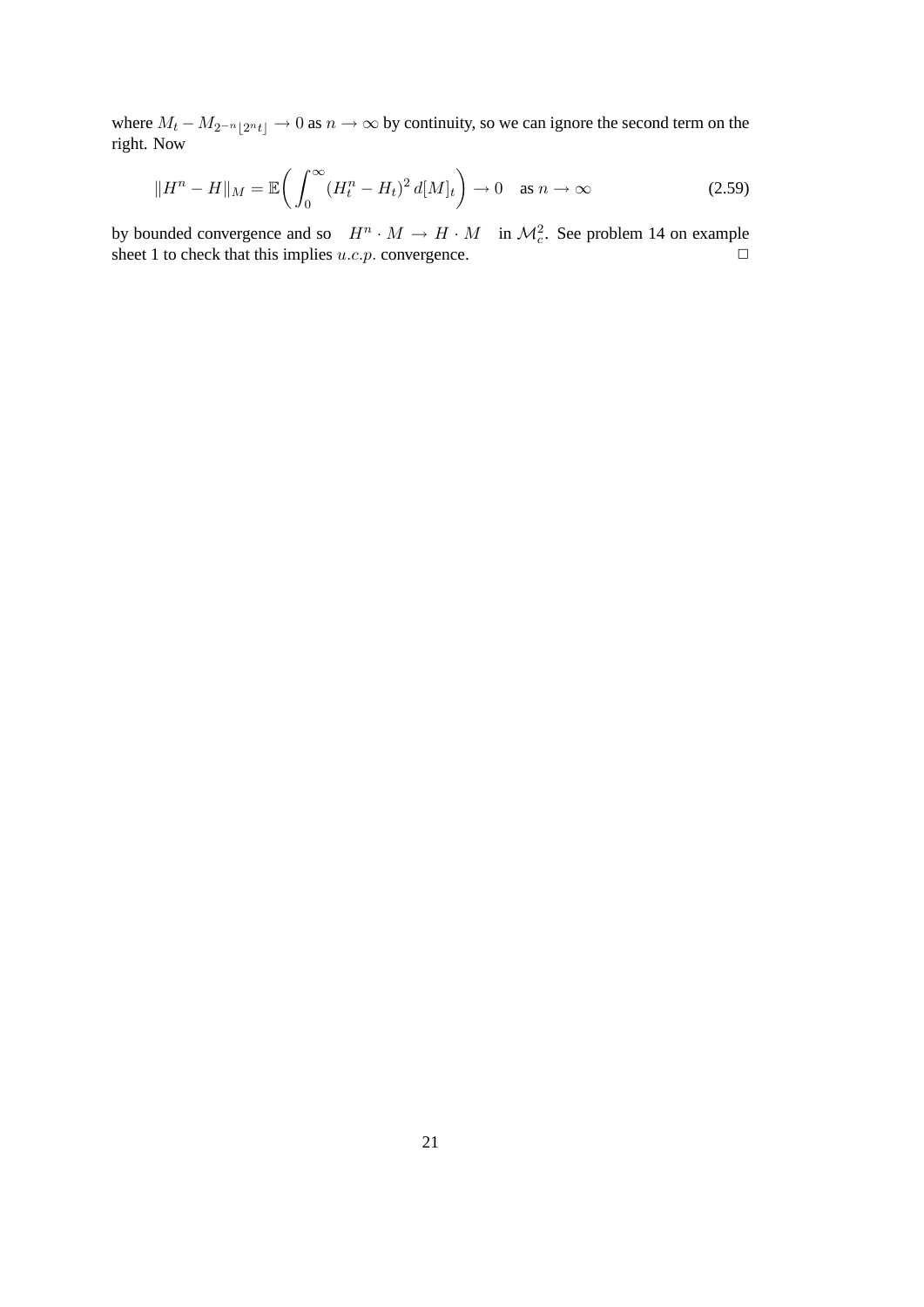### <span id="page-21-0"></span>**3 Stochastic calculus**

In practice we do not calculate integrals from first principles, but rather use tools of calculus such as integration by parts or the chain rule. In this section we derive these tools for stochastic integrals, which differ from ordinary calculus in certain correction terms.

### <span id="page-21-1"></span>**3.1 Covariation**

<span id="page-21-4"></span>An important process used in this section is the covariation of two local martingales.

#### **Theorem 3.1 Covariation**

Let  $M, N \in \mathcal{M}_{c, loc}$  and set

<span id="page-21-2"></span>
$$
[M,N]_t^n := \sum_{k=0}^{\lfloor 2^n t \rfloor - 1} (M_{(k+1)2^{-n}} - M_{k2^{-n}}) (N_{(k+1)2^{-n}} - N_{k2^{-n}}) \tag{3.1}
$$

*Then there exists a continuous adapted finite variation process* [M, N] *such that*

- $(i)$   $[M, N]^n \rightarrow [M, N]$  *u.c.p. as*  $n \rightarrow \infty$ ,
- *(ii)*  $M N [M, N] \in \mathcal{M}_{c, loc}$  *and*  $[M, N]$  *is the unique process with that property*,
- (*iii*) *for*  $M, N \in \mathcal{M}_c^2$ ,  $M N [M, N]$  *is a UI martingale*
- *(iv) for* H *locally bounded and previsible,*

$$
[H \cdot M, N] + [M, H \cdot N] = 2H \cdot [M, N].
$$
\n(3.2)

*We call* [M, N] *the covariation of* M *and* N*.*

**Remark.** Of course,  $[M, M] = [M]$ . Moreover,  $[M, N]$  is a symmetric bilinear form (see problem 12 on example sheet 1), so for example

$$
[M_1 + M_2, N_1 + N_2] = [M_1, N_1] + [M_2, N_1] + [M_1, N_2] + [M_2, N_2].
$$
\n(3.3)

**Proof.** Note that  $M N = \frac{1}{4}$  $\frac{1}{4}((M+N)^2 - (M-N)^2)$ . So we take

<span id="page-21-3"></span>
$$
[M,N] := \frac{1}{4} ([M+N] - [M-N]) , \qquad \qquad \text{(polarization identity)} \tag{3.4}
$$

and show that it has the desired properties. Comparing [\(2.18\)](#page-13-3) and [\(3.1\)](#page-21-2) we get

$$
[M,N]_t^n = \frac{1}{4} \left( [M+N]_t^n - [M-N]_t^n \right),\tag{3.5}
$$

so (i)-(iii) follow from Theorems [2.4](#page-13-1) and [2.5.](#page-15-1)

For (iv),  $[H \cdot (M \pm N)] = H^2[M \pm N]$  by Proposition [2.8,](#page-18-4) thus using [\(3.4\)](#page-21-3) we get  $[H \cdot M, H \cdot N] = H^2 \cdot [M, N]$ . Then by bilinearity

$$
(H+1)^2 \cdot [M,N] = [(H+1) \cdot M, (H+1) \cdot N] = [H \cdot M + M, H \cdot N + N] =
$$
  
= [H \cdot M, H \cdot N] + [M, H \cdot N] + [H \cdot M, N] + [M, N] . (3.6)

<span id="page-21-5"></span>Also 
$$
(H + 1)^2 \cdot [M, N] = H^2 \cdot [M, N] + 2H \cdot [M, N] + [M, N]
$$
. Matching up terms,  
\n $[M, H \cdot N] + [H \cdot M, N] = 2H \cdot [M, N]$ .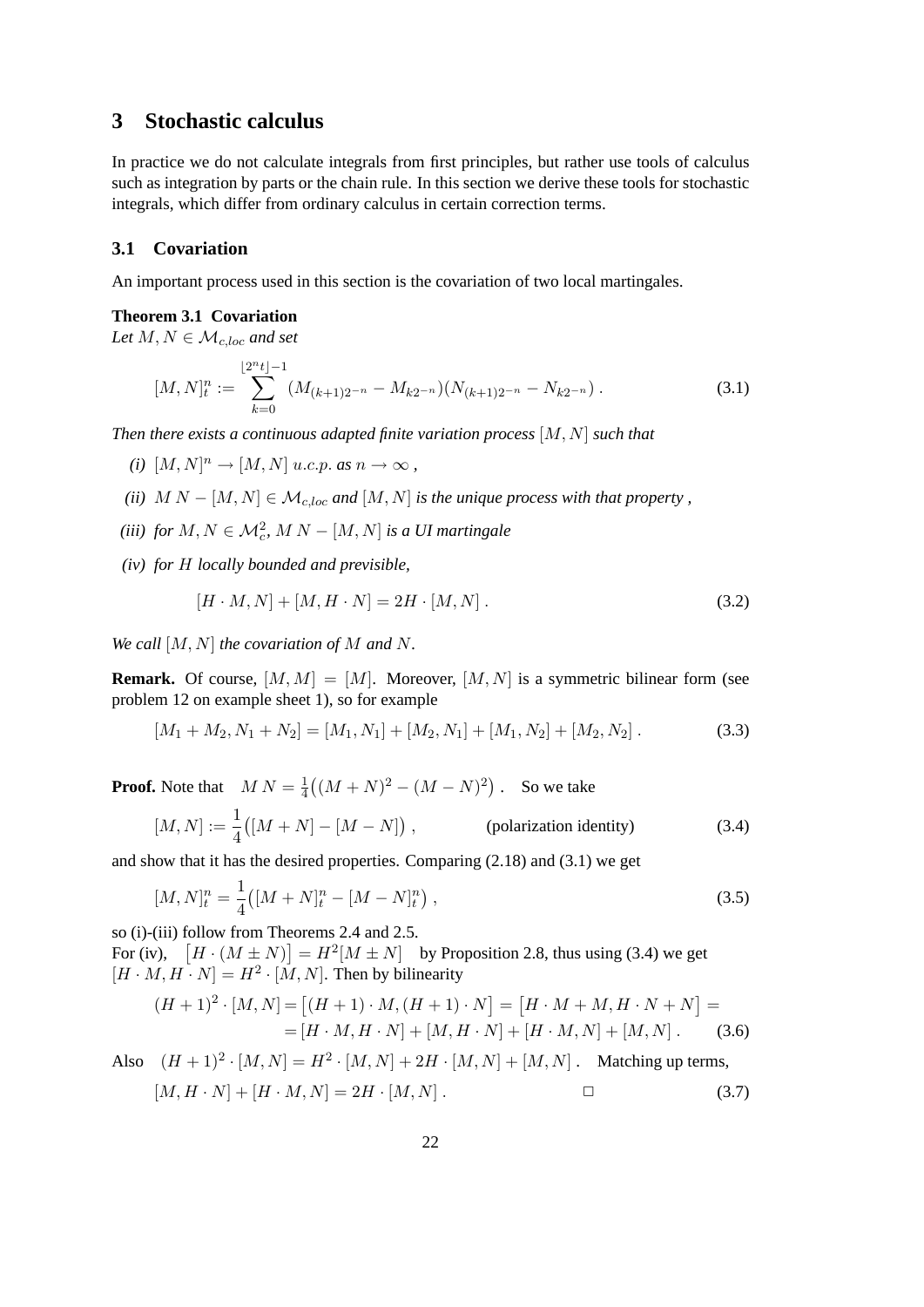#### **Proposition 3.2 Kunita-Watanabe Identity**

Let  $M, N \in \mathcal{M}_{c, loc}$  and  $H$  *be a locally bounded previsible process. Then* 

$$
[H \cdot M, N] = H \cdot [M, N]. \tag{3.8}
$$

**Proof.** By Theorem [3.1\(](#page-21-4)iv) it suffices to show  $[H \cdot M, N] = [M, H \cdot N]$ . By Theorem 3.1(ii)

$$
(H \cdot M) N - [H \cdot M, N] \in \mathcal{M}_{c, loc} \quad \text{and} \quad M (H \cdot N) - [M, H \cdot N] \in \mathcal{M}_{c, loc} \quad (3.9)
$$

Below we show that  $(H \cdot M) N - M (H \cdot N) \in M_{c,loc}$  which implies  $[H \cdot M, N] - [M, H \cdot M]$  $N \in \mathcal{M}_{c,loc}$ . But this is also of finite variation, since it is a linear combination of quadratic variations, which are increasing. Therefore, by Theorem [1.10,](#page-8-0)  $[H \cdot M, N] \equiv [M, H \cdot N]$  a.s. finishing the proof.

By localization, we may assume that  $M, N \in \mathcal{M}_c^2$  and H is uniformly bounded in time. By OST, it suffices to show  $\mathbb{E}((H \cdot M)_T N_T) = \mathbb{E}(M_T (H \cdot N)_T)$  for all bounded stopping times T. By Proposition [2.7](#page-17-0) we can replace M by  $M<sup>T</sup>$  and N by  $N<sup>T</sup>$ . So it suffices to show

$$
\mathbb{E}\big((H \cdot M)_{\infty} N_{\infty}\big) = \mathbb{E}\big(M_{\infty}(H \cdot N)_{\infty}\big) \quad \text{for all } N, M \in \mathcal{M}_c^2, H \text{ bounded}. \tag{3.10}
$$

Consider  $H = Z 1_{(s,t]}$  where Z is bounded and  $\mathcal{F}_s$ -measurable. Then

<span id="page-22-1"></span>
$$
\mathbb{E}\big((H \cdot M)_{\infty} N_{\infty}\big) = \mathbb{E}\big(Z\left(M_t - M_s\right) N_{\infty}\big) = \mathbb{E}\big(Z\left(M_t N_t - M_s N_s\right)\big) =
$$
\n
$$
= \mathbb{E}\big(M_{\infty} Z\left(N_t - N_s\right)\big) = \mathbb{E}\big(M_{\infty} (H \cdot N)_{\infty}\big) \,.
$$
\n(3.11)

This extends by linearity to all  $H \in \mathcal{S}$ . We can always find  $H^n \in \mathcal{S}$ ,  $n \in \mathbb{N}$  such that  $H^n \to H$ simultaneously in  $L^2(M)$  and  $L^2(N)$ , by taking e.g.  $\mu = d[M]+d[N]$  in Proposition [2.2.](#page-11-4) Then

 $(H^n \cdot M)_{\infty} \to (H \cdot M)_{\infty} \quad \text{and} \quad (H^n \cdot N)_{\infty} \to (H \cdot N)_{\infty} \quad \text{in } L^2$  $(3.12)$ 

so [\(3.11\)](#page-22-1) extends to all uniformly bounded, previsible  $H$ .

#### <span id="page-22-0"></span>**3.2 Ito's formula ˆ**

#### <span id="page-22-2"></span>**Theorem 3.3 Integration by parts**

*Let* X, Y *be continuous semimartingales. Then*

$$
X_t Y_t - X_0 Y_0 = \int_0^t X_s dY_s + \int_0^t Y_s dX_s + [X, Y]_t.
$$
\n(3.13)

**Proof.** Since both sides are continuous in t, it suffices to consider  $t = M 2^{-N}$  for  $M, N \ge 1$ . Note that

$$
X_t Y_t - X_s Y_s = X_s (Y_t - Y_s) + Y_s (X_t - X_s) + (X_t - X_s) (Y_t - Y_s)
$$
\n(3.14)

so for  $n \geq N$ 

$$
X_t Y_t - X_0 Y_0 = \sum_{k=0}^{M2^{n-N}-1} \left( X_{k2^{-n}} (Y_{(k+1)2^{-n}} - Y_{k2^{-n}}) + Y_{k2^{-n}} (X_{(k+1)2^{-n}} - X_{k2^{-n}}) + (X_{(k+1)2^{-n}} - X_{k2^{-n}}) (Y_{(k+1)2^{-n}} - Y_{k2^{-n}}) \right)
$$
  

$$
\xrightarrow{u.c.p.} (X \cdot Y)_t + (Y \cdot X)_t + [X, Y]_t \text{ as } n \to \infty
$$
 (3.15)

by Proposition [2.9](#page-19-0) and Theorem [3.1.](#page-21-2)  $\Box$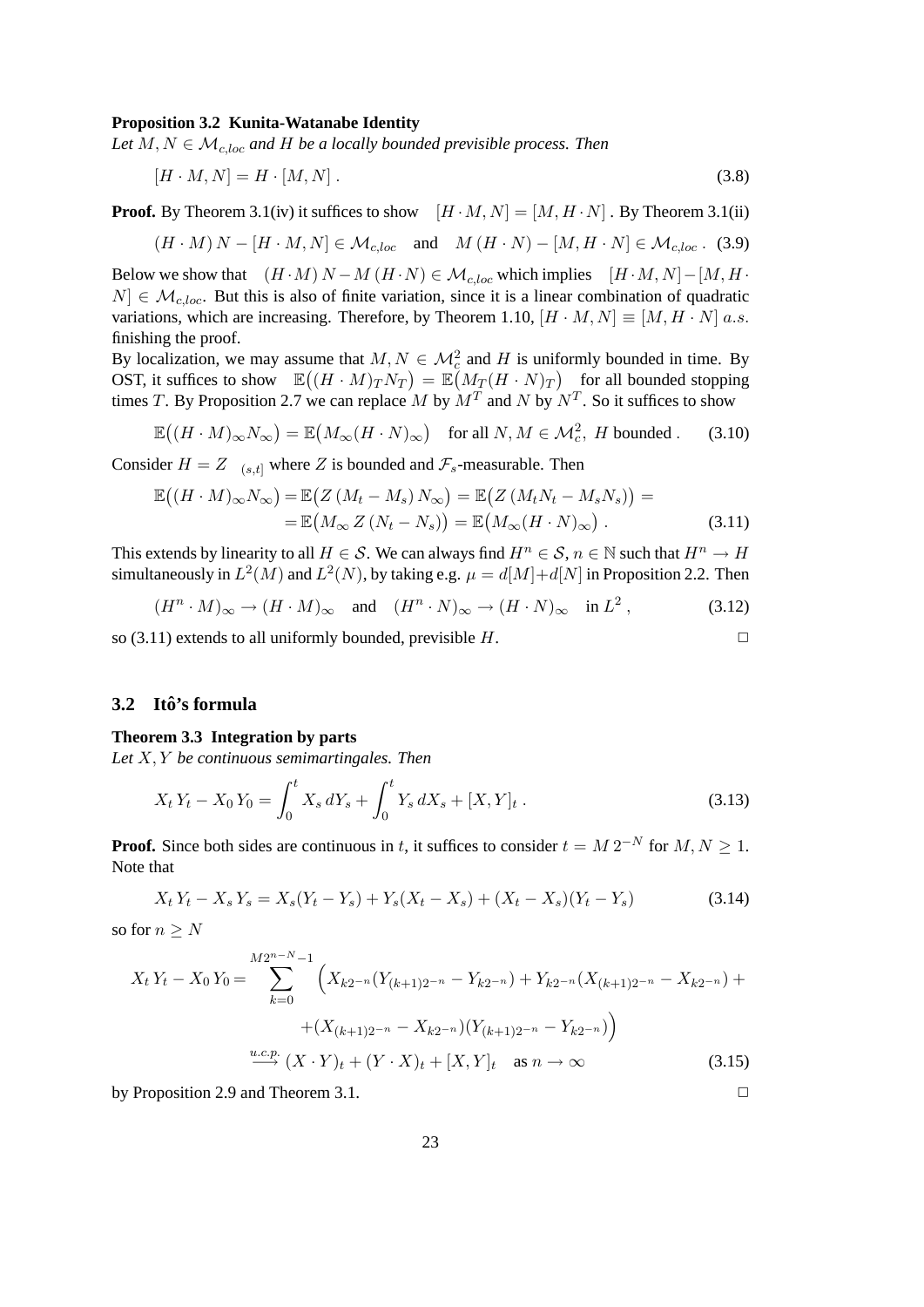Note the extra covariation term which we do not get in the deterministic case. The next result, Itô's formula, tells us that a smooth function of a continuous semimartingale is again a continuous semimartingale and gives us its precise decomposition in a sort of chain rule.

#### <span id="page-23-1"></span>**Theorem 3.4 Ito's formula ˆ**

Let  $X^1, X^2, \ldots, X^d$  be continuous semimartingales and set  $X = (X^1, \ldots, X^d)$ . Let  $f \in C^2(\mathbb{R}^d, \mathbb{R})$ *. Then* 

<span id="page-23-0"></span>
$$
f(X_t) = f(X_0) + \sum_{i=1}^d \int_0^t \frac{\partial f}{\partial x^i}(X_s) \, dX_s^i + \frac{1}{2} \sum_{i,j=1}^d \int_0^t \frac{\partial^2 f}{\partial x^i \partial x^j}(X_s) \, d[X^i, X^j]_s \, . \tag{3.16}
$$

**Remarks.** (i) In particular,  $f(X)$  is a continuous semimartingale with decomposition

$$
f(X_t) = f(X_0) + \underbrace{\sum_{i=1}^d \int_0^t \frac{\partial f}{\partial x^i}(X_s) dM_s^i}_{\in \mathcal{M}_{c, loc}} + \underbrace{\sum_{i=1}^d \int_0^t \frac{\partial f}{\partial x^i}(X_s) dA_s^i}_{\text{finite variation}} + \underbrace{\sum_{i,j=1}^d \int_0^t \frac{\partial^2 f}{\partial x^i \partial x^j}(X_s) d[M^i, M^j]_s}_{\text{finite variation}}.
$$
 (3.17)

where the covariation of the  $\mathbb{R}^d$ -valued semimartingale  $X = X_0 + A + M$  is  $[X^i, X^j] = [M^i, M^j]$ , due to quadratic variation and the polarization identity [\(3.4\)](#page-21-3).

(ii) Intuitive proof by Taylor expansion for  $d = 1$ :

$$
f(X_t) = f(X_0) + \sum_{k=0}^{\lfloor 2^n t \rfloor - 1} \left( f(X_{(k+1)2^{-n}}) - f(X_{k2^{-n}}) \right) + \left( f(X_t) - f(X_{\lfloor 2^n t \rfloor 2^{-n}}) \right) =
$$
  
\n
$$
= f(X_0) + \sum_{k=0}^{\lfloor 2^n t \rfloor - 1} f'(X_{k2^{-n}}) \left( X_{(k+1)2^{-n}} - X_{k2^{-n}} \right) +
$$
  
\n
$$
+ \frac{1}{2} \sum_{k=0}^{\lfloor 2^n t \rfloor - 1} f''(X_{k2^{-n}}) \left( X_{(k+1)2^{-n}} - X_{k2^{-n}} \right)^2 + \text{ error terms}
$$
  
\n
$$
\xrightarrow{u.c.p.} f(X_0) + \int_0^t f'(X_s) \, dX_s + \frac{1}{2} \int_0^t f''(X_s) \, d[X]_s \, . \tag{3.18}
$$

We will not follow this method of proof, because the error terms are hard to deal with.

**Proof.** (for  $d = 1$ )

Write  $X = X_0 + M + A$ , where A has total variation process V. Let

$$
T_r = \inf \left\{ t \ge 0 \, : \, |X_t| + V_t + [M]_t > r \right\} \,. \tag{3.19}
$$

Then  $(T_r)_{r\geq 0}$  is a family of stopping times with  $T_r \nearrow \infty$ . It is sufficient to prove [\(3.16\)](#page-23-0) on the time intervals  $[0, T_r]$ . Let  $\mathcal{A} \subseteq C^2(\mathbb{R}, \mathbb{R})$  denote the subset of functions f for which the formula holds. Then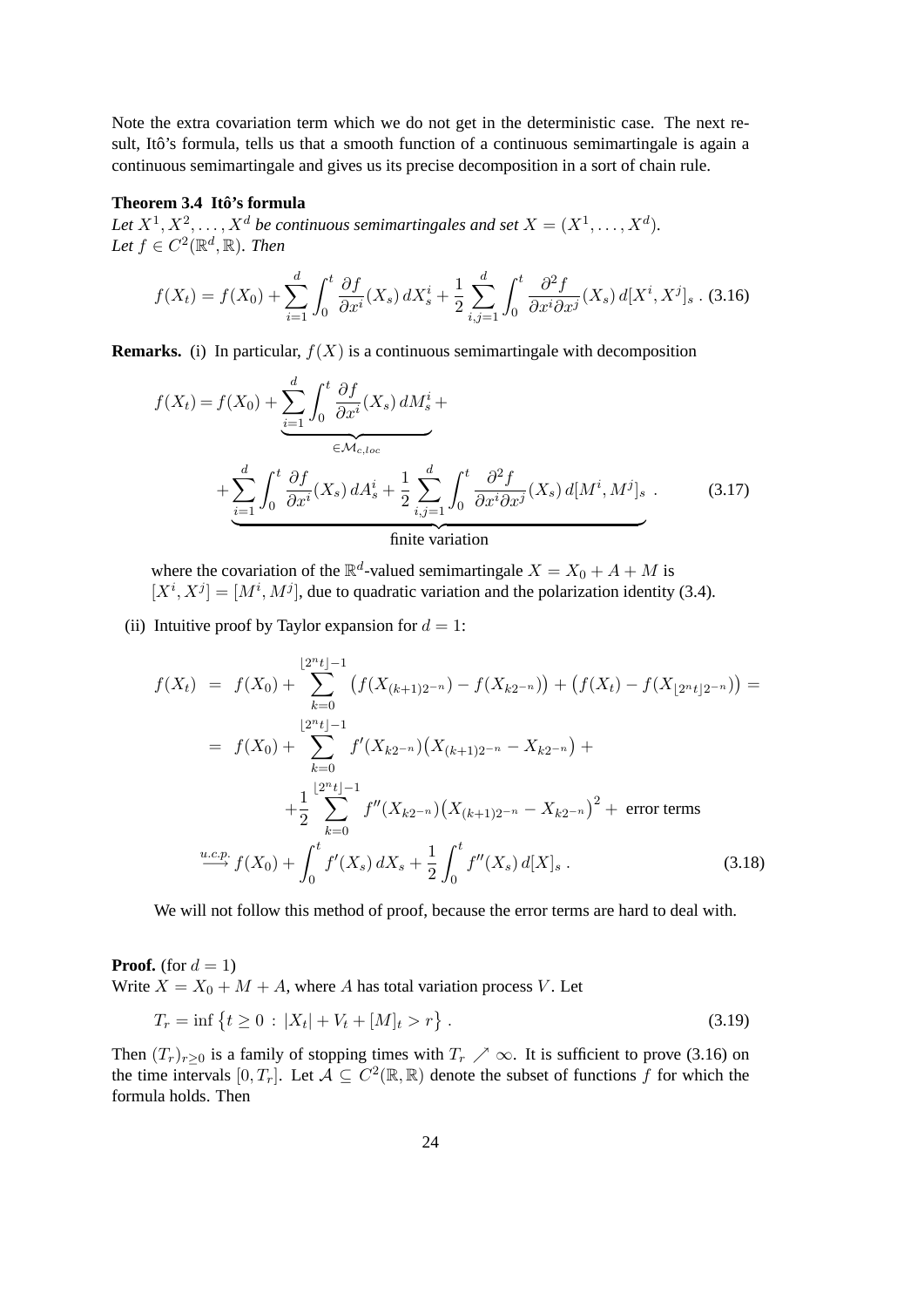(i) A contains the functions  $f(x) \equiv 1$  and  $f(x) = x$ . (ii) A is a vector space.

Below we will show that  $A$  is, in fact, an algebra, i.e. in addition

(iii) 
$$
f, g \in \mathcal{A} \implies fg \in \mathcal{A}
$$
.

Finally we will show that

(iv) if  $f_n \in \mathcal{A}$  and  $f_n \to f$  in  $C^2(B_r, \mathbb{R})$  for all  $r > 0$  then  $f \in \mathcal{A}$ , where  $f_n \to f$  in  $C^2(B_r, R)$  means that  $\Delta_{n,r} \to 0$  as  $n \to \infty$  with  $B_r = \{x : |x| \le r\}$  and

$$
\Delta_{n,r} := \max \left\{ \sup_{x \in B_r} |f_n(x) - f(x)|, \sup_{x \in B_r} |f'_n(x) - f'(x)|, \sup_{x \in B_r} |f''_n(x) - f''(x)| \right\}.
$$
 (3.20)

 $(i)$  -(iii) imply that A contains all polynomials. By Weierstrass' approximation theorem, these are dense in  $C^2(B_r, \mathbb{R})$  and so (iv) implies  $\mathcal{A} = C^2(B_r, \mathbb{R})$ .

Proof of (iii): Suppose  $f, g \in A$  and set  $F_t = f(X_t)$ ,  $G_t = g(X_t)$ . Since the formula holds for f and  $g$ , F and G are continuous semimartingales. Integration by parts (Theorem [3.3\)](#page-22-2) yields

<span id="page-24-0"></span>
$$
F_t G_t - F_0 G_0 = \int_0^t F_s dG_x + \int_0^t G_x dF_s + [F, G]_t .
$$
\n(3.21)

By Proposition [2.8\(](#page-18-4)iv) we have  $F \cdot G = F \cdot (1 \cdot G)$ , and using Itô's formula for  $(1 \cdot G)_s$  $g(X_s) - g(X_0)$  we get again by Proposition [2.8\(](#page-18-4)iv)

$$
\int_0^t F_s \, dG_s = \int_0^t f(X_s) \, g'(X_s) \, dX_s + \frac{1}{2} \int_0^t f(X_s) \, g''(X_s) \, d[X]_s \,. \tag{3.22}
$$

By the Kunita-Watanabe identity (Proposition [3.2\)](#page-21-5) we have  $[f' \cdot X, G] = f' \cdot [X, G]$ . Applying this a second time for G leads to

$$
[F, G]_t = [f'(X) \cdot X, g'(X) \cdot X]_t = \int_0^t f'(X_s) g'(X_s) d[X]_s.
$$
 (3.23)

Substituting these into [\(3.21\)](#page-24-0), we obtain Itô's formula for  $f g$ . Proof of (iv): Let  $f_n \in A$  sucht that  $f_n \to f$  in  $C^2(B_r, \mathbb{R})$ . Then

$$
\int_0^{t \wedge T_r} |f'_n(X_s) - f'(X_s)| dA_s + \frac{1}{2} \int_0^{t \wedge T_r} |f''_n(X_s) - f''(X_s)| d[M]_s \le
$$
  
 
$$
\leq \Delta_{n,r} (V_{t \wedge T_r} + \frac{1}{2} [M]_{t \wedge T_r}) \leq r \Delta_{n,r} \to 0 \quad \text{as } n \to \infty.
$$
 (3.24)

and so

$$
\int_0^{t \wedge T_r} f'_n(X_s) dA_s + \frac{1}{2} \int_0^{t \wedge T_r} f''_n(X_s) d[M]_s \to \int_0^{t \wedge T_r} f'(X_s) dA_s + \frac{1}{2} \int_0^{t \wedge T_r} f''(X_s) d[M]_s.
$$

Moreover,  $M^{T_r} \in \mathcal{M}_c^2$  and so

$$
\left\| \left( f_n'(X) \cdot M \right)^{T_r} - \left( f'(X) \cdot M \right)^{T_r} \right\| = \mathbb{E} \bigg( \int_0^{T_r} \left( f_n'(X_s) - f'(X_s) \right)^2 d[M]_s \bigg) \le
$$
  
\$\leq \Delta\_{n,r}^2 \mathbb{E} \big( [M]\_{T\_r} \big) \leq r \Delta\_{n,r}^2 \to 0 \quad \text{as } n \to \infty , \tag{3.25}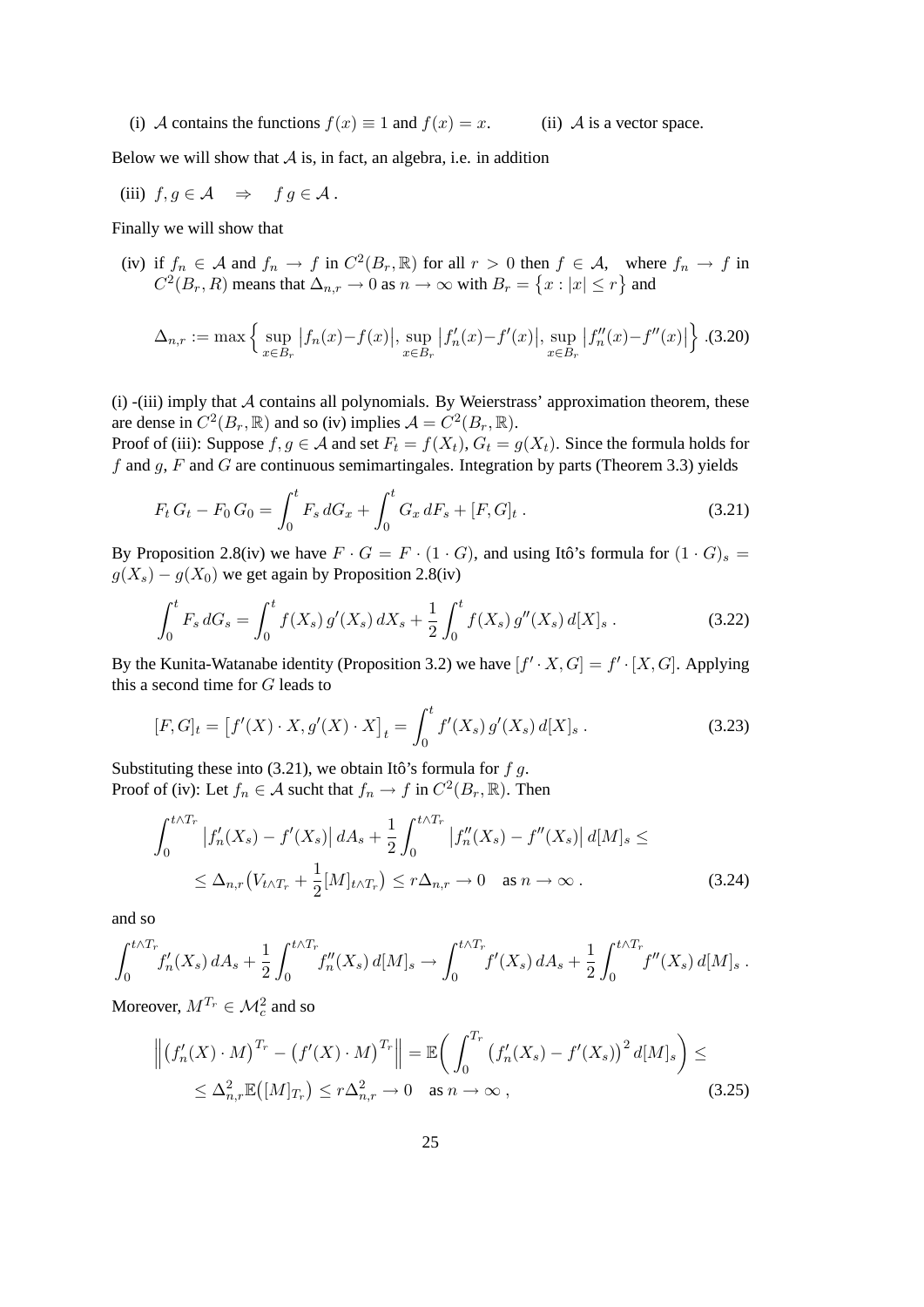and so  $(f'_n(X) \cdot M)^{T_r} \to (f'(X) \cdot M)^{T_r}$  in  $\mathcal{M}_c^2$ . For any fixed  $r, X^{T_r} \in B_r$  and taking the limit  $n \to \infty$  in Itô's formula for  $f_n$  we obtain

$$
f(X_{t \wedge T_r}) = f(X_0) + \int_0^{t \wedge T_r} f'(X_s) dX_s + \frac{1}{2} \int_0^{t \wedge T_r} f''(X_s) d[X]_s.
$$
 (3.26)

**Remark.** For  $d > 1$ , (i) becomes 'A contains the constant 1 and the coordinate functions  $f_1(x) = x^1, \ldots, f_d(x) = x^d$ .' Check that you can then follow the same argument, dealing with all the different components  $X^i$ ,  $M^i$ ,  $[M^i, M^j]$  etc.

**Example.** Local martingales associated to Brownian motion. Let  $X = B$  be a standard Brownian motion and  $f(x) = x^2$ . Then by Itô's formula

$$
B_t^2 - t = 2 \int_0^t B_s \, dB_s \in \mathcal{M}_{c,loc} \,. \tag{3.27}
$$

Let  $f \in C^{1,2}([0,\infty) \times \mathbb{R}^d, \mathbb{R})$  and  $X_t = (t, B^1, \dots, B^d)$  where  $B^1, \dots, B^d$  are independent standard Brownian motions,  $B = (B^1, \ldots, B^d)$ . Then by Itô's formula,

$$
f(t, B_t) - f(t, B_0) - \int_0^t \left(\frac{1}{2}\Delta + \frac{\partial}{\partial t}\right) f(s, B_s) ds = \sum_{i=1}^d \int_0^t \frac{\partial}{\partial x^i} f(s, B_s) dB_s^i \quad (3.28)
$$

is a local martingale. See also Proposition 6.4.3 of Advanced Probability.

#### <span id="page-25-0"></span>**3.3 Stratonovich integral**

**Definition 3.1** Let X, Y be continuous semimartingales. Define the *Stratonovich integral*

$$
\int_0^t Y_s \, \partial X_s := \int_0^t Y_s \, dX_s + \frac{1}{2} [X, Y]_t \,. \tag{3.29}
$$

**Remark.** As we have discrete approximations for the terms on the right, we have

$$
\sum_{k=0}^{\lfloor 2^n t \rfloor - 1} \frac{(Y_{(k+1)2^{-n}} + Y_{k2^{-n}})}{2} (X_{(k+1)2^{-n}} - X_{k2^{-n}}) \stackrel{u.c.p.}{\longrightarrow} \int_0^t Y_s \, \partial X_s \,. \tag{3.30}
$$

**Proposition 3.5** Let  $X^1, X^2, \ldots, X^d$  be continuous semimartingales,  $X = (X^1, \ldots, X^d)$ . Let  $f \in C^3(\mathbb{R}^d, \mathbb{R})$ *. Then* 

$$
f(X_t) = f(X_0) + \sum_{i=1}^{d} \int_0^t \frac{\partial f}{\partial x^i}(X_s) \, \partial X_s^i \,. \tag{3.31}
$$

*In particular, the integration by parts formula becomes*

$$
X_t Y_t - X_0 Y_0 = \int_0^t X_s \, \partial Y_s + \int_0^t Y_s \, \partial X_s \,. \tag{3.32}
$$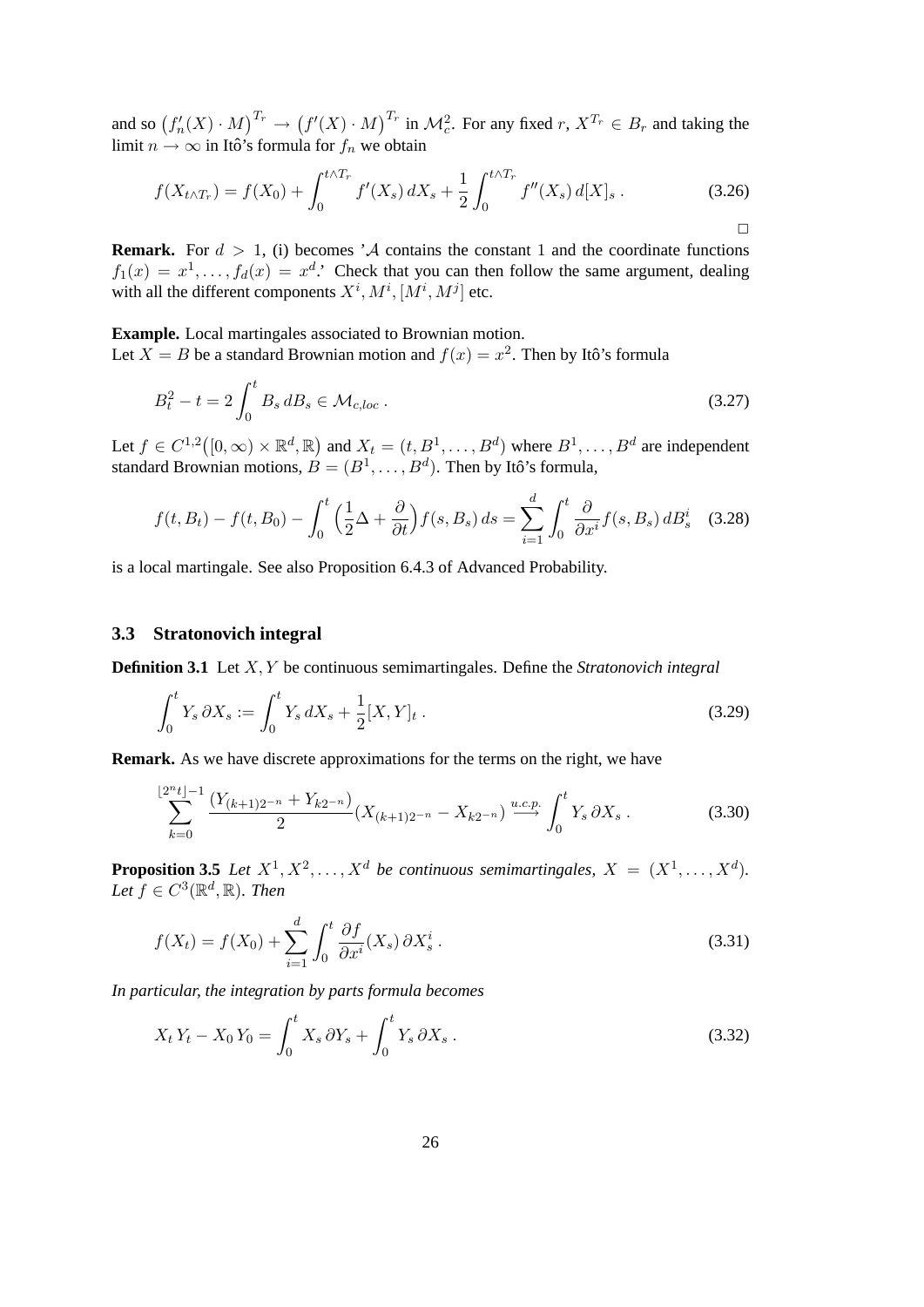**Proof.** We treat the  $d = 1$  case, the same argument works for  $d \geq 2$ . By Itô's formula,

$$
f(X_t) = f(X_0) + \int_0^t f'(X_s) dX_s + \frac{1}{2} \int_0^t f''(X_s) d[X]_s
$$
\n(3.33)

<span id="page-26-1"></span>
$$
f'(X_t) = f'(X_0) + \int_0^t f''(X_s) \, dX_s + \frac{1}{2} \int_0^t f'''(X_s) \, d[X]_s \tag{3.34}
$$

By Kunita-Watanabe and [\(3.34\)](#page-26-1)  $[f'(X), X] = f''(X) \cdot [X]$ . But then by [\(3.33\)](#page-26-1) and the definition of the Stratonovich integral  $\int_0^t f'(X_s) \, \partial X_s$ .  $\Box$ 

So the Stratonovich integral has the advantage of being subject to the rules of ordinary calculus. However, the integrand must be a continuous semimartingale (not the case for the Itô integral), and it requires more regularity in the function  $f$ . Moreover a Stratonovich integral with respect to a local martingale is not necessarily itself a local martingale.

**Example.** Let B be a standard Brownian motion and define the discrete approximation

$$
B^{n} = \sum_{k \geq 0} B_{t_{k}^{*}} \mathbf{1}_{(t_{k}, t_{k+1}]}
$$
 where  $t_{k} = k2^{-n}$ . (3.35)

For 
$$
t_k^* = t_k
$$
,  $B^n \in \mathcal{S}$  and  $\mathbb{E}((B^n \cdot B)_t) = \sum_{k=0}^{\lfloor 2^n t \rfloor - 1} \mathbb{E}(B_{t_k}(B_{t_{k+1}} - B_{t_k})) = 0$ ,

corresponding to the fact that the Itô integral  $(B^n \cdot B) \in \mathcal{M}_c^2$ . For  $t_k^* > t_k$ ,  $B^n \notin \mathcal{S}$  and in particular for  $t_k^* = (t_{k+1} + t_k)/2$  we have

$$
\sum_{k=0}^{\lfloor 2^{n}t \rfloor -1} \mathbb{E}\Big(\frac{B_{t_{k+1}} + B_{t_k}}{2} (B_{t_{k+1}} - B_{t_k})\Big) = \mathbb{E}\big((B_{t_{k+1}} - B_{t_k})^2/2\big) = t/2\,,\tag{3.36}
$$

corresponding to the fact that the Stratonovich integral is (by Itô's formula)

$$
\int_0^t B_s \, \partial B_s = \int_0^t B_s \, dB_s + \frac{1}{2} t = \frac{1}{2} B_t^2 \notin \mathcal{M}_{loc} \,. \tag{3.37}
$$

The Itô and Stratonovich integrals are both useful in different situations (see pp. 35-37 in Øksendal for a nice discussion). Since we know how to convert back and forth between them, we will deal only with the Itô integral for the rest of the course.

#### <span id="page-26-0"></span>**3.4 Notation and Summary**

We agree that

$$
dZ_t = H_t dX_t \quad \text{means} \quad Z_t - Z_0 = \int_0^t H_s dX_s
$$
  

$$
\partial Z_t = H_t dX_t \quad \text{means} \quad Z_t - Z_0 = \int_0^t H_s \partial X_s
$$
  

$$
dZ_t = dX_t dY_t \quad \text{means} \quad Z_t - Z_0 = [X, Y]_t .
$$
 (3.38)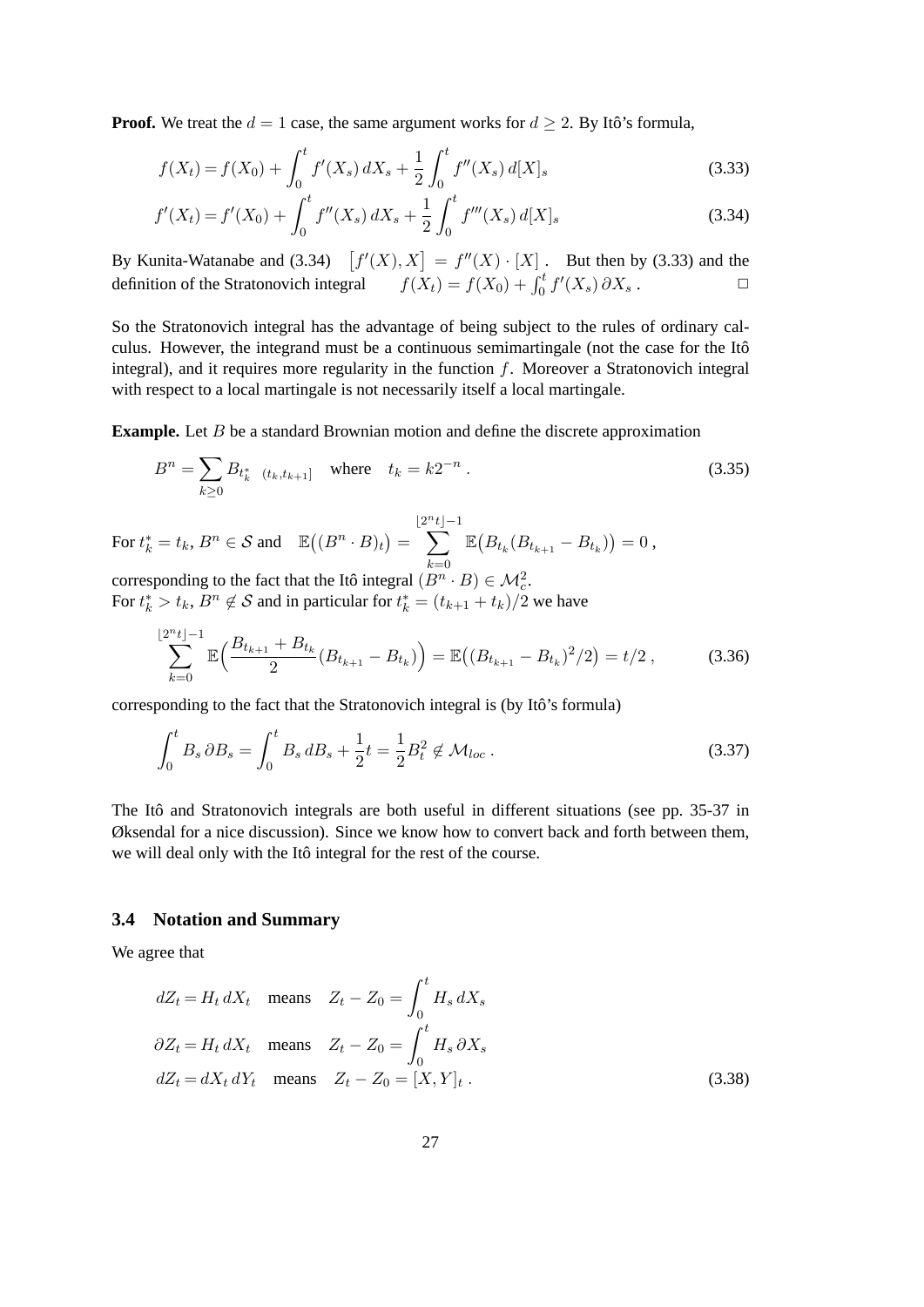Note also that  $H_t dX_t = d(H \cdot X)_t$  and  $dX_t dY_t = d[X, Y]_t$ . We have shown:

$$
H_t(K_t dX_t) = (H_t K_t) dX_t
$$
 (Prop. 2.8(iv))  
\n
$$
H_t(dX_t dY_t) = (H_t dX_t) dY_t
$$
 (Kunita-Watanabe)  
\n
$$
d(X_t Y_t) = Y_t dX_t + X_t dY_t + dX_t dY_t
$$
 (integration by parts)  
\n
$$
d(f(X_t)) = \frac{\partial f}{\partial x^i}(X_t) dX_t^i + \frac{1}{2} \frac{\partial^2 f}{\partial x^i \partial x^j}(X_t) dX_t^i dX_t^j
$$
 (Itô's formula)  
\n
$$
= Df(X_t) dX_t + \frac{1}{2} D^2 f(X_t) dX_t \otimes dX_t,
$$
 (3.39)

where we use the sum convention in Itô's formula. The relationship between the Itô and Stratonovich integrals is expressed as

$$
\partial Z_t = Y_t \, \partial X_t \quad \Leftrightarrow \quad dZ_t = Y_t \, dX_t + \frac{1}{2} dX_t \, dY_t \,. \tag{3.40}
$$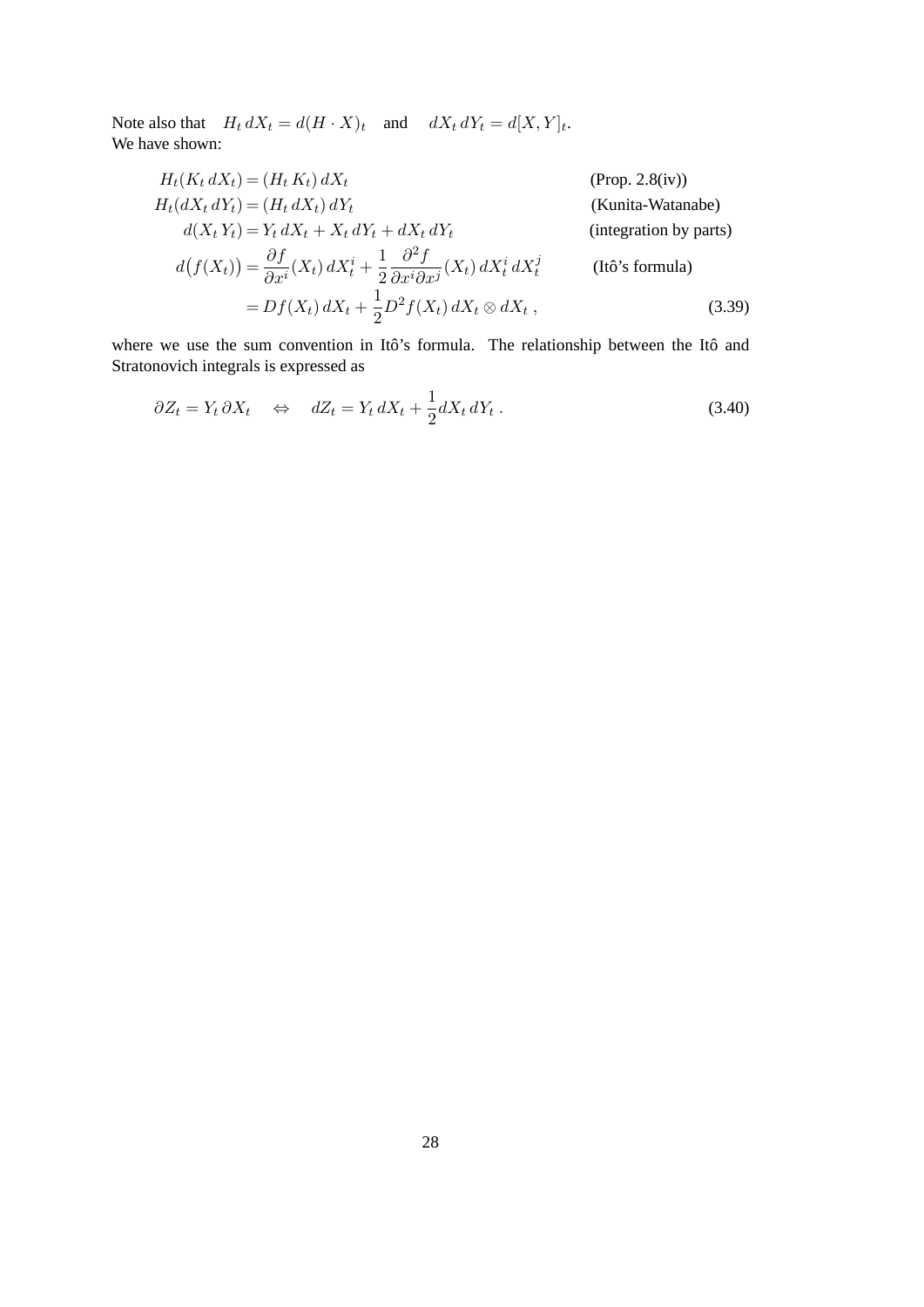### <span id="page-28-0"></span>**4 Applications of Stochastic Calculus**

#### <span id="page-28-1"></span>**4.1 Brownian motion**

We work on a filtered probability space  $(\Omega, \mathcal{F}, (\mathcal{F}_t)_{t>0}, \mathbb{P})$  where  $(\mathcal{F}_t)_{t>0}$  satisfies the usual conditions.

#### **Theorem 4.1 Levy's characterization of Brownian motion ´**

Let  $X^1, \ldots, X^d \in \mathcal{M}_{c, loc}$  with  $[X^i, X^j]_t = \delta_{ij} t$  *. Then*  $X = (X^1, \ldots, X^d)$  *is a Brownian* motion in  $\mathbb{R}^d$ .

**Proof.** It suffices to show that, for  $0 \le s \le t$ ,  $X_t - X_s \sim N(0, (t - s)I)$  and the increment is independent of  $\mathcal{F}_s$ . By uniqueness of characteristic functions, this is equivalent to showing that for all  $s \leq t$ 

<span id="page-28-2"></span>
$$
\mathbb{E}\big(\exp(i\langle\theta, X_t - X_s\rangle)\,\big|\,\mathcal{F}_s\big) = \exp\big(-\tfrac{1}{2}|\theta|^2(t-s)\big) \quad \text{for all } \theta \in \mathbb{R}^d, s \le t \,. \tag{4.1}
$$

Fix  $\theta$  and set  $Y_t = \langle \theta, X_t \rangle = \theta_1 X_t^1 + \ldots + \theta_n X_t^d$ . Then  $Y \in \mathcal{M}_{c, loc}$  and  $[Y]_t = |\theta|^2 t$ . Consider

$$
Z_t = \exp\left(iY_t + \frac{1}{2}[Y]_t\right) = \exp\left(i\langle\theta, X_t\rangle + \frac{1}{2}|\theta|^2 t\right).
$$
\n(4.2)

By Itô's formula,

$$
dZ_t = Z_t \left( i \, dY_t + \frac{1}{2} d[Y]_t \right) + \frac{1}{2} Z_t i^2 \, d[Y]_t = i \, Z_t \, dY_t \,. \tag{4.3}
$$

So Z is a local martingale. Moreover, Z is bounded on [0, t] for all  $t \ge 0$  and so is a true martingale by Proposition [1.8.](#page-7-2) Hence,  $\mathbb{E}(Z_t|\mathcal{F}_s) = Z_s$ , which implies [\(4.1\)](#page-28-2).

<span id="page-28-3"></span>**Proposition 4.2** Let B be a Brownian motion and let h be a deterministic function in  $L^2(\mathbb{R}^+, \mathcal{B}, \lambda)$ with Lebesgue measure  $\lambda$ . Set  $X = \int_0^\infty h_s \, dB_s$ . Then  $X \sim N(0, \|h\|_2^2)$ .

**Proof.** Let  $M_t = \int_0^t h_s dB_s$ . Then  $M \in \mathcal{M}_{c,loc}$  and (since  $[h \cdot B] = h^2 \cdot [B]$ ) we have  $[M]_t = \int_0^t h_s^2 ds$ . Now let  $Z_t = \exp(iuM_t + \frac{1}{2})$  $\frac{1}{2}u^2[M]_t$ . This is in  $\mathcal{M}_{loc}$  as in the proof of Lévy's characterization and, as it is uniformly bounded by  $\exp\left(\frac{1}{2}\right)$  $\frac{1}{2}u^2||h||_2^2$ , is in fact in  $\mathcal{M}^2$ . Hence,

$$
1 = \mathbb{E}(Z_0) = \mathbb{E}(Z_{\infty}) = \mathbb{E}\left(\exp(iuX)\right)\exp\left(\frac{1}{2}u^2\|h\|_2^2\right). \tag{4.4}
$$

 $\Box$ 

#### **Theorem 4.3 Dubins-Schwarz Theorem**

*Let*  $M \in \mathcal{M}_{c, loc}$  *with*  $M_0 = 0$  *and*  $[M]_{\infty} = \infty$  *a.s.. Set*  $\tau_s = \inf \{ t \geq 0 : [M]_t > s \}$ ,  $B_s = M_{\tau_s}$  and  $\mathcal{G}_s = \mathcal{F}_{\tau_s}$ . Then  $\tau_s$  is an  $(\mathcal{F}_t)_{t\geq 0}$ -stopping time and  $[M]_{\tau_s} = s$  for all  $s > 0$ . *Moreover, B* is a  $(\mathcal{G}_t)_{t\geq 0}$ -Brownian motion and  $M_t = B_{[M]_t}$ .

**Remark.** So any continuous local martingale is a (stochastic) time-change of Brownian motion. In this sense, Brownian motion is the most general continuous local martingale.

**Proof.** Since [M] is continuous and adapted,  $\tau_s$  is a stopping time, and  $[M]_{\infty} = \infty$  ensures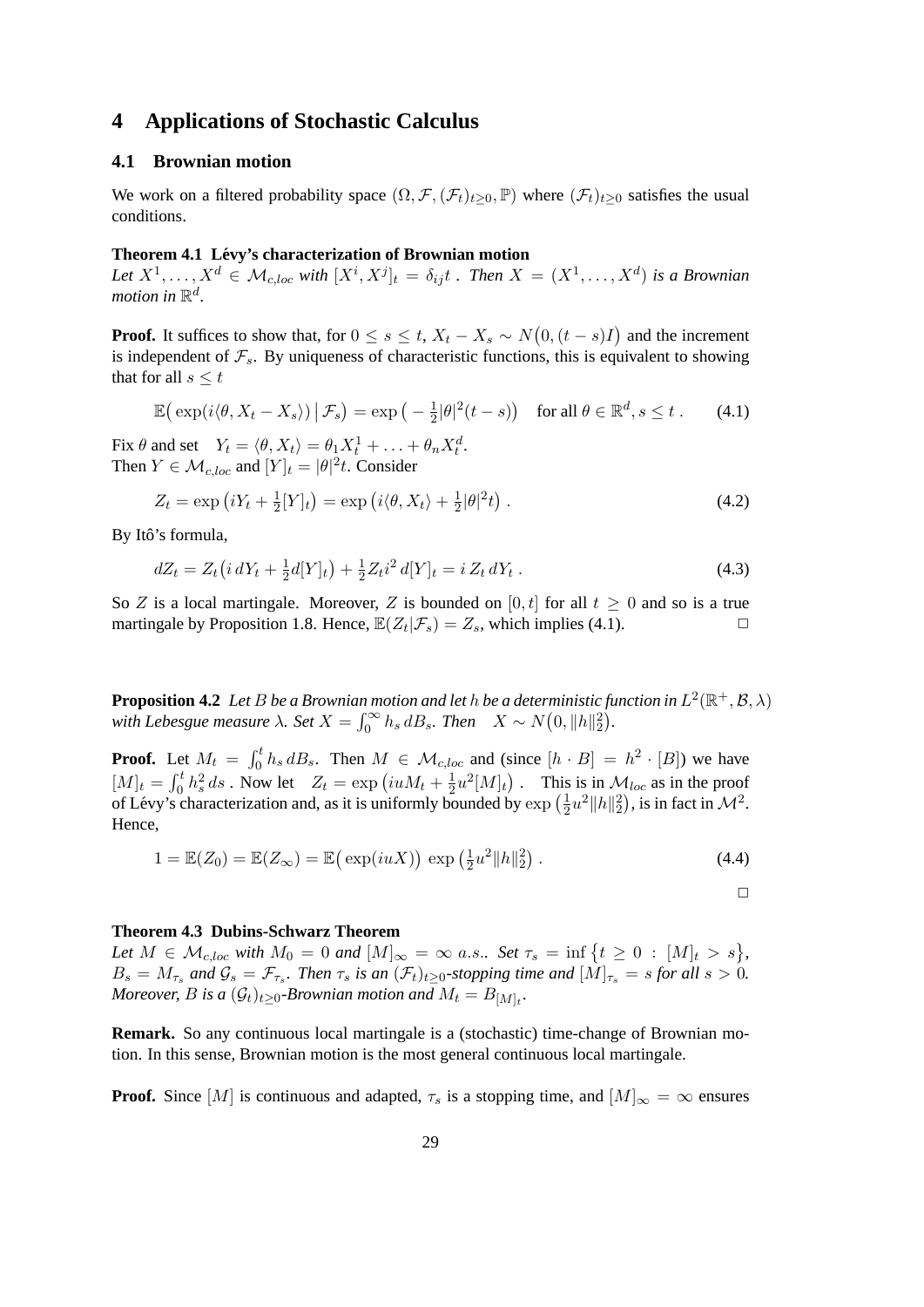that  $\tau_s < \infty$  a.s. for all  $s \geq 0$ . Then B is adapted to  $(\mathcal{G}_t)_{t>0}$  (by Proposition 4.1.1 of Advanced Probability).

We show first that B is continuous:  $s \mapsto \tau_s$  is càdlàg and increasing and thus B is rightcontinuous. So it remains to show  $B_{s-} = B_s$ , i.e.  $M_{\tau_{s-}} = M_{\tau_s}$ , where

$$
\tau_{s-} = \inf \{ t \ge 0 \, : \, [M]_t = s \} \tag{4.5}
$$

So we need to show that M is constant between  $\tau_{s-}$  and  $\tau_s$  whenever  $\tau_{s-} < \tau_s$ , i.e. whenever [M] is constant. By localization, we may assume  $M \in \mathcal{M}_c^2$ .

But  $\mathbb{E}(M_{\tau_s}^2 - [M]_{\tau_s} | \mathcal{F}_{\tau_{s-}}) = M_{\tau_{s-}}^2 - [M]_{\tau_{s-}}$ . Since  $[M]_{\tau_s} = [M]_{\tau_{s-}}$  and M is a martingale, we obtain  $\mathbb{E}\left(M_{\tau_s}^2 - M_{\tau_{s-}}^2 | \mathcal{F}_{\tau_{s-}}\right) = \mathbb{E}\left((M_{\tau_s} - M_{\tau_{s-}})^2 | \mathcal{F}_{\tau_{s-}}\right) = 0$ , and so M is a.s. constant between  $\tau_{s-}$  and  $\tau_s$ .

Now we show that B is a Brownian motion: Fix  $s > 0$ . Then  $[M^{\tau_s}]_{\infty} = [M]_{\tau_s} = s$ , and so by example sheet 1, problem 11,  $M^{\tau_s} \in \mathcal{M}_c^2$  since  $\mathbb{E}([M^{\tau_s}]_{\infty}) < \infty$ . But then by Theorem [2.5,](#page-15-1)  $(M^{2} - [M])^{\tau_{s}}$  is a UI martingale. By OST, for  $r \leq s$ ,

$$
\mathbb{E}(B_s|\mathcal{G}_r) = \mathbb{E}(M_{\infty}^{\tau_s}|\mathcal{F}_{\tau_r}) = M_{\tau_r} = B_r \n\mathbb{E}(B_s^2 - s|\mathcal{G}_r) = \mathbb{E}((M^2 - [M])_{\infty}^{\tau_s}|\mathcal{F}_{\tau_r}) = M_{\tau_r}^2 - [M]_{\tau_r} = B_r^2 - r.
$$
\n(4.6)

Hence,  $B \in \mathcal{M}_c$  with  $[B]_s = s$  and so, by Lévy's characterization, B is a  $(\mathcal{G}_t)_{t>0}$ -Brownian motion.  $\Box$ 

#### <span id="page-29-0"></span>**4.2 Exponential martingales**

**Definition 4.1** Let  $M \in \mathcal{M}_{c, loc}$  with  $M_0 = 0$ . Set  $Z_t = \exp(M_t - \frac{1}{2})$  $\frac{1}{2}[M]_t$ ). By Itô's formula

$$
dZ_t = Z_t \left( dM_t - \frac{1}{2}d[M]_t \right) + \frac{1}{2} Z_t d[M]_t = Z_t dM_t , \qquad (4.7)
$$

and so  $Z \in \mathcal{M}_{c, loc}$ . We call Z the *stochastic exponential* of M and write  $Z = \mathcal{E}(M)$ .

#### **Proposition 4.4 Exponential martingale inequality**

*Let*  $M \in \mathcal{M}_{c, loc}$  *with*  $M_0 = 0$ *. Then for all*  $\epsilon, \delta > 0$ *,* 

$$
\mathbb{P}\Big(\sup_{t\geq 0} M_t \geq \epsilon \,,\, [M]_{\infty} \leq \delta\Big) \leq e^{-\epsilon^2/(2\delta)} \,. \tag{4.8}
$$

**Proof.** Fix  $\epsilon > 0$  and set  $T = \inf\{t \geq 0 : M_t \geq \epsilon\}$ . Fix  $\theta \in \mathbb{R}$  and set

$$
Z_t = \exp\left(\theta M_t^T - \frac{1}{2}\theta^2 [M]_t^T\right). \tag{4.9}
$$

Then  $Z \in \mathcal{M}_{c, loc}$  and  $|Z| \le e^{\theta \epsilon}$ . Hence,  $Z \in \mathcal{M}_c^2$  and, by OST,  $\mathbb{E}(Z_{\infty}) = \mathbb{E}(Z_0) = 1$ . For  $\delta > 0$  we get by the Markov inequality

$$
\mathbb{P}\left(\sup_{t\geq 0} M_t \geq \epsilon \; , \; [M]_{\infty} \leq \delta\right) \leq \mathbb{P}\left(Z_{\infty} \geq e^{\theta \epsilon - \frac{1}{2}\theta^2 \delta}\right) \leq e^{-\theta \epsilon + \frac{1}{2}\theta^2 \delta} \; . \tag{4.10}
$$

Optimizing in  $\theta$  gives  $\theta = \epsilon/\delta$  and the result follows.

<span id="page-29-1"></span>**Proposition 4.5** Let  $M \in \mathcal{M}_{c,loc}$  with  $M_0 = 0$  and suppose that  $[M]$  is a.s. uniformly *bounded. Then*  $\mathcal{E}(M)$  *is a UI martingale.*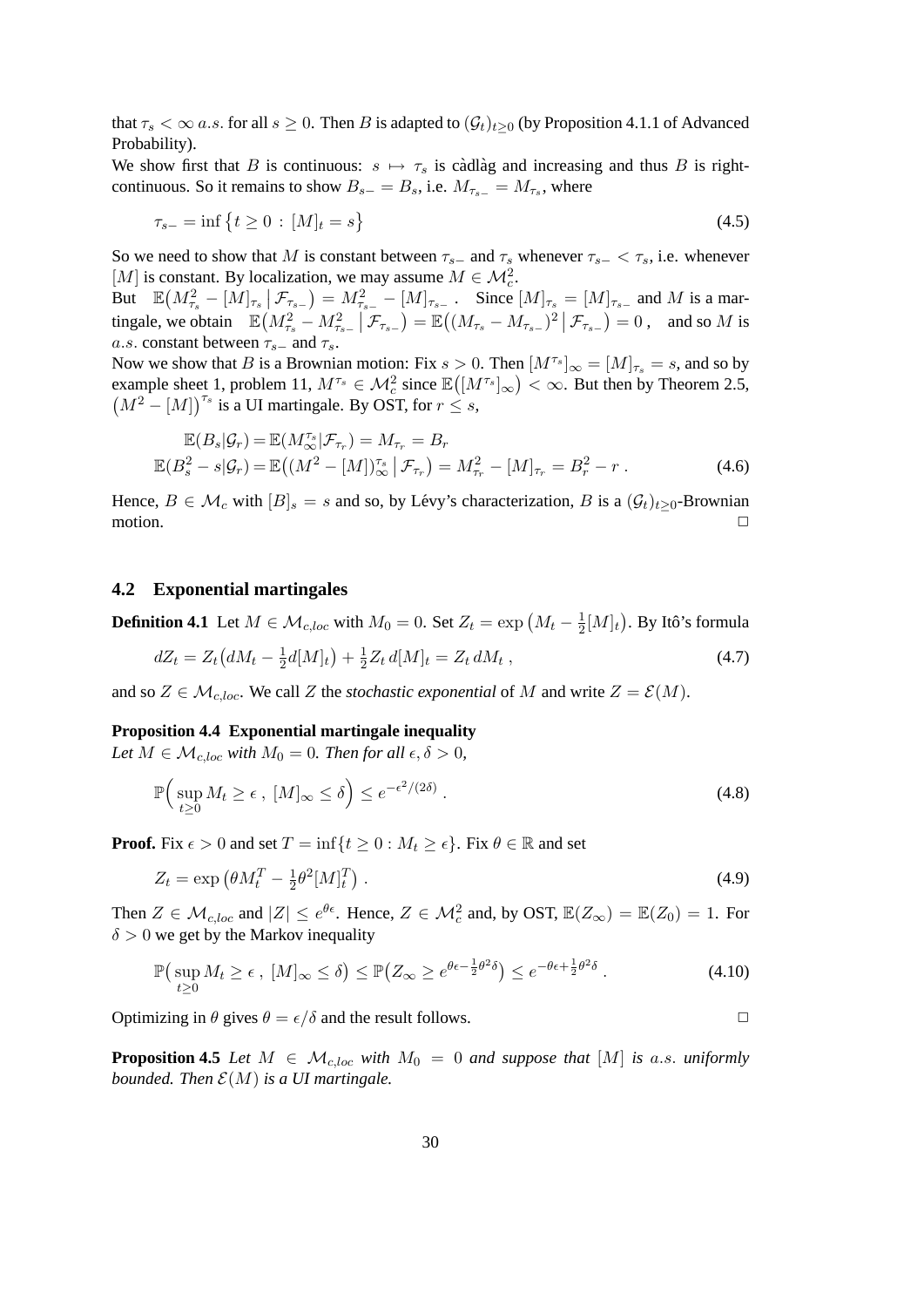**Proof.** Let C be such that  $[M]_{\infty} \leq C$  a.s.. By the exponential martingale inequality

$$
\mathbb{P}\Big(\sup_{t\geq 0} M_t \geq \epsilon\Big) = \mathbb{P}\Big(\sup_{t\geq 0} M_t, [M]_{\infty} \leq C\Big) \leq e^{-\epsilon^2/(2C)}\,. \tag{4.11}
$$

Now, sup  $\sup_{t\geq 0}\mathcal{E}(M)_t\leq \exp\Big(\sup_{t\geq 0}$  $\sup_{t\geq 0} M_t$  and

$$
\mathbb{E}\Big(\exp\big(\sup_{t\geq 0} M_t\big)\Big) = \int_0^\infty \mathbb{P}\Big(\sup_{t\geq 0} M_t \geq \log \lambda\Big) d\lambda \leq 1 + \int_1^\infty e^{-(\log \lambda)^2/(2C)} < \infty. \tag{4.12}
$$

Hence,  $\mathcal{E}(M)$  is UI and, by Proposition [1.8,](#page-7-2)  $\mathcal{E}(M)$  is a martingale.

The next result is of fundamental importance in mathematical finance. Remember that for two probability measures  $\mathbb{P}_1, \mathbb{P}_2$  on a measurable space  $(\Omega, \mathcal{F}), \mathbb{P}_1$  is absolutely continuous with respect to  $\mathbb{P}_2$ ,  $\mathbb{P}_1 \ll \mathbb{P}_2$ , if

$$
\mathbb{P}_2(A) = 0 \quad \Rightarrow \quad \mathbb{P}_1(A) = 0 \quad \text{for all } A \in \mathcal{F} \,.
$$

In this case there exists a  $\mathbb{P}_2$ -unique measurable density  $f : \Omega \to [0, \infty)$  such that  $\mathbb{P}_1 = f \mathbb{P}_2$ . f is also called the Radon-Nikodym derivative.

#### <span id="page-30-0"></span>**Theorem 4.6 Girsanov's theorem**

*Let*  $M \in \mathcal{M}_{c,loc}$  *with*  $M_0 = 0$ *. Suppose that*  $Z = \mathcal{E}(M)$  *is a UI martingale. Then we can define a new probability measure*  $\mathbb{P} \ll \mathbb{P}$  *on*  $(\Omega, \mathcal{F})$  *by* 

$$
\tilde{\mathcal{P}}(A) = \mathbb{E}(Z_{\infty} \mathbf{1}_A), \quad A \in \mathcal{F}. \tag{4.14}
$$

*Moreover, if*  $X \in \mathcal{M}_{c, loc}(\mathbb{P})$  *then*  $X - [X, M] \in \mathcal{M}_{c, loc}(\mathbb{P})$ *.* 

**Proof.** Since Z is UI,  $Z_{\infty}$  exists a.s.,  $Z_{\infty} \ge 0$  and  $\mathbb{E}(Z_{\infty}) = \mathbb{E}(Z_0) = 1$ . Thus  $\mathbb{P}(\Omega) = 1$ ,  $\mathbb{P}(\emptyset) = 0$  and countable additivity follows by linearity of the expected value and bounded convergence.  $\tilde{\mathbb{P}}(A) = \int_A Z_\infty d\mathbb{P} = 0$  if  $\mathbb{P}(A) = 0$  so  $\tilde{\mathbb{P}} \ll \mathbb{P}$ . Let  $X \in \mathcal{M}_{c, loc}$  and set

$$
T_n = \inf \left\{ t \ge 0 \, : \, \left| X_t - [X, M]_t \right| \ge n \right\} \,. \tag{4.15}
$$

Since  $X - [X, M]$  is continuous,  $\mathbb{P}(T_n \nearrow \infty) = 1$  with implies  $\mathbb{P}(T_n \nearrow \infty) = 1$ . So to show that  $Y = X - [X, M] \in \mathcal{M}_{c, loc}(\tilde{\mathbb{P}})$ , it suffices to show that

$$
Y^{T_n} = X^{T_n} - [X^{T_n}, M] \in \mathcal{M}_c(\tilde{\mathbb{P}}) \quad \text{for all } n \in \mathbb{N} \,.
$$

Replacing X by  $X^{T_n}$ , we reduce to the case where Y is uniformly bounded. By the integration by parts formula

$$
d(Z_t Y_t) = dZ_t Y_t + Z_t dY_t + dZ_t dY_t =
$$
  
=  $Z_t dM_t (X_t - [X, M]_t) + Z_t (dX_t - dX_t dM_t) + Z_t dM_t dX_t$  (4.17)

and so  $Z Y \in \mathcal{M}_{c, loc}(\mathbb{P})$ . Also  $\{Z_T : T \text{ is a stopping time}\}\$ is UI. So since Y is bounded,  $\{Z_T Y_T : T \text{ is a stopping time}\}$  is UI. Hence,  $Z Y \in \mathcal{M}_c(\mathbb{P})$ . But then for  $s \leq t$ ,

$$
\widetilde{\mathbb{E}}(Y_t - Y_s | \mathcal{F}_s) = \mathbb{E}\big(Z_\infty(Y_t - Y_s) | \mathcal{F}_s\big) = \mathbb{E}\big(Z_t Y_t - Z_s Y_s | \mathcal{F}_s\big) = 0\tag{4.18}
$$

since  $ZY \in \mathcal{M}_c(\mathbb{P})$ . So  $Y \in \mathcal{M}_c(\tilde{\mathbb{P}})$  as required.

<span id="page-30-1"></span>**Remark.** The quadratic variation  $[Y]$  is the same under  $\tilde{P}$  as it is under  $P$  (see example sheet 2, problem 1).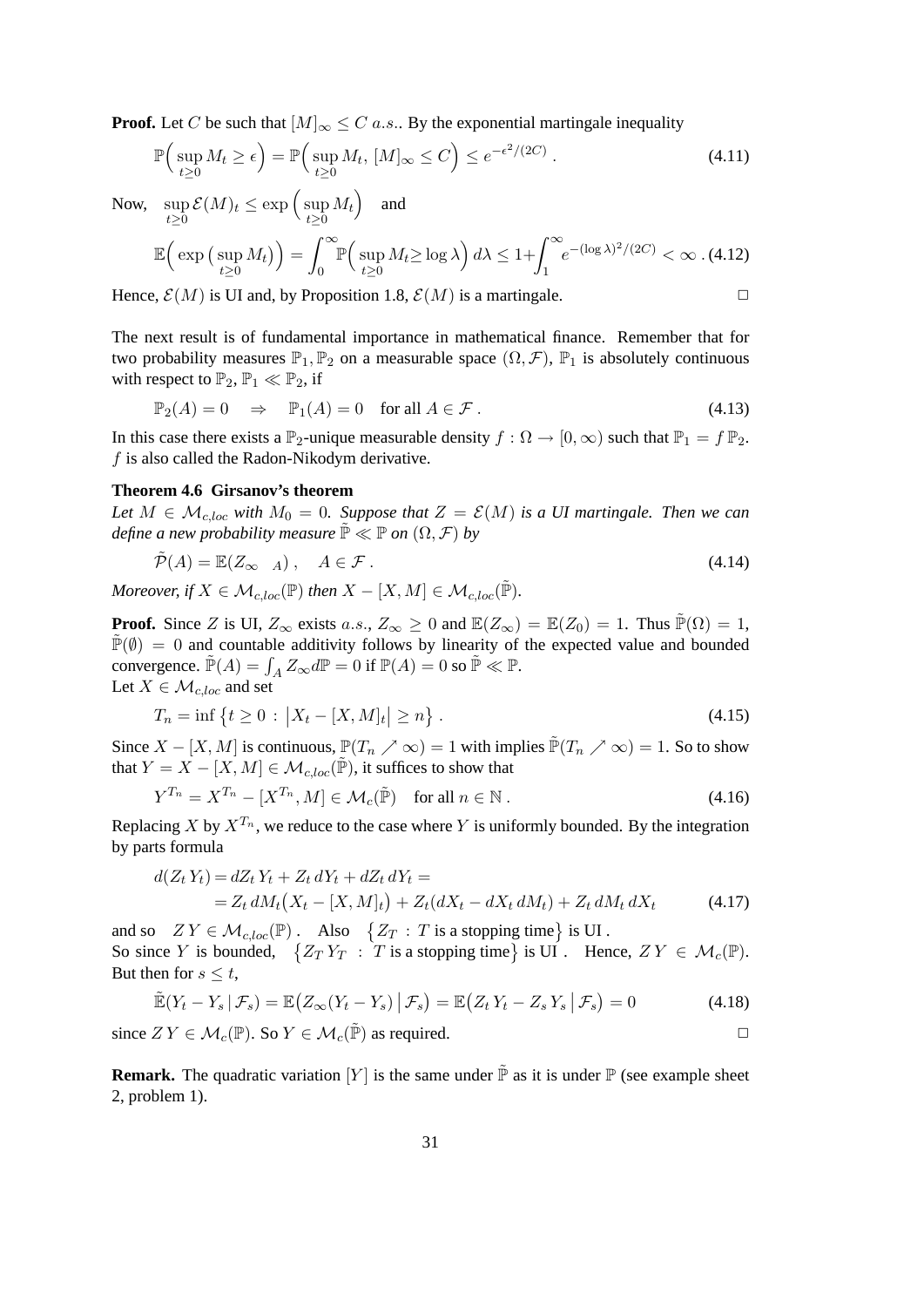**Corollary 4.7** *Let* B *be a standard Brownian motion under*  $\mathbb{P}$  *and*  $M \in \mathcal{M}_{c, loc}$  *such that*  $M_0 = 0$ *. Suppose*  $Z = \mathcal{E}(M)$  *is a UI martingale and*  $\tilde{P}(A) = \mathbb{E}(Z_\infty \mathbf{1}_A)$  *for all*  $A \in \mathcal{F}$ *. Then*  $\tilde{B} := B - [B, M]$  *is a*  $\tilde{P}$ -Brownian motion.

**Proof.** Since  $\tilde{B} \in \mathcal{M}_{c,loc}(\tilde{\mathbb{P}})$  by Theorem [4.6](#page-30-0) and has  $|\tilde{B}|_t = |B|_t = t$ , by Lévy's characterization, it is a Brownian motion.

Let  $(W, W, \mu)$  be **Wiener space**. Recall that  $W = C([0, \infty), \mathbb{R})$ ,  $W = \sigma(X_t : t \ge 0)$ where  $X_t: W \to \mathbb{R}$  with  $X_t(w) = w(t)$ . The Wiener measure  $\mu$  is the unique probability measure on  $(W, W)$  such that  $(X_t)_{t>0}$  is a Brownian motion started from 0.

**Definition 4.2** Define the *Cameron-Martin space*

$$
H = \left\{ h \in W : h(t) = \int_0^t \phi(s) \, ds \text{ for some } \phi \in L^2([0, \infty)) \right\}.
$$
 (4.19)

For  $h \in H$ , write  $\dot{h}$  for a version of the weak derivative  $\phi$ .

#### **Theorem 4.8 Cameron-Martin theorem**

*Fix* h ∈ H *and set*

$$
\mu^{h}(A) = \mu(\{w \in W : w + h \in A\}) \quad \text{for all } A \in \mathcal{W} \,.
$$

*Then*  $\mu^h$  is a probability measure on  $(W, W)$  and  $\mu^h \ll \mu$  with density

$$
\frac{d\mu^h}{d\mu}(w) = \exp\left(\int_0^\infty \dot{h}(s) \, dw(s) - \frac{1}{2} \int_0^\infty |\dot{h}(s)|^2 \, ds\right) \quad \text{for } \mu - a.a. \, w \,. \tag{4.21}
$$

**Remark.** So if we take a Brownian motion and shift it by a deterministic function  $h \in H$ then the resulting process has a law which is absolutely continuous with respect to that of the original Brownian motion.

**Proof.** Set  $\mathcal{W}_t = \sigma(X_s, s \leq t)$  and  $M_t = \int_0^t \dot{h}(s) dX_s$ . Then  $M \in \mathcal{M}_c^2(W, \mathcal{W}, (\mathcal{W}_t)_{t \geq 0}, \mu)$ and

$$
[M]_{\infty} = \int_0^{\infty} |\dot{h}(s)|^2 ds =: C < \infty.
$$
 (4.22)

By Proposition [4.5,](#page-29-1)  $\mathcal{E}(M)$  is a UI martingale, so we can define a new probability measure  $\tilde{\mu} \ll \mu$  on  $(W, W)$  by

$$
\frac{d\tilde{\mu}}{d\mu}(w) = \exp\left(M_{\infty}(w) - \frac{1}{2}[M]_{\infty}(w)\right) = \exp\left(\int_0^{\infty} \dot{h}(s)dw(s) - \frac{1}{2}\int_0^{\infty} |\dot{h}(s)|^2 ds\right)
$$
(4.23)

and  $\tilde{X} = X - [X, M] \in \mathcal{M}_{c, loc}(\tilde{\mu})$  by Girsanov's theorem. Since X is a  $\mu$ -Brownian motion, by Corollary [4.7,](#page-30-1)  $\tilde{X}$  is a  $\tilde{\mu}$ -Brownian motion. Thus

$$
\mu^{h}(A) = \mu(\{w : X(w) + h \in A\}) = \tilde{\mu}(\{w : \tilde{X}(w) + h \in A\})
$$
 (4.24)

But  $[X, M]_t = \int_0^t \dot{h}(s) ds = h(t)$  and so  $\tilde{X}(w) = X(w) - h = w - h$ . Hence, for  $A \in \mathcal{W}$ ,

$$
\mu^{h}(A) = \tilde{\mu}(\{w : w \in A\}) = \tilde{\mu}(A) .
$$
\n(4.25)

Hence,  $\mu^h = \tilde{\mu}$  as required.  $\Box$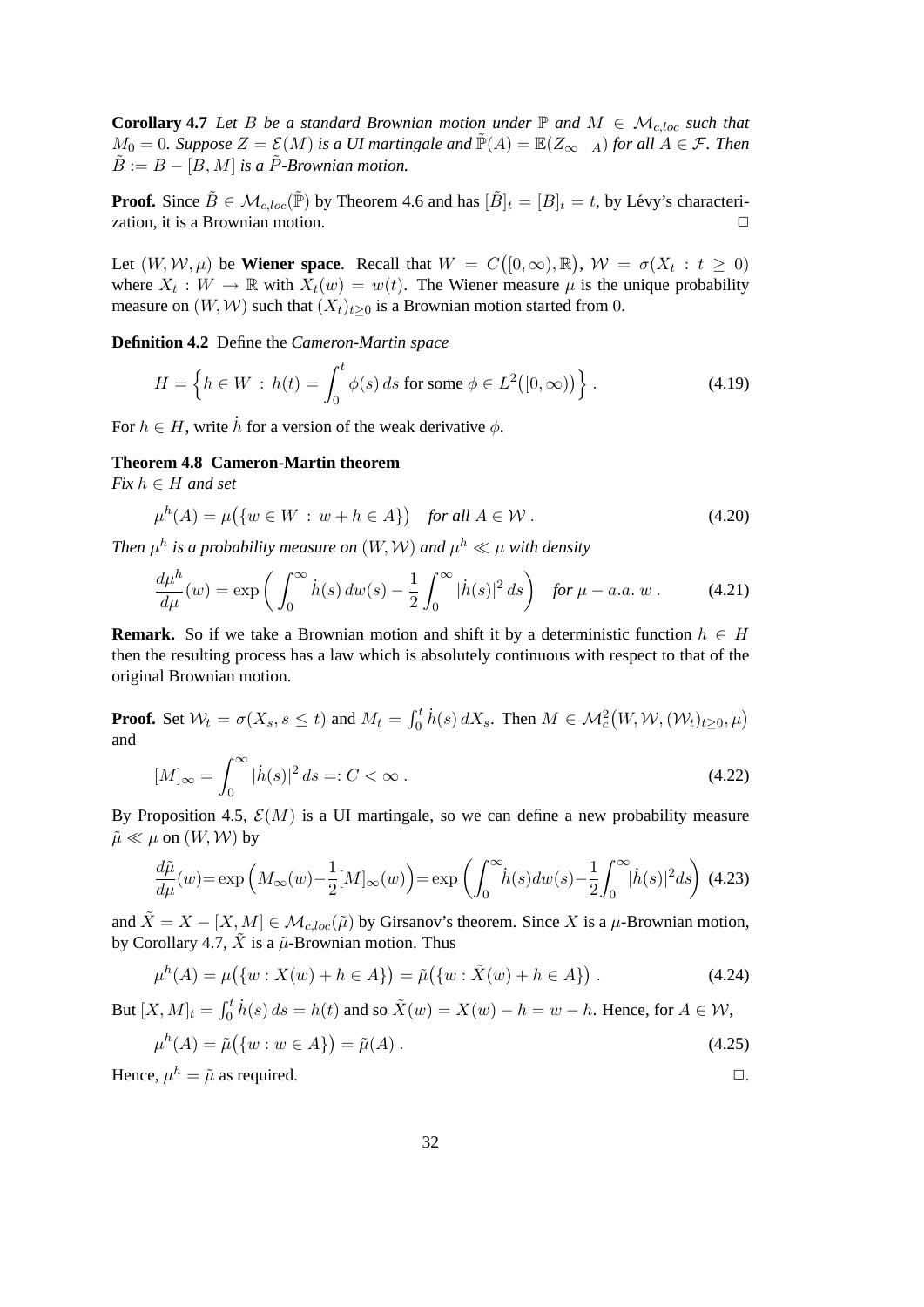### <span id="page-32-0"></span>**5 Stochastic Differential Equations**

Suppose we have a differential equation, say  $\frac{dx(t)}{dt} = b(x(t))$ , or, in integral form,

$$
x(t) = x(0) + \int_0^t b(x(s)) ds,
$$
\n(5.1)

which describes a system evolving in time, be it the growth of a population, the trajectory of a moving object or the price of an asset. Taking into account random perturbations, it may be more realistic to add a noise term:

$$
X_t = X_0 + \int_0^t b(X_s) \, ds + \sigma B_t \,, \tag{5.2}
$$

where B is a Brownian motion and  $\sigma$  is a constant controlling the intensity of the noise. It may be that this intensity depends on the state of the system, in which case we have to consider an equation of the form

<span id="page-32-2"></span>
$$
X_t = X_0 + \int_0^t b(X_s) \, ds + \int_0^t \sigma(X_s) \, dB_s \,, \tag{5.3}
$$

where the last term is, of course, an Itô integral. ([5.3\)](#page-32-2) is a *stochastic differential equation* and may also be written

$$
dX_t = b(X_t) dt + \sigma(X_t) dB_t.
$$
\n
$$
(5.4)
$$

#### <span id="page-32-1"></span>**5.1 General definitions**

Suppose  $\sigma : \mathbb{R}^d \to \mathbb{R}^{d \times m}$  and  $b : \mathbb{R}^d \to \mathbb{R}^d$  are measurable functions, bounded on compact sets with  $\sigma(x) = (\sigma_{ij}(x))_{1 \le i \le d \atop 1 \le j \le m}$  and  $b(x) = (b_i(x))_{1 \le i \le d}$ . Consider the equation

<span id="page-32-3"></span>
$$
dX_t = \sigma(X_t) dB_t + b(X_t) dt , \qquad (5.5)
$$

which may be written componentwise as

$$
dX_t^i = \sum_{j=1}^m \sigma_{ij}(X_t) dB_t^j + b_i(X_t) dt, \quad 1 \le i \le d.
$$
 (5.6)

A *solution* to [\(5.5\)](#page-32-3) consists of

- a filtered probability space  $(\Omega, \mathcal{F}, (\mathcal{F}_t)_{t\geq 0}, \mathbb{P})$  satisfying the usual conditions;
- an  $(\mathcal{F}_t)_{t\geq 0}$ -Brownian motion  $B=(B^1,\ldots,B^m)$  taking values in  $\mathbb{R}^m$ ;
- an  $(\mathcal{F}_t)_{t\geq 0}$ -adapted continuous process  $X = (X^1, \dots, X^d) \in \mathbb{R}^d$  such that

$$
X_t = X_0 + \int_0^t \sigma(X_s) \, dB_s + \int_0^t b(X_s) \, ds \,. \tag{5.7}
$$

When, in addition,  $X_0 = x \in \mathbb{R}^d$ , we say that X is a *solution started from* x. There are several different notions of existence and uniqueness for SDE's.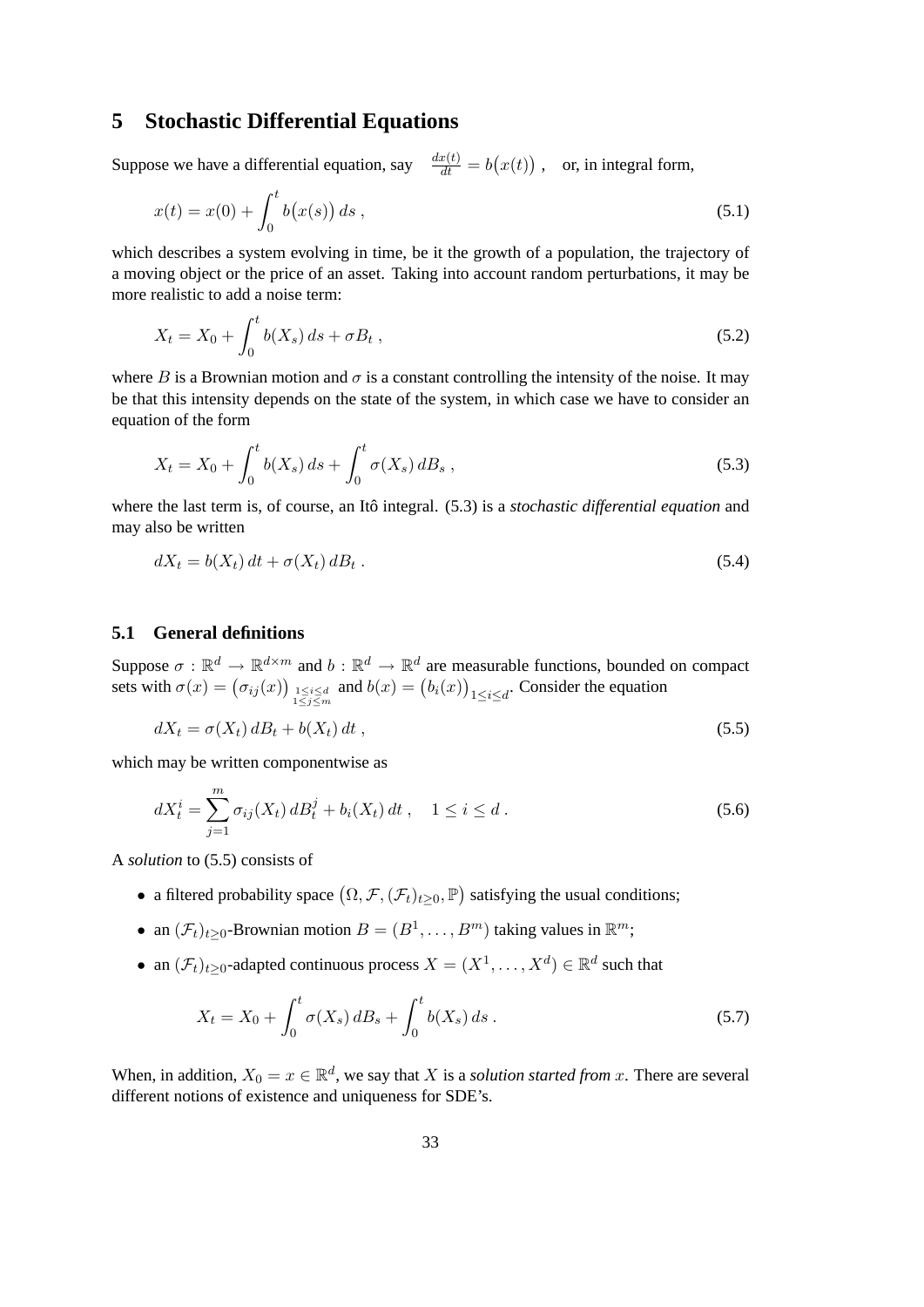**Definition 5.1** We say that a SDE has a *weak solution* if for all  $x \in \mathbb{R}^d$ , there exists a solution to the SDE started from x. There is *uniqueness in law* if all solutions to the SDE started from x have the same distribution. There is *pathwise uniqueness* if, when we fix  $(\Omega, \mathcal{F}, (\mathcal{F}_t)_{t \geq 0}, \mathbb{P})$ and B then any two solutions X and X' satisfying  $X_0 = X'_0$  a.s. are such that  $\mathbb{P}(X_t =$  $X'_t$  for all  $t$ ) = 1. We say that a solution X of a SDE started from x is a *strong solution* if X is adapted to the natural filtration of B.

**Remark.** In general,  $\sigma(B_s, s \le t) \subseteq \mathcal{F}_t$  and a weak solution might not be measurable with respect to the Brownian motion B. A strong solution depends only on  $x \in \mathbb{R}^d$  and the Brownian motion B.

**Example.** It is possible to have existence of a weak solution and uniqueness in law without pathwise uniqueness. Suppose  $\beta$  is a Brownian motion in R with  $\beta_0 = x$ . Set

$$
B_t = \int_0^t \text{sgn}(\beta_s) \, d\beta_s \quad \text{where} \quad \text{sgn}(x) = \begin{cases} -1 & \text{if } x \le 0 \\ 1 & \text{if } x > 0 \end{cases} \tag{5.8}
$$

In problem 3 on example sheet 1, we showed that  $(\text{sgn}(\beta_t))_{t\geq 0}$  is previsible, so that the Itô integral is well defined and  $B \in \mathcal{M}_{c, loc}$ . By Lévy's characterization, B is a Brownian motion started from 0, since  $[B]_t = [\beta]_t = t$ . It is also true that

$$
\beta_t = x + \int_0^t \text{sgn}(\beta_s) \, dB_s \,. \tag{5.9}
$$

Hence,  $\beta$  is a solution to the SDE

<span id="page-33-1"></span>
$$
dX_t = \operatorname{sgn}(X_t) dB_t, \quad X_0 = x. \tag{5.10}
$$

Thus [\(5.10\)](#page-33-1) has a weak solution. Applying Lévy's characterization again, it is clear that any solution must be a Brownian motion and so there is uniqueness in law. On the other hand, pathwise uniqueness does not hold: Suppose that  $\beta_0 = 0$ . Then both  $\beta$  and  $-\beta$  are solutions to  $(5.10)$  started from 0.

It also turns out that  $\beta$  is not a strong solution to [\(5.10\)](#page-33-1) – see example sheet 3 for a proof.

#### <span id="page-33-0"></span>**5.2 Lipschitz coefficients**

For  $U \subseteq \mathbb{R}^d$  and  $f: U \to \mathbb{R}^d$ , say  $f$  is *Lipschitz* with *Lipschitz constant*  $K < \infty$  if

$$
\left|f(x) - f(y)\right| \le K|x - y| \quad \text{for all } x, y \in U ,\tag{5.11}
$$

where |. | denotes the Euclidean norm on  $\mathbb{R}^d$ . For  $f: U \to \mathbb{R}^{d \times m}$  we use the norm  $|f| =$  $\left(\sum_{i=1}^d \sum_{j=1}^m f_{ij}^2\right)^{1/2}$  in the definition of Lipschitz. We will consider the existence and uniqueness of solutions to SDEs with Lipschitz coefficients.

We write  $C_T$  for the set of continuous adapted processes  $X : [0, T] \to \mathbb{R}$  such that

$$
\|X\|_T := \|\sup_{t \le T} |X_t|\|_2 < \infty \tag{5.12}
$$

and C for the set of continuous adapted processes  $X : [0, \infty) \to \mathbb{R}$  such that

$$
|||X||_T < \infty \quad \text{for all } T > 0.
$$
\n
$$
(5.13)
$$

Recall from Proposition [2.3](#page-11-3) that  $(C_T, \|\|\cdot\|_T)$  is complete. We will make use of two theorems: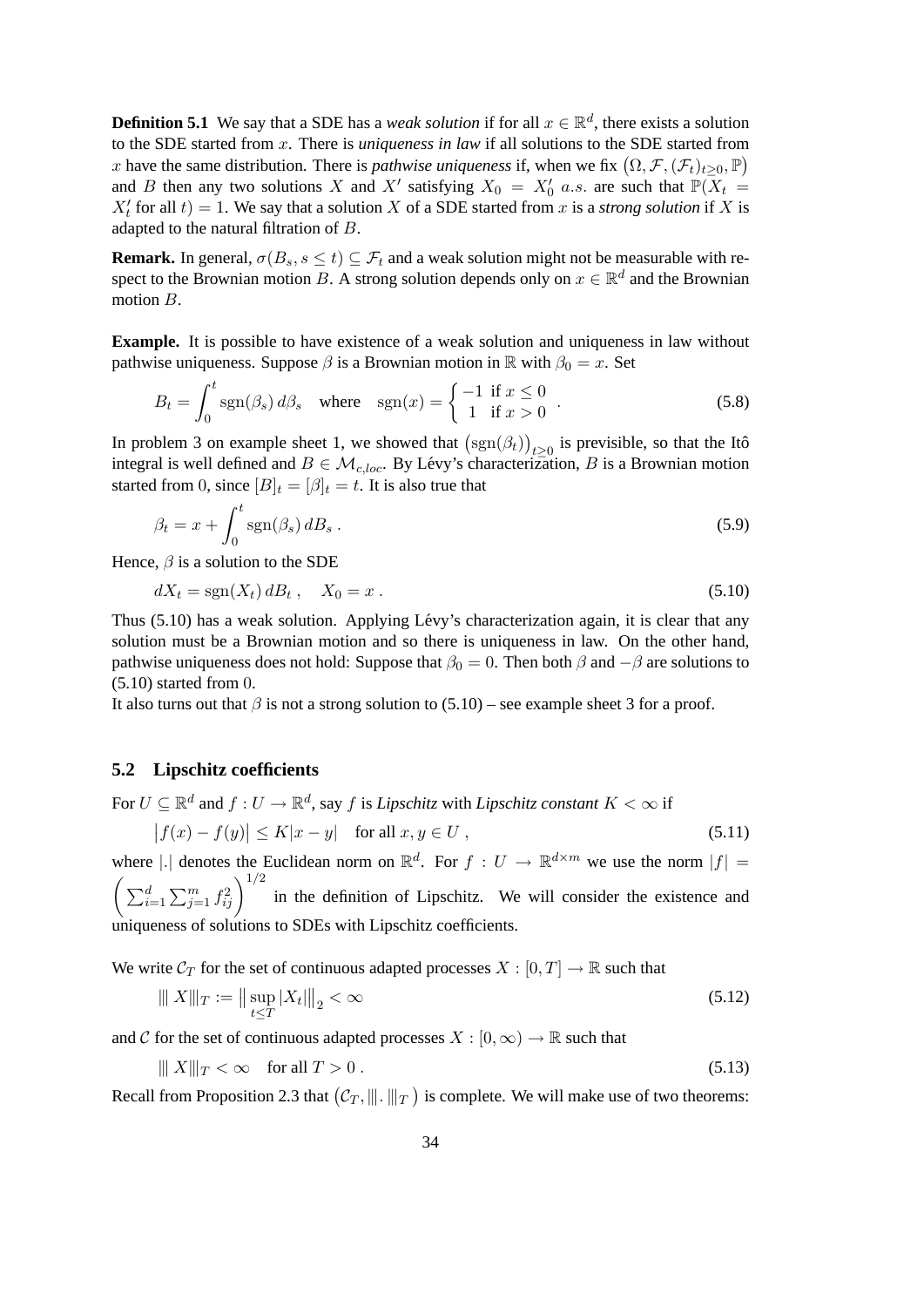#### **Theorem 5.1 Contraction Mapping Theorem**

Let  $(X, d)$  be a complete metric space and  $F: X \to X$ . Suppose that the iterated function  $F^n$ *is a contraction for some*  $n \in \mathbb{N}$ , *i.e.* 

$$
\exists r < 1 \,\forall x, y \in X \,:\, d\big(F^n(x), F^n(y)\big) \le r\,d(x, y) \,. \tag{5.14}
$$

*Then* F *has a unique fixed point.*

#### **Lemma 5.2 Gronwall's Lemma**

*Let* T > 0 *and let* f *be a non-negative bounded measurable function on* [0, T]*. Suppose that*

$$
\exists a, b \ge 0 \,\forall t \in [0, T] : f(t) \le a + b \int_0^t f(s) \, ds \,. \tag{5.15}
$$

*Then*  $f(t) \leq a \exp(bt)$  *for all*  $t \in [0, T]$ *.* 

<span id="page-34-0"></span>**Theorem 5.3** *Suppose that*  $\sigma : \mathbb{R}^d \to \mathbb{R}^{d \times m}$  and  $b : \mathbb{R}^d \to \mathbb{R}^d$  are Lipschitz. Then there is *pathwise uniqueness for the SDE*

$$
dX_t = \sigma(X_t) dB_t + b(X_t) dt.
$$
\n
$$
(5.16)
$$

*Moreover, for each filtered probability space*  $(\Omega, \mathcal{F}, (\mathcal{F}_t)_{t\geq 0}, \mathbb{P})$  and each  $(\mathcal{F}_t)_{t\geq 0}$ -Brownian *motion B, there exists a strong solution to the SDE started from x, for any*  $x \in \mathbb{R}^{\overline{d}}$ .

**Proof.** (for  $d = m = 1$ )

Fix  $(\Omega, \mathcal{F}, (\mathcal{F}_t)_{t\geq 0}, \mathbb{P})$  and B. Let  $(\mathcal{F}_t^B)_{t\geq 0}$  be the natural filtration generated by B so that  $\mathcal{F}_t^B \subseteq \mathcal{F}_t$  for all  $t \geq 0$ . Suppose that K is the Lipschitz constant for  $\sigma$  and b. Uniqueness:

Suppose X and X' are two solutions on  $(\Omega, \mathcal{F}, (\mathcal{F}_t)_{t\geq 0}, \mathbb{P})$  with  $X_0 = X'_0$  a.s.. Fix M and let

$$
\tau = \inf \{ t \ge 0 \, : \, |X_t| \vee |X'_t| \ge M \} \, . \tag{5.17}
$$

Then  $X_{t \wedge \tau} = X_0 + \int^{t \wedge \tau}$ 0  $\sigma(X_s) dB_s + \int^{t\wedge\tau}$  $\overline{0}$  $b(X_s) ds$ , and similarly for X'. Let  $T > 0$ . If  $0 \le t \le T$  then, since  $(x+y)^2 \le 2(x^2+y^2)$ ,

$$
\mathbb{E}\left(\left(X_{t\wedge\tau} - X'_{t\wedge\tau}\right)^2\right) \le
$$
\n
$$
\leq 2\mathbb{E}\left(\left(\int_0^{t\wedge\tau} \left(\sigma(X_s) - \sigma(X'_s)\right) dB_s\right)^2\right) + 2\mathbb{E}\left(\left(\int_0^{t\wedge\tau} \left(b(X_s) - b(X'_s)\right) ds\right)^2\right)
$$
\n
$$
\leq 2\mathbb{E}\left(\int_0^{t\wedge\tau} \left(\sigma(X_s) - \sigma(X'_s)\right)^2 ds\right) + 2T\mathbb{E}\left(\int_0^{t\wedge\tau} \left(b(X_s) - b(X'_s)\right)^2 ds\right)
$$
\n(by the Itô isometry and the Cauchy-Schwarz inequality)

(by the Itô isometry and the Cauchy-Schwarz inequality)

$$
\leq 2K^2(1+T)\mathbb{E}\bigg(\int_0^{t\wedge\tau} (X_s - X'_s)^2 ds\bigg) \qquad \text{(by the Lipschitz property)}
$$
  

$$
\leq 2K^2(1+T)\int_0^t \mathbb{E}\big((X_{s\wedge\tau} - X'_{s\wedge\tau})^2\big) ds . \qquad (5.18)
$$

Let  $f(t) = \mathbb{E}((X_{t \wedge \tau} - X'_{t \wedge \tau})^2)$ . Then  $f(t)$  is bounded by  $4M^2$  and

$$
f(t) \le 2K^2(1+T) \int_0^t f(s) \, ds \,. \tag{5.19}
$$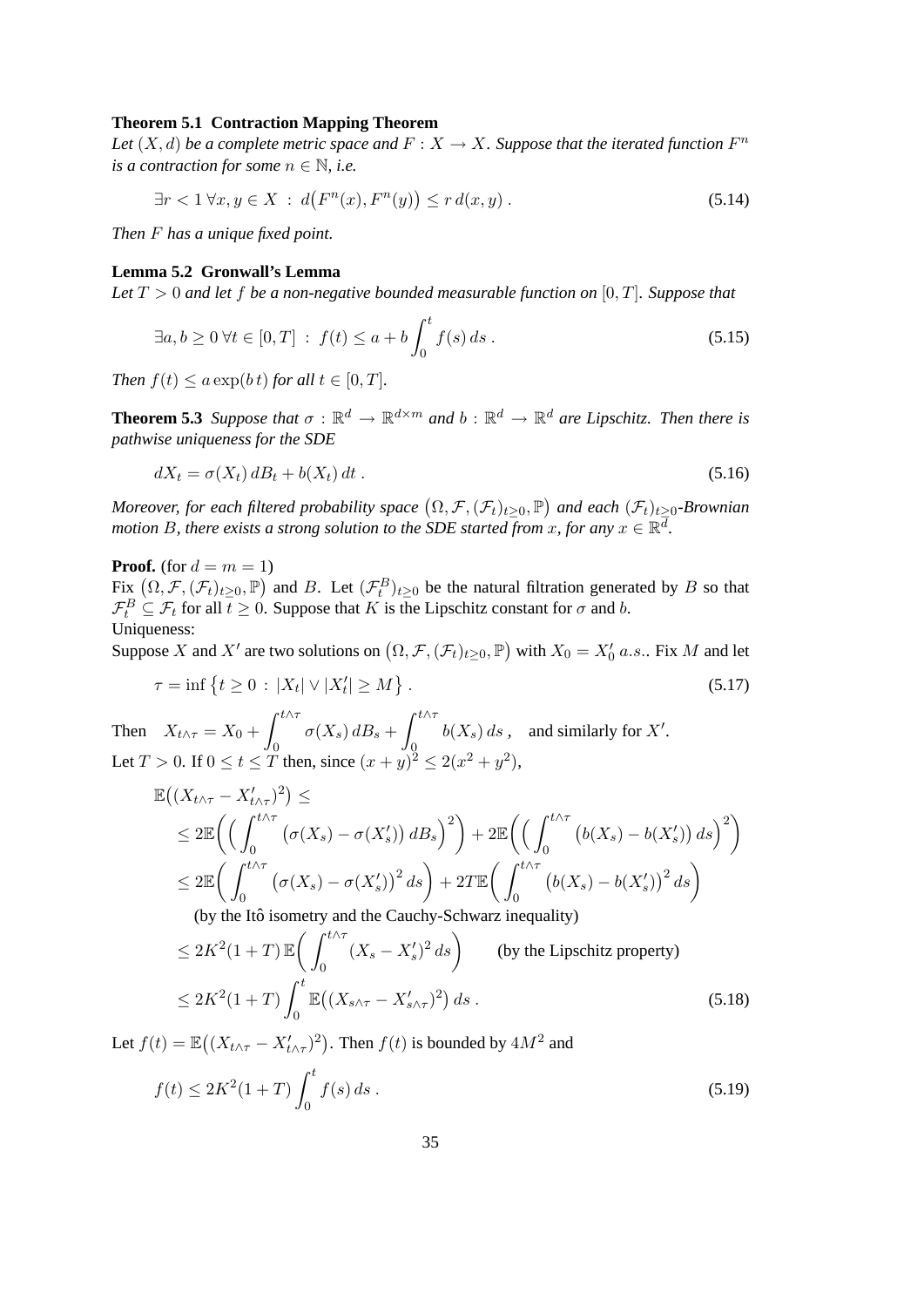Hence, by Gronwall's lemma,  $f(t) = 0$  for all  $t \in [0, T]$ . So  $X_{t \wedge \tau} = X'_{t \wedge \tau}$  a.s. and, letting  $M, T \rightarrow \infty$ , we obtain  $X = X'$  a.s.. Existence of a strong solution:

Note that for all  $y \in \mathbb{R}$ ,

<span id="page-35-0"></span>
$$
|\sigma(y)| \le |\sigma(0)| + k|y|, \quad |b(y)| \le |b(0)| + k|y|.
$$
 (5.20)

Suppose  $X \in C_T$  for some T. Let  $M_t = \int_0^t \sigma(X_s) dB_s$ ,  $0 \le t \le T$ . Then  $[M]_T =$  $\int_0^T \sigma(X_s)^2 ds$  and so by [\(5.20\)](#page-35-0)

$$
\mathbb{E}\big(\left[M\right]_T\big) \le 2T\big(|\sigma(0)|^2 + K^2 \parallel\!\parallel X \parallel\!\parallel_T\big) < \infty \,. \tag{5.21}
$$

Hence, by example sheet 1, problem 11,  $(M_t)_{0 \leq t \leq T}$  is a martingale bounded in  $L^2$ . So by Doob's  $L^2$  inequality and [\(5.20\)](#page-35-0)

$$
\mathbb{E}\bigg(\sup_{t\leq T}\Big|\int_0^t \sigma(X_s) dB_s\Big|^2\bigg) \leq 8T\bigg(\big|\sigma(0)\big|^2 + K^2 \parallel X\parallel_T^2\bigg) < \infty\,.
$$
 (5.22)

By [\(5.20\)](#page-35-0) and the Cauchy-Schwarz inequality,

$$
\mathbb{E}\left(\sup_{t\leq T} \left|\int_0^t b(X_s) \, ds\right|^2\right) \leq T \mathbb{E}\left(\int_0^T |b(X_s)|^2 \, ds\right) \leq
$$
\n
$$
\leq 2T\left(\left|b(0)\right|^2 + K^2 \parallel X \parallel_T^2\right) < \infty\,. \tag{5.23}
$$

So we can define  $F: \mathcal{C}_T \to \mathcal{C}_T$  by

$$
F(X)_t = x + \int_0^t \sigma(X_s) \, dB_s + \int_0^t b(X_s) \, ds \quad \text{for all } t \le T \,. \tag{5.24}
$$

Note that for  $X, Y \in \mathcal{C}_T$ , by similar arguments to those above

<span id="page-35-1"></span>
$$
\|F(X) - F(Y)\|_{T}^{2} \le \underbrace{2K^{2}(4+T)}_{C_{T}} \int_{0}^{T} \|X - Y\|_{t}^{2} dt.
$$
\n(5.25)

By induction using [\(5.25\)](#page-35-1), we have for all  $n \geq 0$  that

<span id="page-35-2"></span>
$$
\|F^{n}(X) - F^{n}(Y)\|_{T}^{2} \leq C_{T}^{n} \|X - Y\|_{T}^{2} \int_{0}^{T} \int_{0}^{t_{n-1}} \dots \int_{0}^{t_{2}} t_{1} dt_{1} ... dt_{n-1} =
$$

$$
= \frac{C_{T}^{n} T^{n}}{n!} \|X - Y\|_{T}^{2} .
$$
(5.26)

For *n* sufficiently large,  $F^n$  is a contraction on the complete metric space  $(C_T, ||.|| ||_T)$ . Hence, by the Contraction Mapping Theorem, F has a (unique) fixed point  $X^{(T)} \in C_T$ . By uniqueness,  $X_t^{(T)} = X_t^{(T')}$  $t_t^{(T)}$  for all  $t \le T \wedge T'$  a.s. and so we may consistently define  $X \in \mathcal{C}$  by

$$
X_t = X_t^{(N)} \quad \text{for } t \le N, \ N \in \mathbb{N} \,. \tag{5.27}
$$

This is the pathwise unique solution to the SDE started from  $x$ . It remains to prove that it is  $(\mathcal{F}_t^B)_{t\geq 0}$ -adapted. Define a sequence  $(Y^n)_{n\geq 0}$  in  $\mathcal{C}_T$  by

$$
Y^{0} \equiv x , \quad Y^{n} = F(Y^{n-1}) \quad \text{for } n \ge 1 .
$$
 (5.28)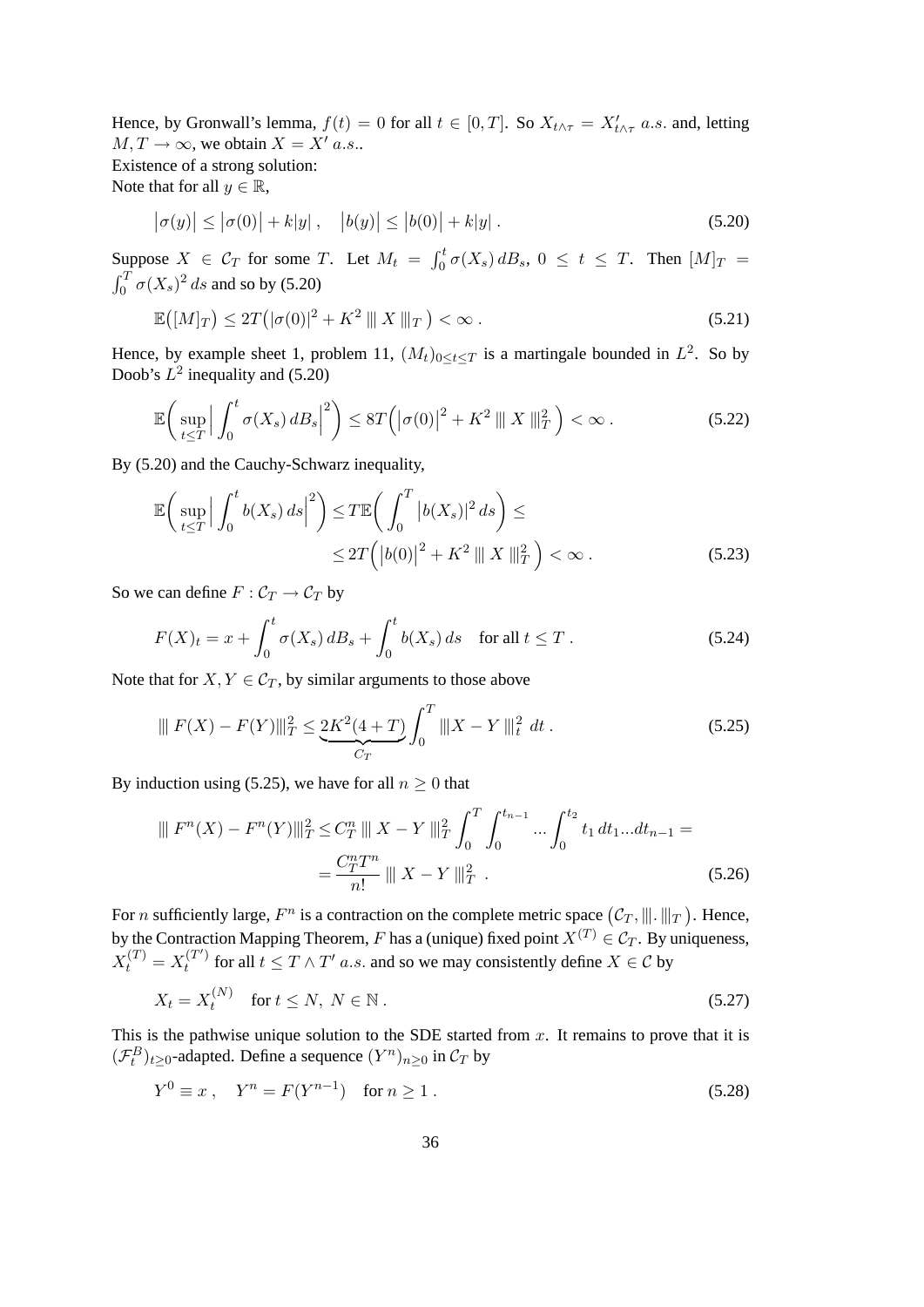Then  $Y^n$  is  $(\mathcal{F}_t^B)_{t\geq 0}$ -adapted for each  $n \geq 0$ . Since  $X = F^n(X)$  for all  $n \geq 0$  by [\(5.26\)](#page-35-2) we have

$$
\|X - Y^n\|_T^2 \le \frac{C_T^n T^n}{n!} \|X - x\|_T^2.
$$
\n(5.29)

Hence,

$$
\mathbb{E}\bigg(\sum_{n=0}^{\infty} \sup_{0 \le t \le T} |X_t - Y_t^n|\bigg) \le \sum_{n=0}^{\infty} \|X - Y^n\|_{T} < \infty \tag{5.30}
$$

which gives that  $\sum_{n=1}^{\infty}$  $n=0$ sup  $\sup_{0 \leq t \leq T} |X_t - Y_t^n| < \infty$  a.s..

So  $Y^n \to X$  a.s. as  $n \to \infty$ , uniformly in [0, T]. Hence, X is also  $(\mathcal{F}_t^B)_{t \geq 0}$ -adapted.  $\Box$ 

**Proposition 5.4** *Under the hypothesis of Theorem [5.3,](#page-34-0) there is uniqueness in law for the SDE*

$$
dX_t = \sigma(X_t) dB_t + b(X_t) dt.
$$
\n(5.31)

**Proof.** see example sheet 3, problem 3.

Thus all strong solutions started from  $x$  have the same law, even if defined on different probability spaces. We now give an important example of the Lipschitz setting.

#### **Example. Ornstein-Uhlenbeck process**

Fix  $\lambda \in \mathbb{R}$  and consider the SDE in  $\mathbb{R}^2$ 

$$
dV_t = dB_t - \lambda V_t dt , \quad V_0 = v_0 , \qquad dX_t = V_t dt, \quad X_0 = x_0 . \tag{5.32}
$$

When  $\lambda > 0$  this models the motion of a pollen grain on the surface of a liquid. X represents the x-coordinate of the grain's position and V represents its velocity in the x-direction.  $-\lambda V$ is the friction force due to viscosity. Whenever  $|V|$  becomes large, the system acts to reduce it. V is called the *Ornstein-Uhlenbeck (velocity) process*. This is a rare example of a SDE we can solve explicitly. By Itô's formula,

$$
d(e^{\lambda t} V_t) = e^{\lambda t} dV_t + \lambda e^{\lambda t} V_t dt = e^{\lambda t} dB_t
$$
  
\n
$$
e^{\lambda t} V_t = v_0 + \int_0^t e^{\lambda s} dB_s \quad \text{i.e.}
$$
\n(5.33)

and so

$$
V_t = v_0 e^{-\lambda t} + \int_0^t e^{-\lambda(t-s)} dB_s.
$$
 (5.34)

This is the pathwise unique strong solution guaranteed by Theorem [5.3.](#page-34-0) By Proposition [4.2,](#page-28-3)

$$
V_t \sim N(v_0 e^{-\lambda t}, \frac{1}{2\lambda} (1 - e^{-2\lambda t})) \tag{5.35}
$$

If  $\lambda > 0$ ,  $V_t \stackrel{d}{\longrightarrow} N(0, \frac{1}{2})$  $\frac{1}{2\lambda}$ ) as  $t \to \infty$ . Indeed,  $N(0, \frac{1}{2})$  $\frac{1}{2\lambda}$ ) is a stationary distribution for V in the sense that if  $V_0 \sim N(0, \frac{1}{2})$  $\frac{1}{2\lambda}$ ) then  $V_t \sim N(0, \frac{1}{2\lambda})$  $\frac{1}{2\lambda}$ ) for all  $t \geq 0$ .